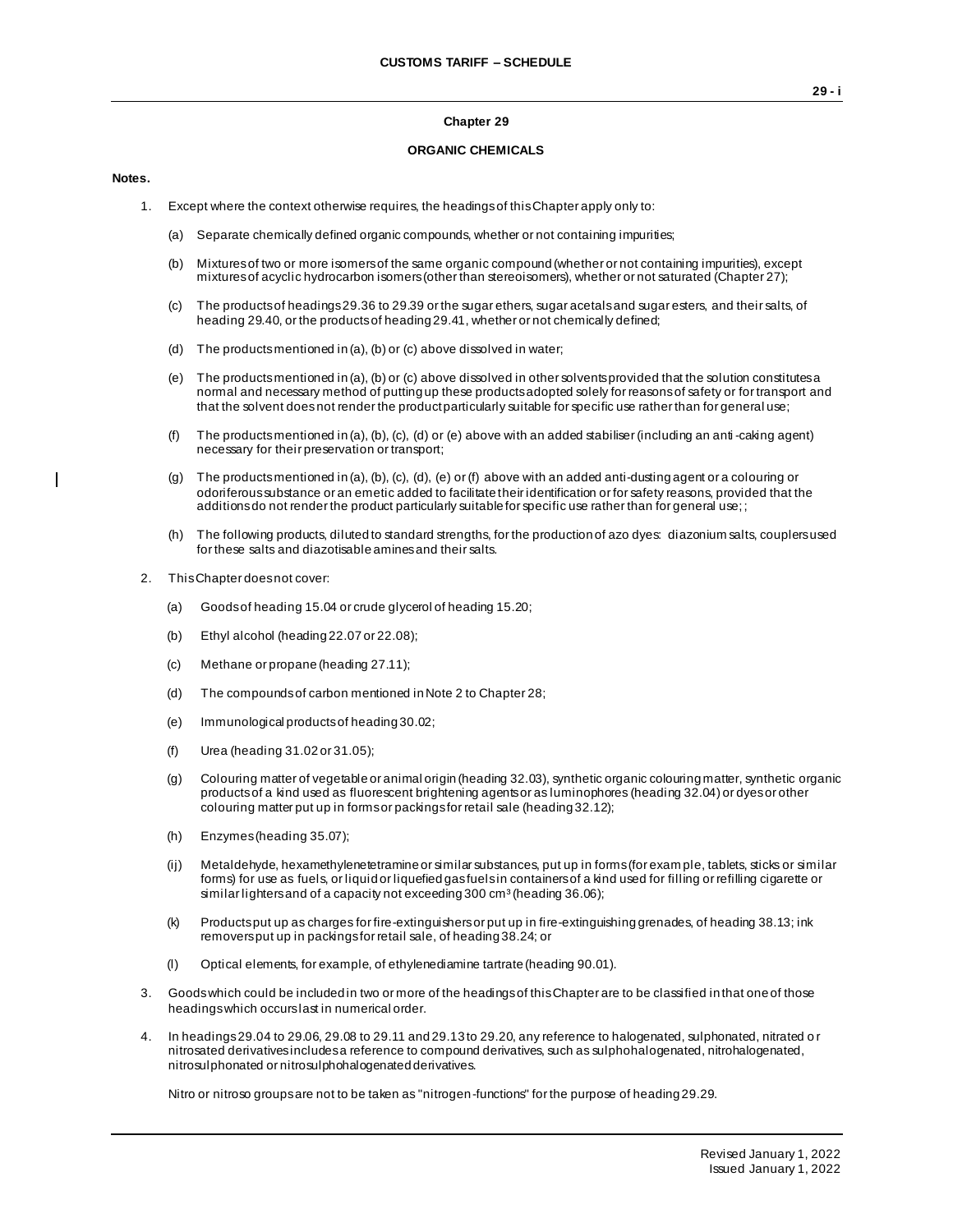For the purposes of headings 29.11, 29.12, 29.14, 29.18 and 29.22, "oxygen function", the ch aracteristic organic oxygencontaining group of those respective headings, is restricted to the oxygen-functions referred to in headings 29.05 to 29.20.

- 5. (A) The esters of acid-function organic compounds of sub-Chapters I to VII with organic compounds of these sub Chapters are to be classified with that compound which is classified in the heading which occurs last in numerical order in these sub Chapters.
	- (B) Esters of ethyl alcohol with acid-function organic compounds of sub-Chapters I to VII are to be classified in the same heading as the corresponding acid function compounds.
	- (C) Subject to Note 1 to Section VI and Note 2 to Chapter 28:
		- (1) Inorganic salts of organic compounds such as acid-, phenol- or enol-function compounds or organic bases, of sub-Chapters I to X or heading 29.42, are to be classified in the heading appropriate to the organic compound;
		- (2) Salts formed between organic compounds of sub-Chapters I to X or heading 29.42 are to be classified in the heading appropriate to the base or to the acid (including phenol- or enol-function compounds) from which they are formed, whichever occurs last in numerical order in the Chapter; and
		- (3) Co-ordination compounds, other than products classifiable in sub-Chapter XI or heading 29.41, are to be classified in the heading which occurs last in numerical order in Chapter 29, among those appropriate to the fragments formed by "cleaving" of all metal bonds, other than m etal-carbon bonds.
	- (D) Metal alcoholates are to be classified in the same heading as the corresponding alcohols except in the case of ethanol (heading 29.05).
	- (E) Halides of carboxylic acids are to be classified in the same heading as the corresponding a cids.
- 6. The compounds of headings 29.30 and 29.31 are organic compounds the molecules of which contain, in addition to atoms of hydrogen, oxygen or nitrogen, atoms of other non metals or of metals (such as sulphur, arsenic or lead) directly linked to carbon atoms.

Heading 29.30 (organo-sulphur compounds) and heading 29.31 (other organo-inorganic compounds) do not include sulphonated or halogenated derivatives (including compound derivatives) which, apart from hydrogen, oxygen and nitrogen, only have directly linked to carbon the atoms of sulphur or of a halogen which give them their nature of sulphonated or halogenated derivatives (or compound derivatives).

7. Headings 29.32, 29.33 and 29.34 do not include epoxides with a three-membered ring, ketone peroxides, cyclic polymers of aldehydes or of thioaldehydes, anhydrides of polybasic carboxylic acids, cyclic esters of polyhydric alcohols or phenols with polybasic acids or imides of polybasic acids.

These provisions apply only when the ring-position hetero-atoms are those resulting solely from the cyclising function or functions here listed.

- 8. For the purposes of heading 29.37:
	- (a) the term "hormones" includes hormone-releasing or hormone-stimulating factors, hormone inhibitors and hormone antagonists (anti-hormones);
	- (b) the expression "used primarily as hormones" applies not only to hormone derivatives and structural analogues used primarily for their hormonal effect, but also to those derivatives and structural analogues used primarily as intermediates in the synthesis of products of this heading.

#### **Subheading Notes.**

- 1. Within any one heading of this Chapter, derivatives of a chemical compound (or group of chemical compounds) are to be classified in the same subheading as that compound (or group of compounds) provided that they are not more specifically covered by any other subheading and that there is no residual subheading named ''Other'' in the series of subheadings concerned.
- 2. Note 3 to Chapter 29 does not apply to the subheadings of this Chapter.

#### **Supplementary Note.**

- 1. For the purpose of tariff items of this Chapter, the following terms have the meanings hereby assigned to them:
	- (a) "Glues or adhesives" goods described in heading 35.06;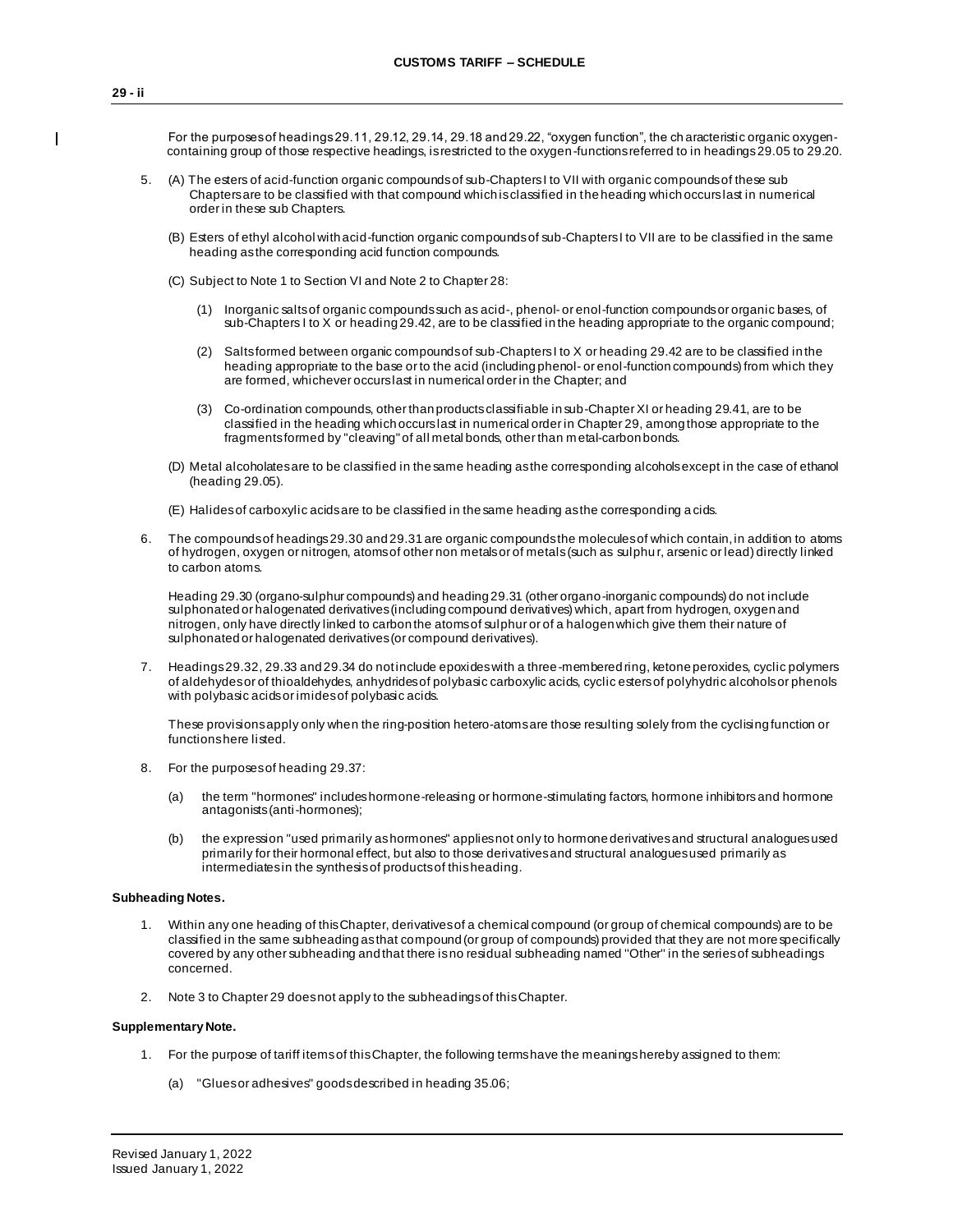- (b) "Optical fibres or optical fibre bundles or cables" goods described in subheading 9001.10;
- (c) "Typewriter or similar ribbons" goods described in subheading 9612.10;
- (d) "Polymers in primary forms or profile shapes or sheets of plastics" goods described in subheadings 3901.10 to 3917.39 or in subheadings3918.10 to 3921.90.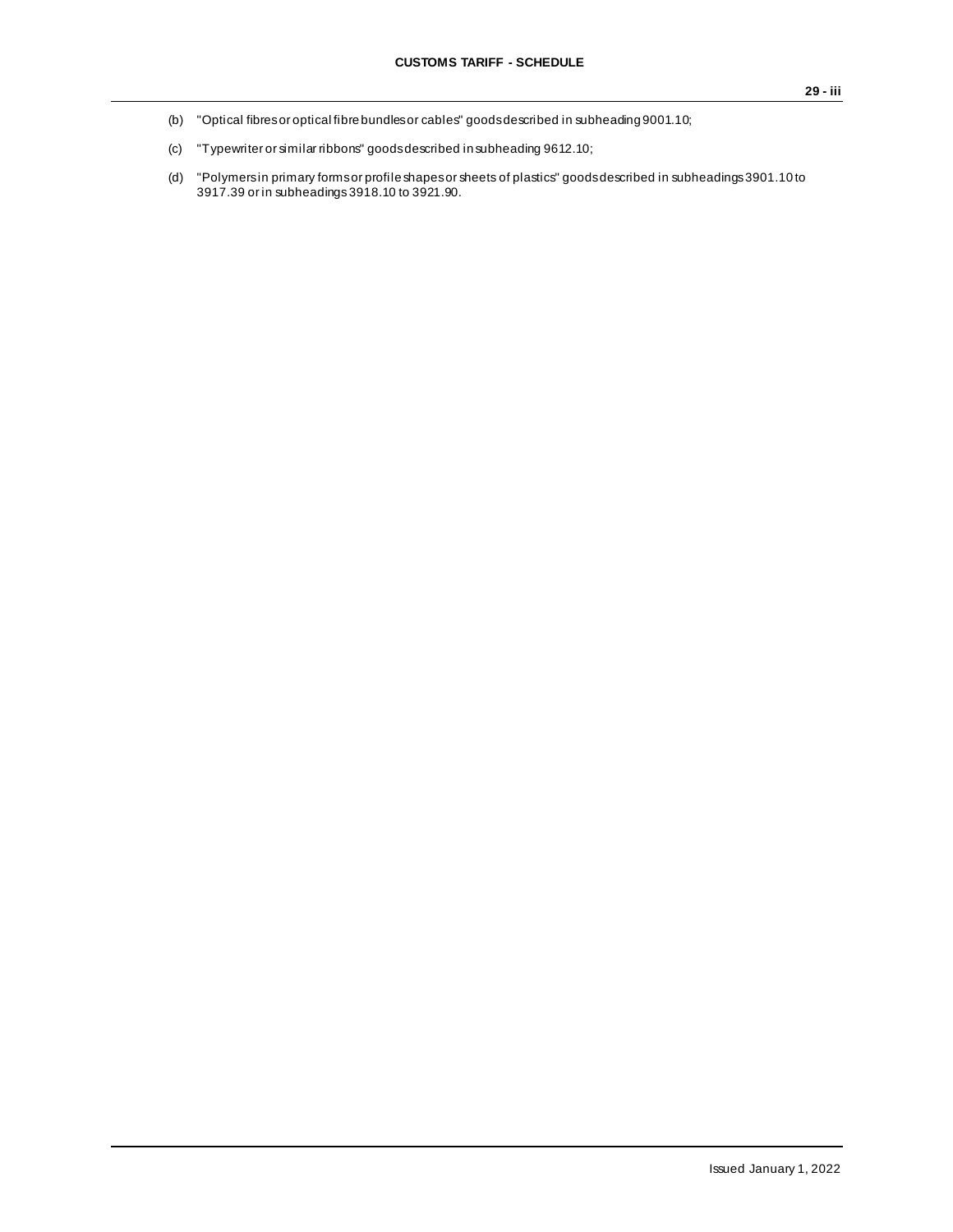| <b>Tariff</b><br><b>Item</b> | <b>SS</b> | <b>Description of Goods</b>                                                                | Unit of<br>Meas.                                                          | <b>MFN</b><br><b>Tariff</b> | Applicable<br><b>Preferential Tariffs</b>                                                                                   |
|------------------------------|-----------|--------------------------------------------------------------------------------------------|---------------------------------------------------------------------------|-----------------------------|-----------------------------------------------------------------------------------------------------------------------------|
|                              |           | I. -HYDROCARBONS AND THEIR HALOGENATED, SULPHONATED,<br>NITRATED OR NITROSATED DERIVATIVES |                                                                           |                             |                                                                                                                             |
| 29.01                        |           | Acyclic hydrocarbons.                                                                      |                                                                           |                             |                                                                                                                             |
| 2901.10.00                   |           | -Saturated<br>$---Butanes:$                                                                |                                                                           | Free                        | CCCT, LDCT, GPT, UST,<br>MXT, CIAT, CT, CRT, IT,<br>NT, SLT, PT, COLT, JT,<br>PAT, HNT, KRT, CEUT,<br>UAT, CPTPT, UKT: Free |
|                              |           | -Unsaturated:                                                                              | <b>LTR</b><br><b>LTR</b><br><b>KGM</b><br><b>KGM</b><br><b>KGM</b><br>KGM |                             |                                                                                                                             |
| 2901.21.00 00 - - Ethylene   |           |                                                                                            | KGM                                                                       | Free                        | CCCT, LDCT, GPT, UST,<br>MXT, CIAT, CT, CRT, IT,<br>NT, SLT, PT, COLT, JT,<br>PAT, HNT, KRT, CEUT,<br>UAT, CPTPT, UKT: Free |
|                              |           | 2901.22.00 00 - - Propene (propylene)                                                      | <b>KGM</b>                                                                | Free                        | CCCT, LDCT, GPT, UST,<br>MXT, CIAT, CT, CRT, IT,<br>NT, SLT, PT, COLT, JT,<br>PAT, HNT, KRT, CEUT,<br>UAT, CPTPT, UKT: Free |
| 2901.23.00                   |           | --Butene (butylene) and isomers thereof                                                    |                                                                           | Free                        | CCCT, LDCT, GPT, UST,<br>MXT, CIAT, CT, CRT, IT,<br>NT, SLT, PT, COLT, JT,<br>PAT, HNT, KRT, CEUT,<br>UAT, CPTPT, UKT: Free |
|                              |           |                                                                                            | KGM<br><b>KGM</b><br>KGM                                                  |                             |                                                                                                                             |
|                              |           | 2901.24.00 00 - -Buta-1,3-diene and isoprene                                               | <b>KGM</b>                                                                | Free                        | CCCT, LDCT, GPT, UST,<br>MXT, CIAT, CT, CRT, IT,<br>NT, SLT, PT, COLT, JT,<br>PAT, HNT, KRT, CEUT,<br>UAT, CPTPT, UKT: Free |
| 2901.29.00                   |           | - -Other                                                                                   |                                                                           | Free                        | CCCT, LDCT, GPT, UST,<br>MXT, CIAT, CT, CRT, IT,<br>NT, SLT, PT, COLT, JT,<br>PAT, HNT, KRT, CEUT,<br>UAT, CPTPT, UKT: Free |
|                              |           | -----Linear alpha olefins, unmixed:                                                        | KGM                                                                       |                             |                                                                                                                             |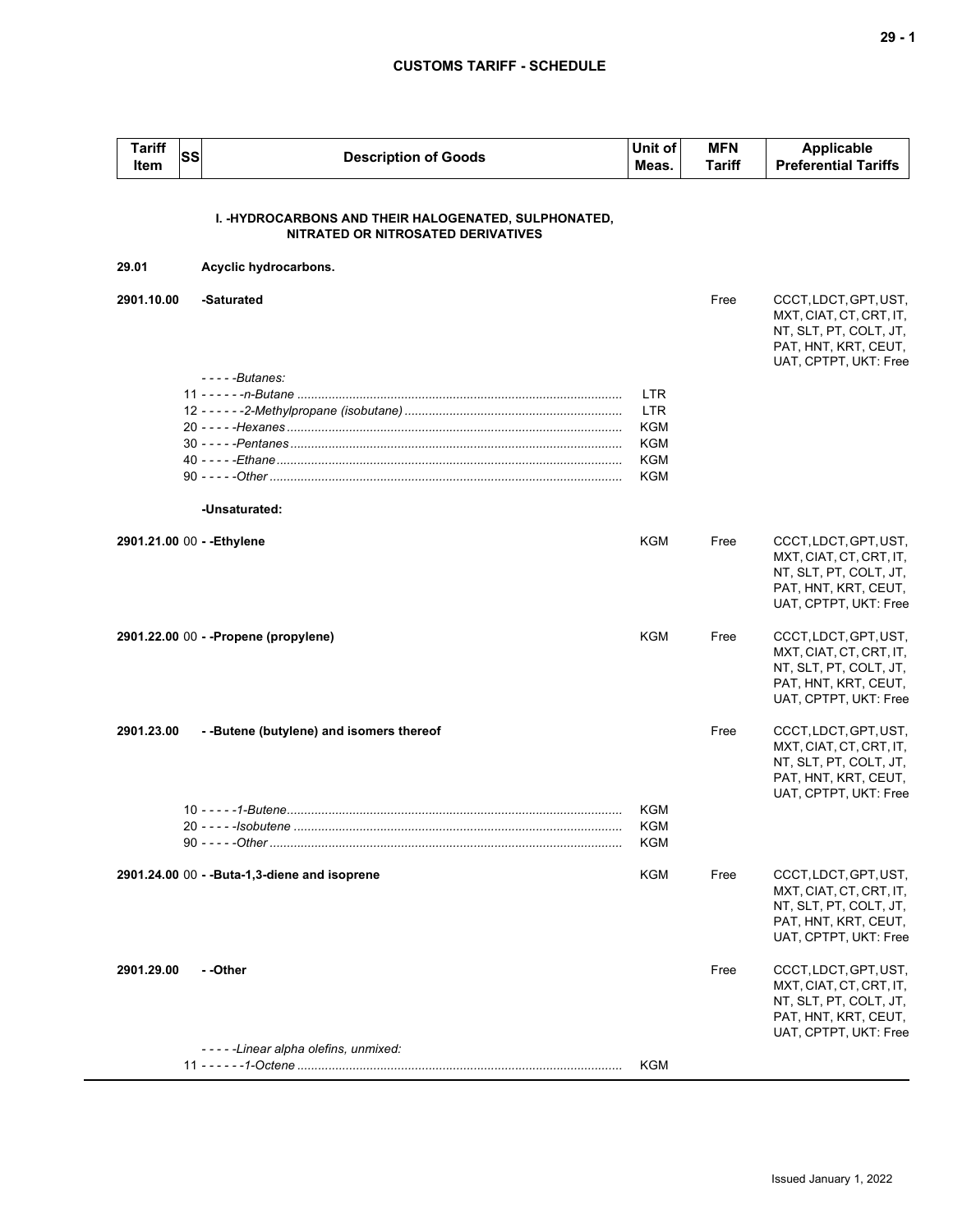| <b>Tariff</b><br>Item   | SS | <b>Description of Goods</b>            | Unit of<br>Meas.                       | <b>MFN</b><br><b>Tariff</b> | <b>Applicable</b><br><b>Preferential Tariffs</b>                                                                            |
|-------------------------|----|----------------------------------------|----------------------------------------|-----------------------------|-----------------------------------------------------------------------------------------------------------------------------|
|                         |    |                                        | <b>KGM</b>                             |                             |                                                                                                                             |
|                         |    | - - - - - Other:                       | <b>KGM</b><br><b>KGM</b><br><b>KGM</b> |                             |                                                                                                                             |
| 29.02                   |    | Cyclic hydrocarbons.                   |                                        |                             |                                                                                                                             |
|                         |    | -Cyclanes, cyclenes and cycloterpenes: |                                        |                             |                                                                                                                             |
|                         |    | 2902.11.00 00 - - Cyclohexane          | KGM                                    | Free                        | CCCT, LDCT, GPT, UST,<br>MXT, CIAT, CT, CRT, IT,<br>NT, SLT, PT, COLT, JT,<br>PAT, HNT, KRT, CEUT,<br>UAT, CPTPT, UKT: Free |
| 2902.19.00 00 - - Other |    |                                        | <b>KGM</b>                             | Free                        | CCCT, LDCT, GPT, UST,<br>MXT, CIAT, CT, CRT, IT,<br>NT, SLT, PT, COLT, JT,<br>PAT, HNT, KRT, CEUT,<br>UAT, CPTPT, UKT: Free |
|                         |    | 2902.20.00 00 -Benzene                 | <b>KGM</b>                             | Free                        | CCCT, LDCT, GPT, UST,<br>MXT, CIAT, CT, CRT, IT,<br>NT, SLT, PT, COLT, JT,<br>PAT, HNT, KRT, CEUT,<br>UAT, CPTPT, UKT: Free |
| 2902.30.00 00 -Toluene  |    |                                        | <b>KGM</b>                             | Free                        | CCCT, LDCT, GPT, UST,<br>MXT, CIAT, CT, CRT, IT,<br>NT, SLT, PT, COLT, JT,<br>PAT, HNT, KRT, CEUT,<br>UAT, CPTPT, UKT: Free |
|                         |    | -Xylenes:                              |                                        |                             |                                                                                                                             |
|                         |    | 2902.41.00 00 - - o-Xylene             | <b>KGM</b>                             | Free                        | CCCT, LDCT, GPT, UST,<br>MXT, CIAT, CT, CRT, IT,<br>NT, SLT, PT, COLT, JT,<br>PAT, HNT, KRT, CEUT,<br>UAT, CPTPT, UKT: Free |
|                         |    | 2902.42.00 00 - - m-Xylene             | <b>KGM</b>                             | Free                        | CCCT, LDCT, GPT, UST,<br>MXT, CIAT, CT, CRT, IT,<br>NT, SLT, PT, COLT, JT,<br>PAT, HNT, KRT, CEUT,<br>UAT, CPTPT, UKT: Free |
|                         |    | 2902.43.00 00 - -p-Xylene              | <b>KGM</b>                             | Free                        | CCCT, LDCT, GPT, UST,<br>MXT, CIAT, CT, CRT, IT,<br>NT, SLT, PT, COLT, JT,<br>PAT, HNT, KRT, CEUT,<br>UAT, CPTPT, UKT: Free |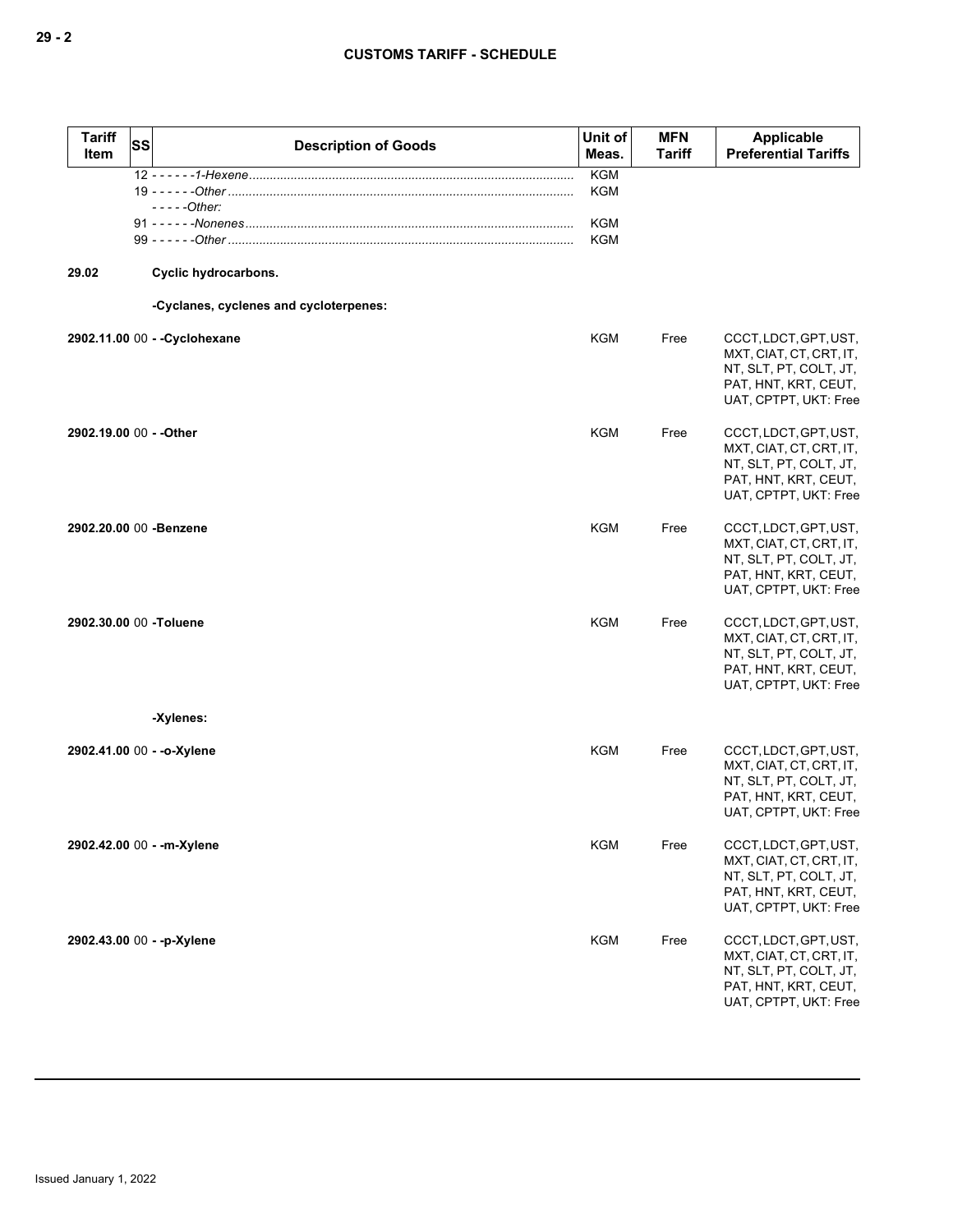| <b>Tariff</b><br>Item  | <b>SS</b> | <b>Description of Goods</b>                                                                             | Unit of<br>Meas.  | <b>MFN</b><br><b>Tariff</b> | <b>Applicable</b><br><b>Preferential Tariffs</b>                                                                            |
|------------------------|-----------|---------------------------------------------------------------------------------------------------------|-------------------|-----------------------------|-----------------------------------------------------------------------------------------------------------------------------|
|                        |           | 2902.44.00 00 - - Mixed xylene isomers                                                                  | <b>KGM</b>        | Free                        | CCCT, LDCT, GPT, UST,<br>MXT, CIAT, CT, CRT, IT,<br>NT, SLT, PT, COLT, JT,<br>PAT, HNT, KRT, CEUT,<br>UAT, CPTPT, UKT: Free |
| 2902.50.00 00 -Styrene |           |                                                                                                         | KGM               | Free                        | CCCT, LDCT, GPT, UST,<br>MXT, CIAT, CT, CRT, IT,<br>NT, SLT, PT, COLT, JT,<br>PAT, HNT, KRT, CEUT,<br>UAT, CPTPT, UKT: Free |
|                        |           | 2902.60.00 00 - Ethylbenzene                                                                            | KGM               | Free                        | CCCT, LDCT, GPT, UST,<br>MXT, CIAT, CT, CRT, IT,<br>NT, SLT, PT, COLT, JT,<br>PAT, HNT, KRT, CEUT,<br>UAT, CPTPT, UKT: Free |
| 2902.70.00 00 -Cumene  |           |                                                                                                         | KGM               | Free                        | CCCT, LDCT, GPT, UST,<br>MXT, CIAT, CT, CRT, IT,<br>NT, SLT, PT, COLT, JT,<br>PAT, HNT, KRT, CEUT,<br>UAT, CPTPT, UKT: Free |
| 2902.90.00             |           | -Other                                                                                                  |                   | Free                        | CCCT, LDCT, GPT, UST,<br>MXT, CIAT, CT, CRT, IT,<br>NT, SLT, PT, COLT, JT,<br>PAT, HNT, KRT, CEUT,<br>UAT, CPTPT, UKT: Free |
|                        |           |                                                                                                         | <b>KGM</b><br>KGM |                             |                                                                                                                             |
| 29.03                  |           | Halogenated derivatives of hydrocarbons.<br>-Saturated chlorinated derivatives of acyclic hydrocarbons: |                   |                             |                                                                                                                             |
|                        |           | 2903.11.00 00 - - Chloromethane (methyl chloride) and chloroethane (ethyl chloride)                     | KGM               | Free                        | CCCT, LDCT, GPT, UST,<br>MXT, CIAT, CT, CRT, IT,<br>NT, SLT, PT, COLT, JT,<br>PAT, HNT, KRT, CEUT,<br>UAT, CPTPT, UKT: Free |
|                        |           | 2903.12.00 00 - -Dichloromethane (methylene chloride)                                                   | <b>KGM</b>        | Free                        | CCCT, LDCT, GPT, UST,<br>MXT, CIAT, CT, CRT, IT,<br>NT, SLT, PT, COLT, JT,<br>PAT, HNT, KRT, CEUT,<br>UAT, CPTPT, UKT: Free |
|                        |           | 2903.13.00 00 - - Chloroform (trichloromethane)                                                         | KGM               | Free                        | CCCT, LDCT, GPT, UST,<br>MXT, CIAT, CT, CRT, IT,<br>NT, SLT, PT, COLT, JT,<br>PAT, HNT, KRT, CEUT,<br>UAT, CPTPT, UKT: Free |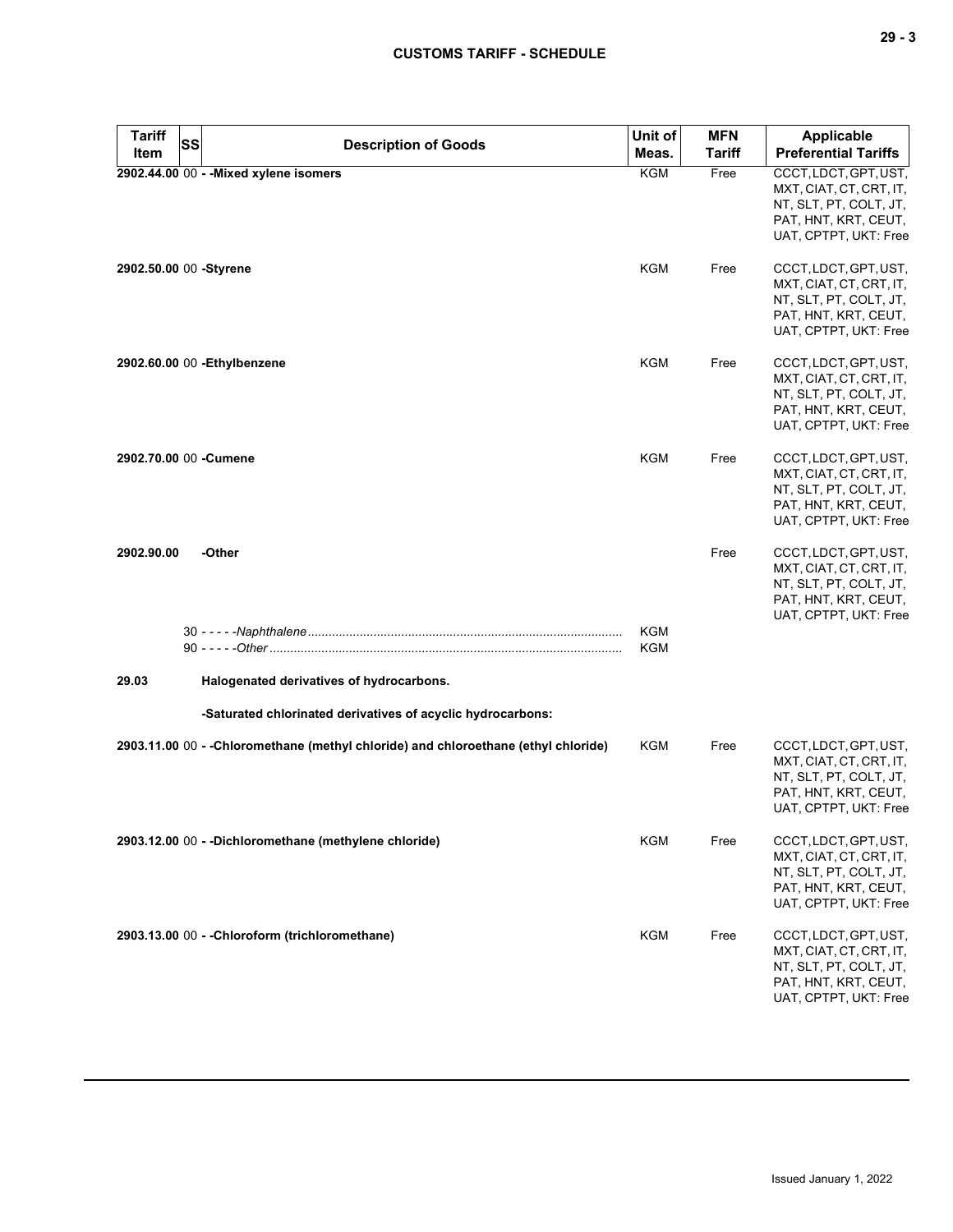| <b>Tariff</b><br>Item   | <b>SS</b> | <b>Description of Goods</b>                                      | Unit of<br>Meas. | <b>MFN</b><br><b>Tariff</b> | Applicable<br><b>Preferential Tariffs</b>                                                                                   |
|-------------------------|-----------|------------------------------------------------------------------|------------------|-----------------------------|-----------------------------------------------------------------------------------------------------------------------------|
|                         |           | 2903.14.00 00 - - Carbon tetrachloride                           | <b>KGM</b>       | Free                        | CCCT, LDCT, GPT, UST,<br>MXT, CIAT, CT, CRT, IT,<br>NT, SLT, PT, COLT, JT,<br>PAT, HNT, KRT, CEUT,<br>UAT, CPTPT, UKT: Free |
|                         |           | 2903.15.00 00 - - Ethylene dichloride (ISO) (1,2-dichloroethane) | <b>KGM</b>       | Free                        | CCCT, LDCT, GPT, UST,<br>MXT, CIAT, CT, CRT, IT,<br>NT, SLT, PT, COLT, JT,<br>PAT, HNT, KRT, CEUT,<br>UAT, CPTPT, UKT: Free |
| 2903.19.00 00 - - Other |           |                                                                  | <b>KGM</b>       | Free                        | CCCT, LDCT, GPT, UST,<br>MXT, CIAT, CT, CRT, IT,<br>NT, SLT, PT, COLT, JT,<br>PAT, HNT, KRT, CEUT,<br>UAT, CPTPT, UKT: Free |
|                         |           | -Unsaturated chlorinated derivatives of acyclic hydrocarbons:    |                  |                             |                                                                                                                             |
|                         |           | 2903.21.00 00 - - Vinyl chloride (chloroethylene)                | <b>KGM</b>       | Free                        | CCCT, LDCT, GPT, UST,<br>MXT, CIAT, CT, CRT, IT,<br>NT, SLT, PT, COLT, JT,<br>PAT, HNT, KRT, CEUT,<br>UAT, CPTPT, UKT: Free |
|                         |           | 2903.22.00 00 - - Trichloroethylene                              | <b>KGM</b>       | Free                        | CCCT, LDCT, GPT, UST,<br>MXT, CIAT, CT, CRT, IT,<br>NT, SLT, PT, COLT, JT,<br>PAT, HNT, KRT, CEUT,<br>UAT, CPTPT, UKT: Free |
|                         |           | 2903.23.00 00 - - Tetrachloroethylene (perchloroethylene)        | KGM              | Free                        | CCCT, LDCT, GPT, UST,<br>MXT, CIAT, CT, CRT, IT,<br>NT, SLT, PT, COLT, JT,<br>PAT, HNT, KRT, CEUT,<br>UAT, CPTPT, UKT: Free |
| 2903.29.00 00 - - Other |           |                                                                  | <b>KGM</b>       | Free                        | CCCT, LDCT, GPT, UST,<br>MXT, CIAT, CT, CRT, IT,<br>NT, SLT, PT, COLT, JT,<br>PAT, HNT, KRT, CEUT,<br>UAT, CPTPT, UKT: Free |

**-Saturated fluorinated derivatives of acyclic hydrocarbons:**

 $\mathbf{I}$ 

 $\blacksquare$ 

 $\mathbf{I}$ H H  $\mathbf{I}$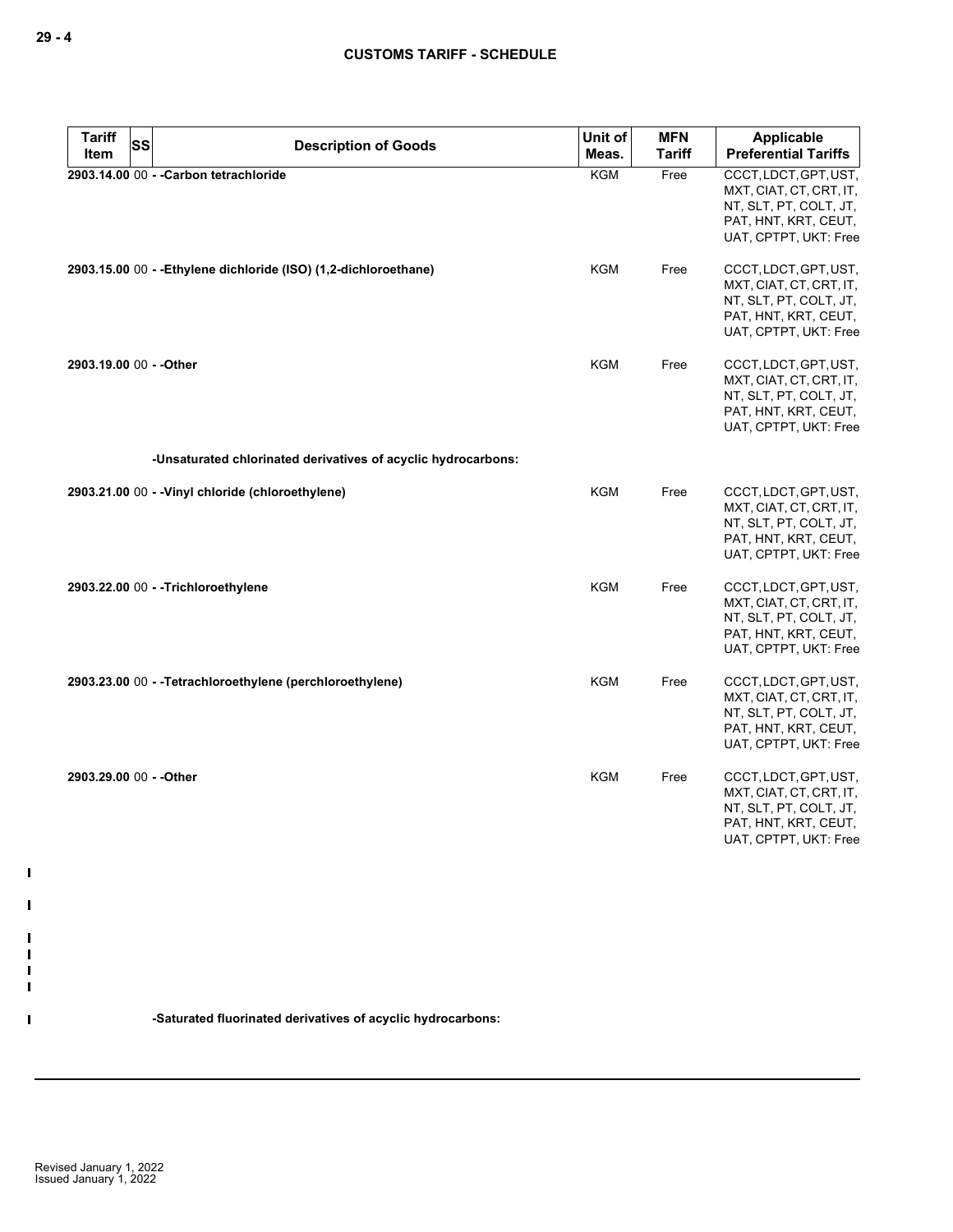| <b>Tariff</b><br>SS<br><b>Item</b> | <b>Description of Goods</b>                                                                                                                                                                               | Unit of<br>Meas. | <b>MFN</b><br><b>Tariff</b> | <b>Applicable</b><br><b>Preferential Tariffs</b>                                                                            |
|------------------------------------|-----------------------------------------------------------------------------------------------------------------------------------------------------------------------------------------------------------|------------------|-----------------------------|-----------------------------------------------------------------------------------------------------------------------------|
|                                    | 2903.41.00 00 - - Trifluoromethane (HFC-23)                                                                                                                                                               | <b>KGM</b>       | Free                        | CCCT, LDCT, GPT, UST,<br>MXT, CIAT, CT, CRT, IT,<br>NT, SLT, PT, COLT, JT,<br>PAT, HNT, KRT, CEUT,<br>UAT, CPTPT, UKT: Free |
|                                    | 2903.42.00 00 - - Difluoromethane (HFC-32)                                                                                                                                                                | <b>KGM</b>       | Free                        | CCCT, LDCT, GPT, UST,<br>MXT, CIAT, CT, CRT, IT,<br>NT, SLT, PT, COLT, JT,<br>PAT, HNT, KRT, CEUT,<br>UAT, CPTPT, UKT: Free |
|                                    | 2903.43.00 00 - - Fluoromethane (HFC-41), 1,2-difluoroethane (HFC-152) and 1,1-<br>difluoroethane (HFC-152a)                                                                                              | <b>KGM</b>       | Free                        | CCCT, LDCT, GPT, UST,<br>MXT, CIAT, CT, CRT, IT,<br>NT, SLT, PT, COLT, JT,<br>PAT, HNT, KRT, CEUT,<br>UAT, CPTPT, UKT: Free |
|                                    | 2903.44.00 00 - -Pentafluoroethane (HFC-125), 1,1,1-trifluoroethane (HFC-143a) and<br>1,1,2-trifluoroethane (HFC-143)                                                                                     | <b>KGM</b>       | Free                        | CCCT, LDCT, GPT, UST,<br>MXT, CIAT, CT, CRT, IT,<br>NT, SLT, PT, COLT, JT,<br>PAT, HNT, KRT, CEUT,<br>UAT, CPTPT, UKT: Free |
|                                    | 2903.45.00 00 - -1,1,1,2-Tetrafluoroethane (HFC-134a) and 1,1,2,2-tetrafluoroethane<br>(HFC-134)                                                                                                          | KGM              | Free                        | CCCT, LDCT, GPT, UST,<br>MXT, CIAT, CT, CRT, IT,<br>NT, SLT, PT, COLT, JT,<br>PAT, HNT, KRT, CEUT,<br>UAT, CPTPT, UKT: Free |
|                                    | 2903.46.00 00 - -1,1,1,2,3,3,3-Heptafluoropropane (HFC-227ea), 1,1,1,2,2,3-<br>hexafluoropropane (HFC-236cb), 1,1,1,2,3,3-hexafluoropropane (HFC-<br>236ea) and 1,1,1,3,3,3-hexafluoropropane (HFC-236fa) | <b>KGM</b>       | Free                        | CCCT, LDCT, GPT, UST,<br>MXT, CIAT, CT, CRT, IT,<br>NT, SLT, PT, COLT, JT,<br>PAT, HNT, KRT, CEUT,<br>UAT, CPTPT, UKT: Free |
|                                    | 2903.47.00 00 - -1,1,1,3,3-Pentafluoropropane (HFC-245fa) and 1,1,2,2,3-<br>pentafluoropropane (HFC-245ca)                                                                                                | <b>KGM</b>       | Free                        | CCCT, LDCT, GPT, UST,<br>MXT, CIAT, CT, CRT, IT,<br>NT, SLT, PT, COLT, JT,<br>PAT, HNT, KRT, CEUT,<br>UAT, CPTPT, UKT: Free |
|                                    | 2903.48.00 00 - -1,1,1,3,3-Pentafluorobutane (HFC-365mfc) and 1,1,1,2,2,3,4,5,5,5-<br>decafluoropentane (HFC-43-10mee)                                                                                    | <b>KGM</b>       | Free                        | CCCT, LDCT, GPT, UST,<br>MXT, CIAT, CT, CRT, IT,<br>NT, SLT, PT, COLT, JT,<br>PAT, HNT, KRT, CEUT,<br>UAT, CPTPT, UKT: Free |
| 2903.49.00 00 - - Other            |                                                                                                                                                                                                           | <b>KGM</b>       | Free                        | CCCT, LDCT, GPT, UST,<br>MXT, CIAT, CT, CRT, IT,<br>NT, SLT, PT, COLT, JT,<br>PAT, HNT, KRT, CEUT,<br>UAT, CPTPT, UKT: Free |

**-Unsaturated fluorinated derivatives of acyclic hydrocarbons:**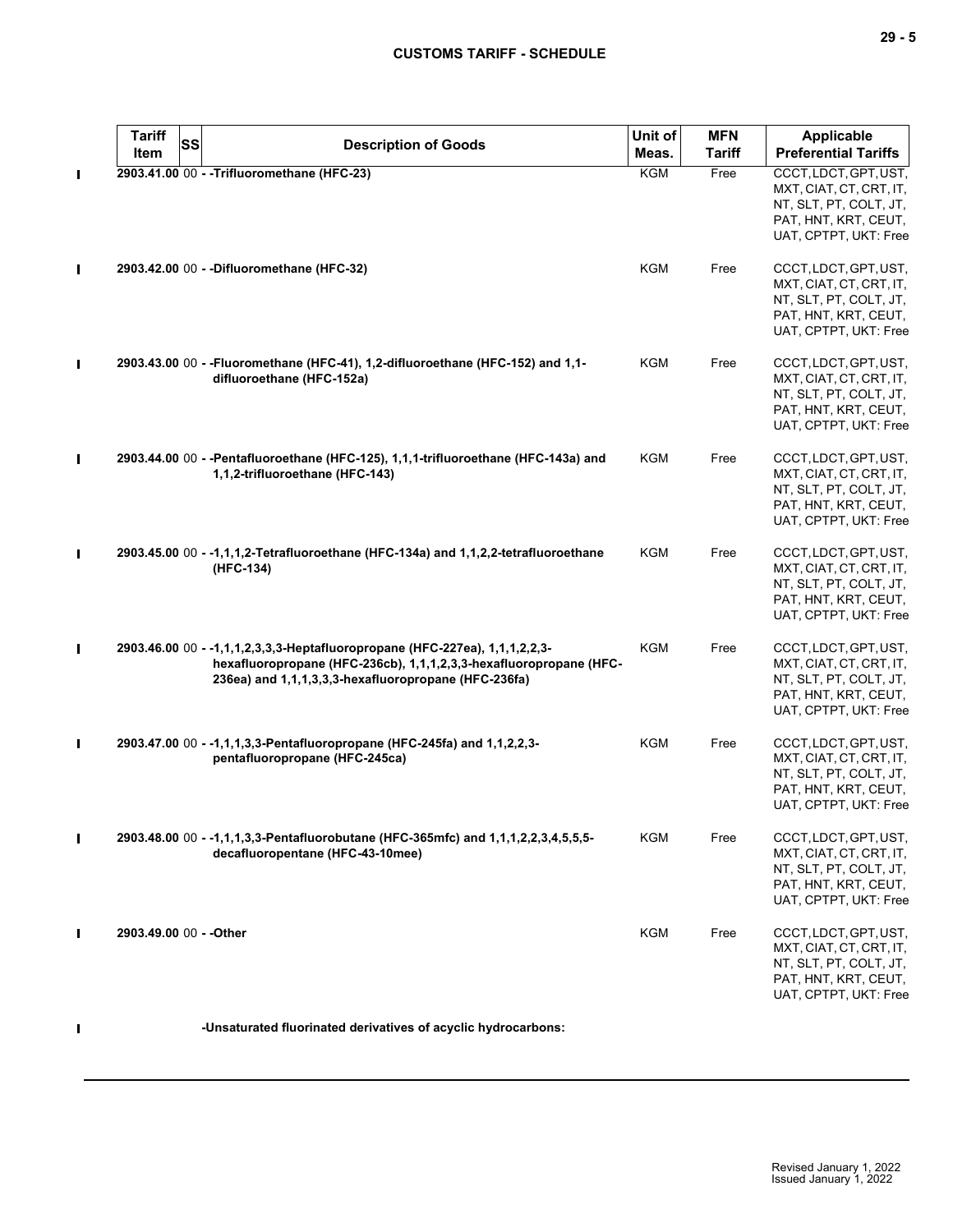|                | <b>Tariff</b><br>SS<br>Item | <b>Description of Goods</b>                                                                                                                                | Unit of<br>Meas. | <b>MFN</b><br>Tariff | Applicable<br><b>Preferential Tariffs</b>                                                                                   |
|----------------|-----------------------------|------------------------------------------------------------------------------------------------------------------------------------------------------------|------------------|----------------------|-----------------------------------------------------------------------------------------------------------------------------|
| П              |                             | 2903.51.00 00 - -2,3,3,3-Tetrafluoropropene (HFO-1234yf), 1,3,3,3-tetrafluoropropene<br>(HFO-1234ze) and (Z)-1,1,1,4,4,4-hexafluoro-2-butene (HFO-1336mzz) | <b>KGM</b>       | Free                 | CCCT, LDCT, GPT, UST,<br>MXT, CIAT, CT, CRT, IT,<br>NT, SLT, PT, COLT, JT,<br>PAT, HNT, KRT, CEUT,<br>UAT, CPTPT, UKT: Free |
| I              | 2903.59.00 00 - - Other     |                                                                                                                                                            | <b>KGM</b>       | Free                 | CCCT, LDCT, GPT, UST,<br>MXT, CIAT, CT, CRT, IT,<br>NT, SLT, PT, COLT, JT,<br>PAT, HNT, KRT, CEUT,<br>UAT, CPTPT, UKT: Free |
| I              |                             | -Brominated or iodinated derivatives of acyclic hydrocarbons:                                                                                              |                  |                      |                                                                                                                             |
| $\blacksquare$ |                             | 2903.61.00 00 - - Methyl bromide (bromomethane)                                                                                                            | <b>KGM</b>       | Free                 | CCCT, LDCT, GPT, UST,<br>MXT, CIAT, CT, CRT, IT,<br>NT, SLT, PT, COLT, JT,<br>PAT, HNT, KRT, CEUT,<br>UAT, CPTPT, UKT: Free |
| $\mathbf I$    |                             | 2903.62.00 00 - -Ethylene dibromide (ISO) (1,2-dibromoethane)                                                                                              | KGM              | Free                 | CCCT, LDCT, GPT, UST,<br>MXT, CIAT, CT, CRT, IT,<br>NT, SLT, PT, COLT, JT,<br>PAT, HNT, KRT, CEUT,<br>UAT, CPTPT, UKT: Free |
| I              | 2903.69.00 00 - - Other     |                                                                                                                                                            | <b>KGM</b>       | Free                 | CCCT, LDCT, GPT, UST,<br>MXT, CIAT, CT, CRT, IT,<br>NT, SLT, PT, COLT, JT,<br>PAT, HNT, KRT, CEUT,<br>UAT, CPTPT, UKT: Free |
|                |                             | -Halogenated derivatives of acyclic hydrocarbons containing two or<br>more different halogens:                                                             |                  |                      |                                                                                                                             |
| $\mathbf I$    |                             | 2903.71.00 00 - - Chlorodifluoromethane (HCFC-22)                                                                                                          | KGM              | Free                 | CCCT, LDCT, GPT, UST,<br>MXT, CIAT, CT, CRT, IT,<br>NT, SLT, PT, COLT, JT,<br>PAT, HNT, KRT, CEUT,<br>UAT, CPTPT, UKT: Free |
| $\mathbf I$    |                             | 2903.72.00 00 - -Dichlorotrifluoroethanes (HCFC-123)                                                                                                       | KGM              | Free                 | CCCT, LDCT, GPT, UST,<br>MXT, CIAT, CT, CRT, IT,<br>NT, SLT, PT, COLT, JT,<br>PAT, HNT, KRT, CEUT,<br>UAT, CPTPT, UKT: Free |
| П              |                             | 2903.73.00 00 - - Dichlorofluoroethanes (HCFC-141, 141b)                                                                                                   | <b>KGM</b>       | Free                 | CCCT, LDCT, GPT, UST,<br>MXT, CIAT, CT, CRT, IT,<br>NT, SLT, PT, COLT, JT,<br>PAT, HNT, KRT, CEUT,<br>UAT, CPTPT, UKT: Free |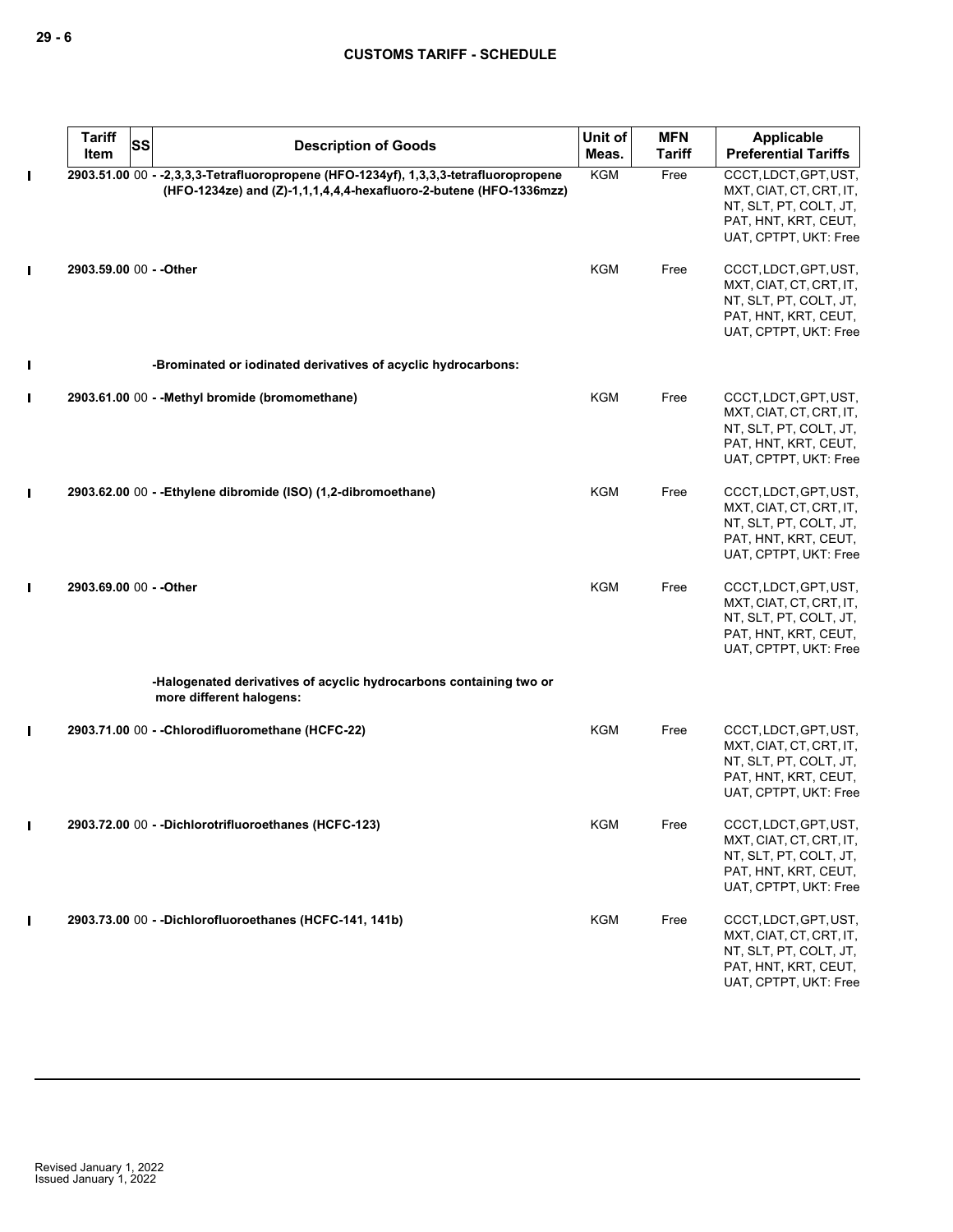| $\overline{\phantom{a}}$ |  |  |
|--------------------------|--|--|
|--------------------------|--|--|

|   | <b>Tariff</b><br>Item   | <b>SS</b> | <b>Description of Goods</b>                                                                                                                | Unit of<br>Meas. | <b>MFN</b><br><b>Tariff</b> | <b>Applicable</b><br><b>Preferential Tariffs</b>                                                                            |
|---|-------------------------|-----------|--------------------------------------------------------------------------------------------------------------------------------------------|------------------|-----------------------------|-----------------------------------------------------------------------------------------------------------------------------|
|   |                         |           | 2903.74.00 00 - - Chlorodifluoroethanes (HCFC-142, 142b)                                                                                   | <b>KGM</b>       | Free                        | CCCT, LDCT, GPT, UST,<br>MXT, CIAT, CT, CRT, IT,<br>NT, SLT, PT, COLT, JT,<br>PAT, HNT, KRT, CEUT,<br>UAT, CPTPT, UKT: Free |
| I |                         |           | 2903.75.00 00 - - Dichloropentafluoropropanes (HCFC-225, 225ca, 225cb)                                                                     | <b>KGM</b>       | Free                        | CCCT, LDCT, GPT, UST,<br>MXT, CIAT, CT, CRT, IT,<br>NT, SLT, PT, COLT, JT,<br>PAT, HNT, KRT, CEUT,<br>UAT, CPTPT, UKT: Free |
| Π |                         |           | 2903.76.00 00 - -Bromochlorodifluoromethane (Halon-1211), bromotrifluoromethane<br>(Halon-1301) and dibromotetrafluoroethanes (Halon-2402) | <b>KGM</b>       | Free                        | CCCT, LDCT, GPT, UST,<br>MXT, CIAT, CT, CRT, IT,<br>NT, SLT, PT, COLT, JT,<br>PAT, HNT, KRT, CEUT,<br>UAT, CPTPT, UKT: Free |
|   |                         |           | 2903.77.00 00 - - Other, perhalogenated only with fluorine and chlorine                                                                    | KGM              | Free                        | CCCT, LDCT, GPT, UST,<br>MXT, CIAT, CT, CRT, IT,<br>NT, SLT, PT, COLT, JT,<br>PAT, HNT, KRT, CEUT,<br>UAT, CPTPT, UKT: Free |
|   |                         |           | 2903.78.00 00 - - Other perhalogenated derivatives                                                                                         | KGM              | Free                        | CCCT, LDCT, GPT, UST,<br>MXT, CIAT, CT, CRT, IT,<br>NT, SLT, PT, COLT, JT,<br>PAT, HNT, KRT, CEUT,<br>UAT, CPTPT, UKT: Free |
|   | 2903.79.00 00 - - Other |           |                                                                                                                                            | <b>KGM</b>       | Free                        | CCCT, LDCT, GPT, UST,<br>MXT, CIAT, CT, CRT, IT,<br>NT, SLT, PT, COLT, JT,<br>PAT, HNT, KRT, CEUT,<br>UAT, CPTPT, UKT: Free |
|   |                         |           | -Halogenated derivatives of cyclanic, cyclenic or cycloterpenic<br>hydrocarbons:                                                           |                  |                             |                                                                                                                             |
|   |                         |           | 2903.81.00 00 - -1,2,3,4,5,6-Hexachlorocyclohexane (HCH (ISO)), including lindane<br>(ISO, INN)                                            | <b>KGM</b>       | Free                        | CCCT, LDCT, GPT, UST,<br>MXT, CIAT, CT, CRT, IT,<br>NT, SLT, PT, COLT, JT,<br>PAT, HNT, KRT, CEUT,<br>UAT, CPTPT, UKT: Free |
|   |                         |           | 2903.82.00 00 - - Aldrin (ISO), chlordane (ISO) and heptachlor (ISO)                                                                       | KGM              | Free                        | CCCT, LDCT, GPT, UST,<br>MXT, CIAT, CT, CRT, IT,<br>NT, SLT, PT, COLT, JT,<br>PAT, HNT, KRT, CEUT,<br>UAT, CPTPT, UKT: Free |
|   |                         |           | 2903.83.00 00 - - Mirex (ISO)                                                                                                              | <b>KGM</b>       | Free                        | CCCT, LDCT, GPT, UST,<br>MXT, CIAT, CT, CRT, IT,<br>NT, SLT, PT, COLT, JT,<br>PAT, HNT, KRT, CEUT,<br>UAT, CPTPT, UKT: Free |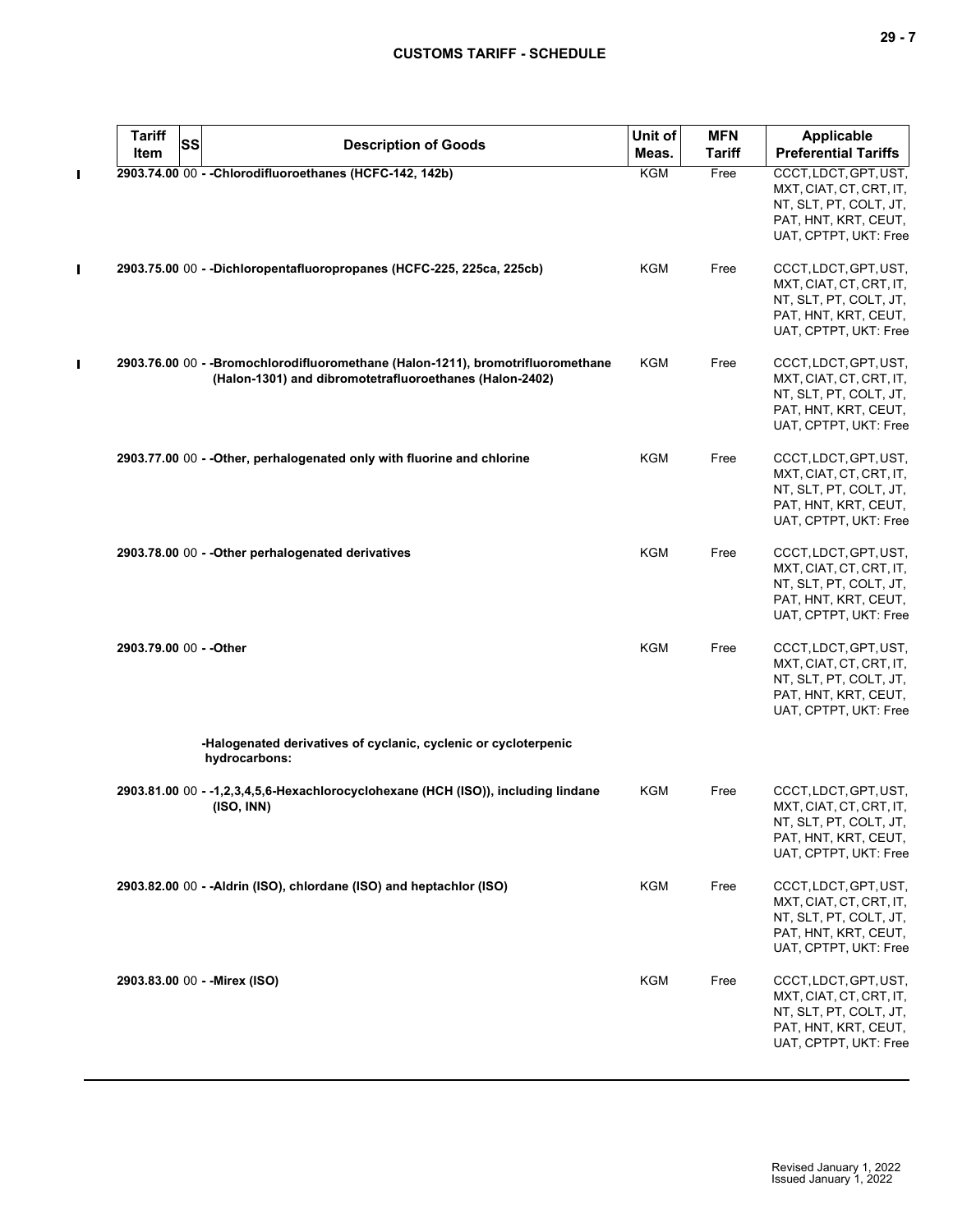| <b>Tariff</b><br>SS<br>Item | <b>Description of Goods</b>                                                                                                    | Unit of<br>Meas. | <b>MFN</b><br>Tariff | Applicable<br><b>Preferential Tariffs</b>                                                                                   |
|-----------------------------|--------------------------------------------------------------------------------------------------------------------------------|------------------|----------------------|-----------------------------------------------------------------------------------------------------------------------------|
| 2903.89.00 00 - - Other     |                                                                                                                                | KGM              | Free                 | CCCT, LDCT, GPT, UST,<br>MXT, CIAT, CT, CRT, IT,<br>NT, SLT, PT, COLT, JT,<br>PAT, HNT, KRT, CEUT,<br>UAT, CPTPT, UKT: Free |
|                             | -Halogenated derivatives of aromatic hydrocarbons:                                                                             |                  |                      |                                                                                                                             |
|                             | 2903.91.00 00 - -Chlorobenzene, o-dichlorobenzene and p-dichlorobenzene                                                        | KGM              | Free                 | CCCT, LDCT, GPT, UST,<br>MXT, CIAT, CT, CRT, IT,<br>NT, SLT, PT, COLT, JT,<br>PAT, HNT, KRT, CEUT,<br>UAT, CPTPT, UKT: Free |
|                             | 2903.92.00 00 - - Hexachlorobenzene (ISO) and DDT (ISO) (clofenotane (INN), 1,1,1-<br>trichloro-2,2-bis(p-chlorophenyl)ethane) | KGM              | Free                 | CCCT, LDCT, GPT, UST,<br>MXT, CIAT, CT, CRT, IT,<br>NT, SLT, PT, COLT, JT,<br>PAT, HNT, KRT, CEUT,<br>UAT, CPTPT, UKT: Free |
|                             | 2903.93.00 00 - - Pentachlorobenzene (ISO)                                                                                     | KGM              | Free                 | CCCT, LDCT, GPT, UST,<br>MXT, CIAT, CT, CRT, IT,<br>NT, SLT, PT, COLT, JT,<br>PAT, HNT, KRT, CEUT,<br>UAT, CPTPT, UKT: Free |
|                             | 2903.94.00 00 - - Hexabromobiphenyls                                                                                           | <b>KGM</b>       | Free                 | CCCT, LDCT, GPT, UST,<br>MXT, CIAT, CT, CRT, IT,<br>NT, SLT, PT, COLT, JT,<br>PAT, HNT, KRT, CEUT,<br>UAT, CPTPT, UKT: Free |
| 2903.99.00 00 - - Other     |                                                                                                                                | <b>KGM</b>       | Free                 | CCCT, LDCT, GPT, UST,<br>MXT, CIAT, CT, CRT, IT,<br>NT, SLT, PT, COLT, JT,<br>PAT, HNT, KRT, CEUT,<br>UAT, CPTPT, UKT: Free |
| 29.04                       | Sulphonated, nitrated or nitrosated derivatives of hydrocarbons,<br>whether or not halogenated.                                |                  |                      |                                                                                                                             |
|                             | 2904.10.00 00 -Derivatives containing only sulpho groups, their salts and ethyl esters                                         | KGM              | Free                 | CCCT, LDCT, GPT, UST,<br>MXT, CIAT, CT, CRT, IT,<br>NT, SLT, PT, COLT, JT,<br>PAT, HNT, KRT, CEUT,<br>UAT, CPTPT, UKT: Free |
|                             | 2904.20.00 00 -Derivatives containing only nitro or only nitroso groups                                                        | KGM              | Free                 | CCCT, LDCT, GPT, UST,<br>MXT, CIAT, CT, CRT, IT,<br>NT, SLT, PT, COLT, JT,<br>PAT, HNT, KRT, CEUT,<br>UAT, CPTPT, UKT: Free |
|                             | -Perfluorooctane sulphonic acid, its salts and perfluorooctane sulphonyl<br>fluoride:                                          |                  |                      |                                                                                                                             |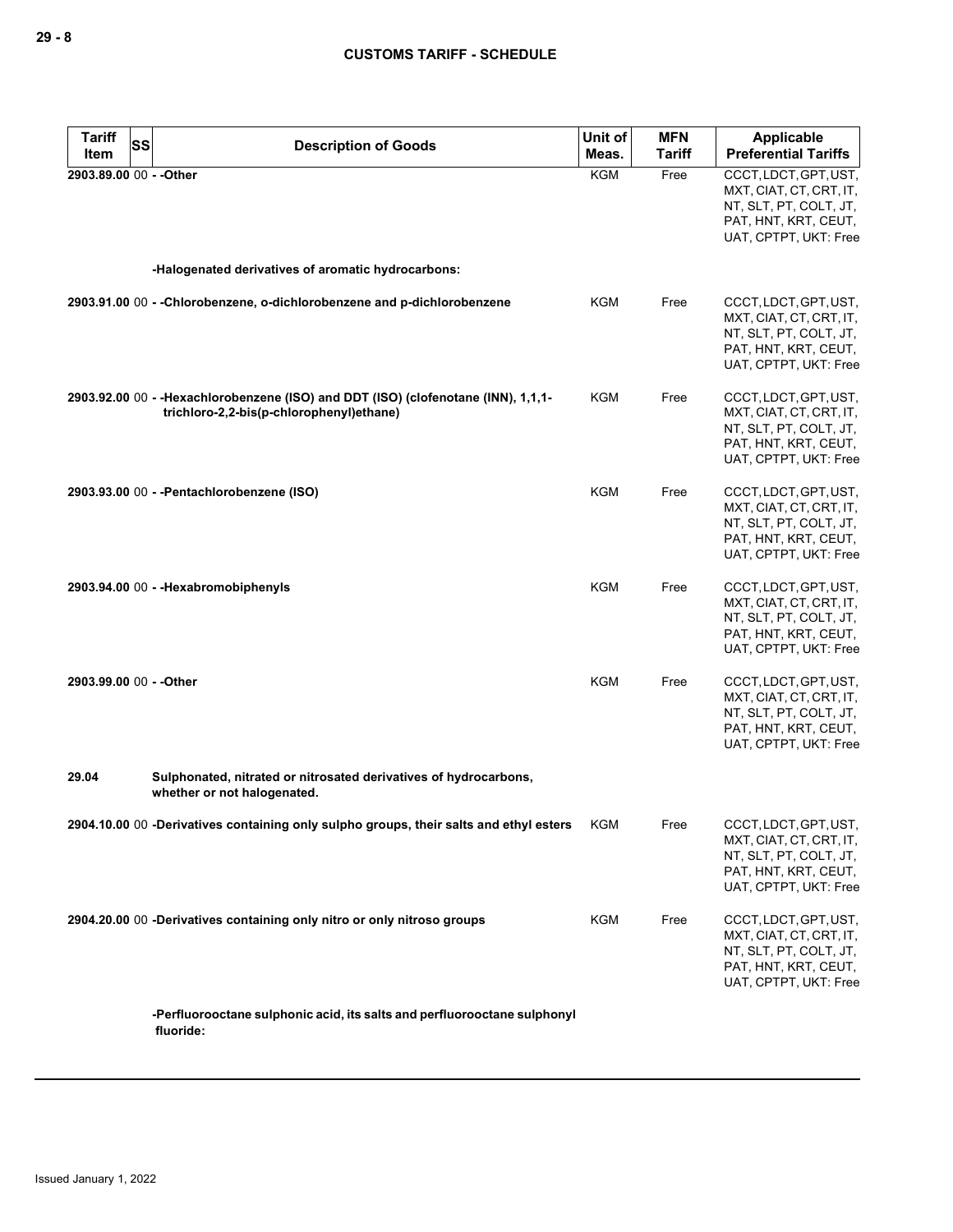| <b>Tariff</b><br>SS<br><b>Item</b> | <b>Description of Goods</b>                                                                 | Unit of<br>Meas. | <b>MFN</b><br><b>Tariff</b> | <b>Applicable</b><br><b>Preferential Tariffs</b>                                                                            |
|------------------------------------|---------------------------------------------------------------------------------------------|------------------|-----------------------------|-----------------------------------------------------------------------------------------------------------------------------|
|                                    | 2904.31.00 00 - - Perfluorooctane sulphonic acid                                            | KGM              | Free                        | CCCT, LDCT, GPT, UST,<br>MXT, CIAT, CT, CRT, IT,<br>NT, SLT, PT, COLT, JT,<br>PAT, HNT, KRT, CEUT,<br>UAT, CPTPT, UKT: Free |
|                                    | 2904.32.00 00 - -Ammonium perfluorooctane sulphonate                                        | <b>KGM</b>       | Free                        | CCCT, LDCT, GPT, UST,<br>MXT, CIAT, CT, CRT, IT,<br>NT, SLT, PT, COLT, JT,<br>PAT, HNT, KRT, CEUT,<br>UAT, CPTPT, UKT: Free |
|                                    | 2904.33.00 00 - - Lithium perfluorooctane sulphonate                                        | <b>KGM</b>       | Free                        | CCCT, LDCT, GPT, UST,<br>MXT, CIAT, CT, CRT, IT,<br>NT, SLT, PT, COLT, JT,<br>PAT, HNT, KRT, CEUT,<br>UAT, CPTPT, UKT: Free |
|                                    | 2904.34.00 00 - - Potassium perfluorooctane sulphonate                                      | <b>KGM</b>       | Free                        | CCCT, LDCT, GPT, UST,<br>MXT, CIAT, CT, CRT, IT,<br>NT, SLT, PT, COLT, JT,<br>PAT, HNT, KRT, CEUT,<br>UAT, CPTPT, UKT: Free |
|                                    | 2904.35.00 00 - - Other salts of perfluorooctane sulphonic acid                             | <b>KGM</b>       | Free                        | CCCT, LDCT, GPT, UST,<br>MXT, CIAT, CT, CRT, IT,<br>NT, SLT, PT, COLT, JT,<br>PAT, HNT, KRT, CEUT,<br>UAT, CPTPT, UKT: Free |
|                                    | 2904.36.00 00 - - Perfluorooctane sulphonyl fluoride                                        | <b>KGM</b>       | Free                        | CCCT, LDCT, GPT, UST,<br>MXT, CIAT, CT, CRT, IT,<br>NT, SLT, PT, COLT, JT,<br>PAT, HNT, KRT, CEUT,<br>UAT, CPTPT, UKT: Free |
|                                    | -Other:                                                                                     |                  |                             |                                                                                                                             |
|                                    | 2904.91.00 00 - - Trichloronitromethane (chloropicrin)                                      | KGM              | Free                        | CCCT, LDCT, GPT, UST,<br>MXT, CIAT, CT, CRT, IT,<br>NT, SLT, PT, COLT, JT,<br>PAT, HNT, KRT, CEUT,<br>UAT, CPTPT, UKT: Free |
| 2904.99.00 00 - - Other            |                                                                                             | KGM              | Free                        | CCCT, LDCT, GPT, UST,<br>MXT, CIAT, CT, CRT, IT,<br>NT, SLT, PT, COLT, JT,<br>PAT, HNT, KRT, CEUT,<br>UAT, CPTPT, UKT: Free |
|                                    | II. -ALCOHOLS AND THEIR HALOGENATED, SULPHONATED, NITRATED<br>OR NITROSATED DERIVATIVES     |                  |                             |                                                                                                                             |
| 29.05                              | Acyclic alcohols and their halogenated, sulphonated, nitrated or<br>nitrosated derivatives. |                  |                             |                                                                                                                             |
|                                    | -Saturated monohydric alcohols:                                                             |                  |                             |                                                                                                                             |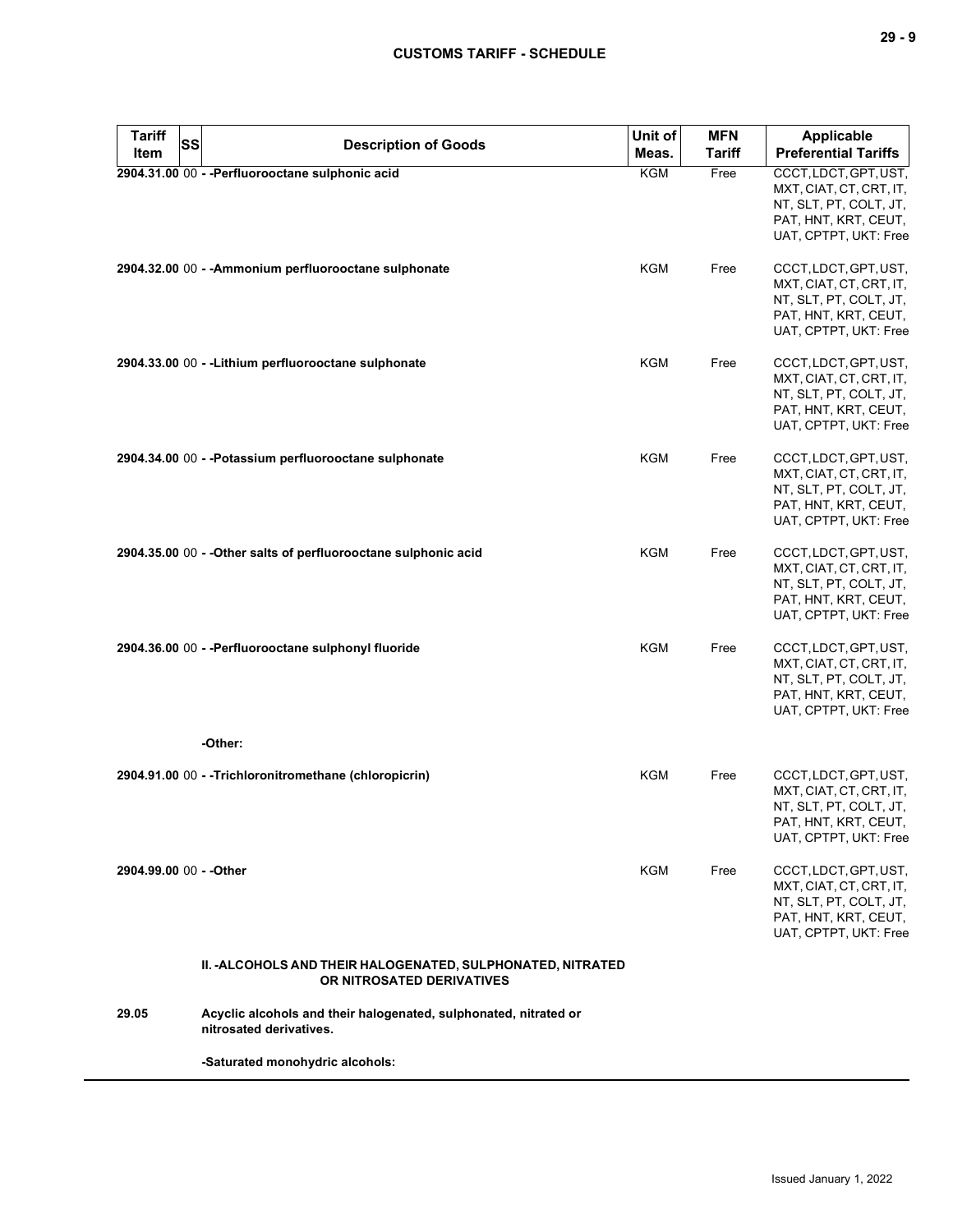| <b>Tariff</b><br>Item   | <b>SS</b><br><b>Description of Goods</b>                                                                               | Unit of<br>Meas.         | <b>MFN</b><br><b>Tariff</b> | <b>Applicable</b><br><b>Preferential Tariffs</b>                                                                            |
|-------------------------|------------------------------------------------------------------------------------------------------------------------|--------------------------|-----------------------------|-----------------------------------------------------------------------------------------------------------------------------|
|                         | 2905.11.00 00 - - Methanol (methyl alcohol)                                                                            | <b>KGM</b>               | Free                        | CCCT, LDCT, GPT, UST,<br>MXT, CIAT, CT, CRT, IT,<br>NT, SLT, PT, COLT, JT,<br>PAT, HNT, KRT, CEUT,<br>UAT, CPTPT, UKT: Free |
| 2905.12.00              | --Propan-1-ol (propyl alcohol) and propan-2-ol (isopropyl alcohol)                                                     |                          | Free                        | CCCT, LDCT, GPT, UST,<br>MXT, CIAT, CT, CRT, IT,<br>NT, SLT, PT, COLT, JT,<br>PAT, HNT, KRT, CEUT,<br>UAT, CPTPT, UKT: Free |
|                         |                                                                                                                        | <b>KGM</b><br><b>KGM</b> |                             |                                                                                                                             |
|                         | 2905.13.00 00 - - Butan-1-ol (n-butyl alcohol)                                                                         | <b>KGM</b>               | Free                        | CCCT, LDCT, GPT, UST,<br>MXT, CIAT, CT, CRT, IT,<br>NT, SLT, PT, COLT, JT,<br>PAT, HNT, KRT, CEUT,<br>UAT, CPTPT, UKT: Free |
|                         | 2905.14.00 00 - - Other butanols                                                                                       | KGM                      | Free                        | CCCT, LDCT, GPT, UST,<br>MXT, CIAT, CT, CRT, IT,<br>NT, SLT, PT, COLT, JT,<br>PAT, HNT, KRT, CEUT,<br>UAT, CPTPT, UKT: Free |
| 2905.16.00              | - - Octanol (octyl alcohol) and isomers thereof                                                                        |                          | Free                        | CCCT, LDCT, GPT, UST,<br>MXT, CIAT, CT, CRT, IT,<br>NT, SLT, PT, COLT, JT,<br>PAT, HNT, KRT, CEUT,<br>UAT, CPTPT, UKT: Free |
|                         |                                                                                                                        | <b>KGM</b><br><b>KGM</b> |                             |                                                                                                                             |
|                         | 2905.17.00 00 - -Dodecan-1-ol (lauryl alcohol), hexadecan-1-ol (cetyl alcohol) and<br>octadecan-1-ol (stearyl alcohol) | KGM                      | Free                        | CCCT, LDCT, GPT, UST,<br>MXT, CIAT, CT, CRT, IT,<br>NT, SLT, PT, COLT, JT,<br>PAT, HNT, KRT, CEUT,<br>UAT, CPTPT, UKT: Free |
| 2905.19.00 00 - - Other |                                                                                                                        | KGM                      | Free                        | CCCT, LDCT, GPT, UST,<br>MXT, CIAT, CT, CRT, IT,<br>NT, SLT, PT, COLT, JT,<br>PAT, HNT, KRT, CEUT,<br>UAT, CPTPT, UKT: Free |
|                         | -Unsaturated monohydric alcohols:                                                                                      |                          |                             |                                                                                                                             |
|                         | 2905.22.00 00 - - Acyclic terpene alcohols                                                                             | KGM                      | Free                        | CCCT, LDCT, GPT, UST,<br>MXT, CIAT, CT, CRT, IT,<br>NT, SLT, PT, COLT, JT,<br>PAT, HNT, KRT, CEUT,<br>UAT, CPTPT, UKT: Free |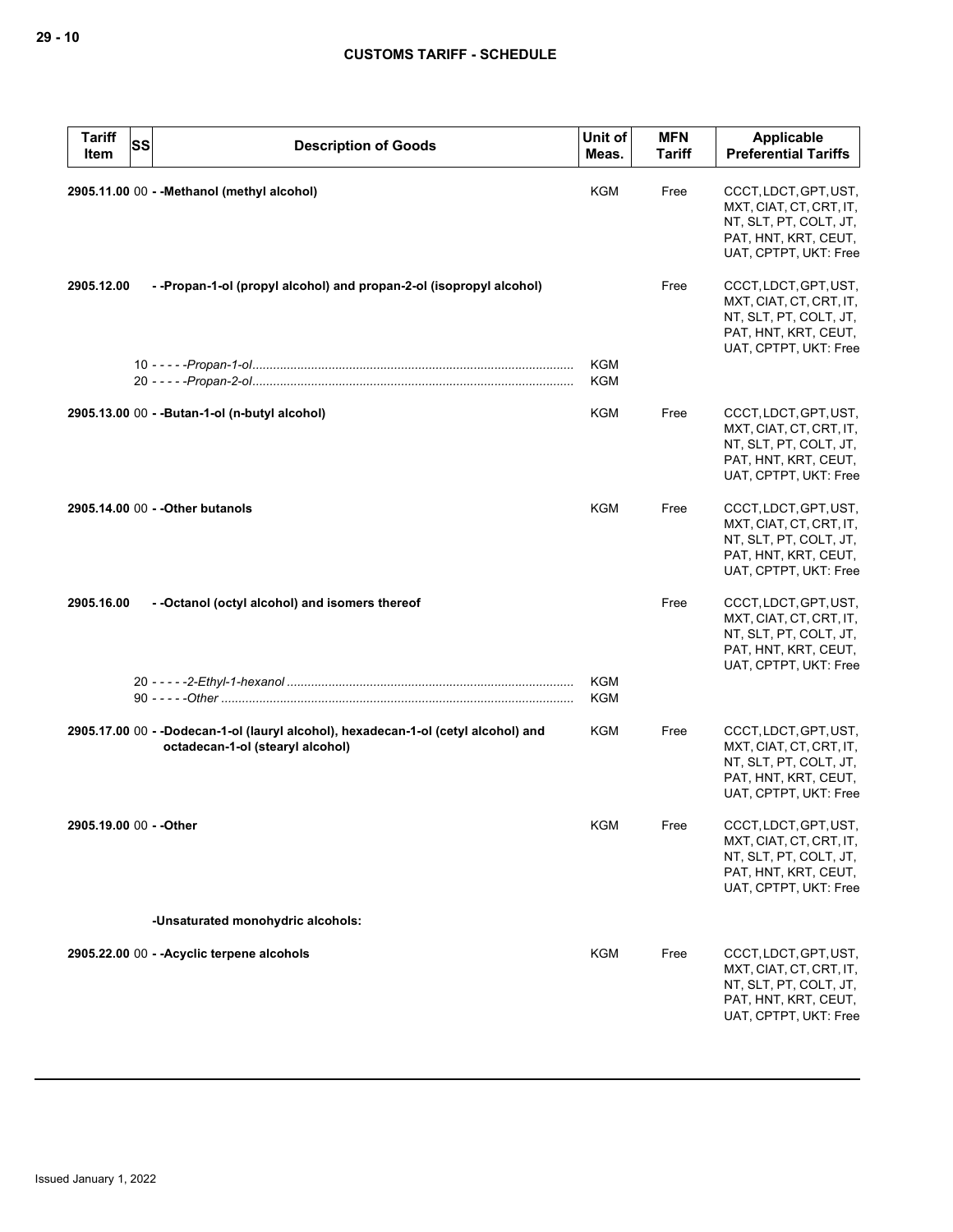| <b>Tariff</b><br>SS<br>Item | <b>Description of Goods</b>                                                      | Unit of<br>Meas. | <b>MFN</b><br><b>Tariff</b> | Applicable<br><b>Preferential Tariffs</b>                                                                                   |
|-----------------------------|----------------------------------------------------------------------------------|------------------|-----------------------------|-----------------------------------------------------------------------------------------------------------------------------|
| 2905.29.00 00 - - Other     |                                                                                  | <b>KGM</b>       | Free                        | CCCT, LDCT, GPT, UST,<br>MXT, CIAT, CT, CRT, IT,<br>NT, SLT, PT, COLT, JT,<br>PAT, HNT, KRT, CEUT,<br>UAT, CPTPT, UKT: Free |
|                             | -Diols:                                                                          |                  |                             |                                                                                                                             |
|                             | 2905.31.00 00 - - Ethylene glycol (ethanediol)                                   | <b>KGM</b>       | Free                        | CCCT, LDCT, GPT, UST,<br>MXT, CIAT, CT, CRT, IT,<br>NT, SLT, PT, COLT, JT,<br>PAT, HNT, KRT, CEUT,<br>UAT, CPTPT, UKT: Free |
|                             | 2905.32.00 00 - - Propylene glycol (propane-1,2-diol)                            | KGM              | Free                        | CCCT, LDCT, GPT, UST,<br>MXT, CIAT, CT, CRT, IT,<br>NT, SLT, PT, COLT, JT,<br>PAT, HNT, KRT, CEUT,<br>UAT, CPTPT, UKT: Free |
| 2905.39.00 00 - - Other     |                                                                                  | <b>KGM</b>       | Free                        | CCCT, LDCT, GPT, UST,<br>MXT, CIAT, CT, CRT, IT,<br>NT, SLT, PT, COLT, JT,<br>PAT, HNT, KRT, CEUT,<br>UAT, CPTPT, UKT: Free |
|                             | -Other polyhydric alcohols:                                                      |                  |                             |                                                                                                                             |
|                             | 2905.41.00 00 - -2-Ethyl-2-(hydroxymethyl) propane-1,3-diol (trimethylolpropane) | <b>KGM</b>       | Free                        | CCCT, LDCT, GPT, UST,<br>MXT, CIAT, CT, CRT, IT,<br>NT, SLT, PT, COLT, JT,<br>PAT, HNT, KRT, CEUT,<br>UAT, CPTPT, UKT: Free |
|                             | 2905.42.00 00 - - Pentaerythritol                                                | <b>KGM</b>       | Free                        | CCCT, LDCT, GPT, UST,<br>MXT, CIAT, CT, CRT, IT,<br>NT, SLT, PT, COLT, JT,<br>PAT, HNT, KRT, CEUT,<br>UAT, CPTPT, UKT: Free |
| 2905.43.00 00 - - Mannitol  |                                                                                  | <b>KGM</b>       | Free                        | CCCT, LDCT, GPT, UST,<br>MXT, CIAT, CT, CRT, IT,<br>NT, SLT, PT, COLT, JT,<br>PAT, HNT, KRT, CEUT,<br>UAT, CPTPT, UKT: Free |
|                             | 2905.44.00 00 - -D-glucitol (sorbitol)                                           | <b>KGM</b>       | Free                        | CCCT, LDCT, GPT, UST,<br>MXT, CIAT, CT, CRT, IT,<br>NT, SLT, PT, COLT, JT,<br>PAT, HNT, KRT, CEUT,<br>UAT, CPTPT, UKT: Free |
| 2905.45.00 00 - - Glycerol  |                                                                                  | KGM              | Free                        | CCCT, LDCT, UST,<br>MXT, CIAT, CT, CRT, IT,<br>NT, SLT, PT, COLT, JT,<br>PAT, HNT, KRT, CEUT,<br>UAT, CPTPT, UKT: Free      |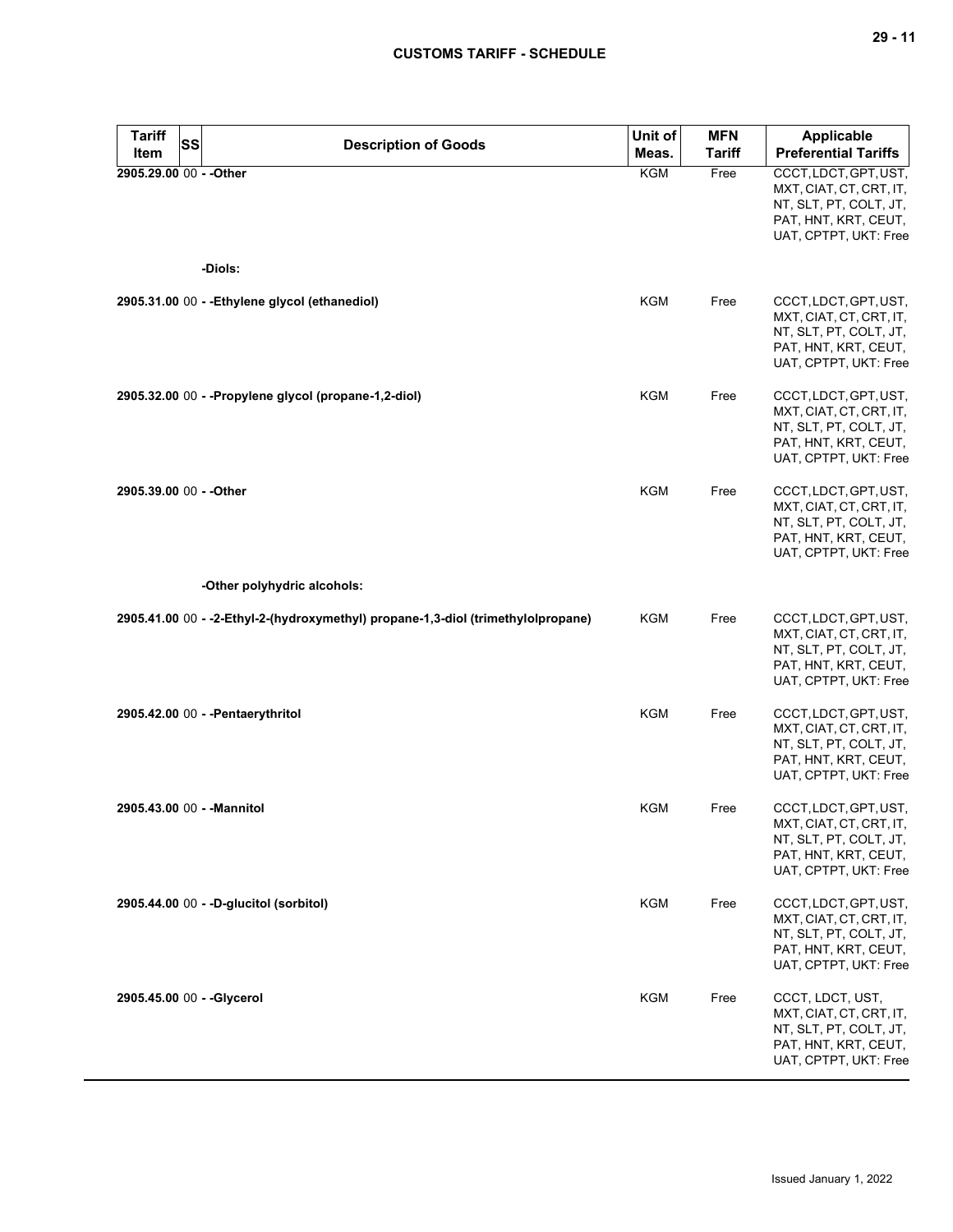| <b>Tariff</b><br><b>SS</b><br>Item | <b>Description of Goods</b>                                                                | Unit of<br>Meas.         | <b>MFN</b><br><b>Tariff</b> | Applicable<br><b>Preferential Tariffs</b>                                                                                   |
|------------------------------------|--------------------------------------------------------------------------------------------|--------------------------|-----------------------------|-----------------------------------------------------------------------------------------------------------------------------|
| 2905.49.00                         | - -Other                                                                                   |                          | Free                        | CCCT, LDCT, GPT, UST,<br>MXT, CIAT, CT, CRT, IT,<br>NT, SLT, PT, COLT, JT,<br>PAT, HNT, KRT, CEUT,<br>UAT, CPTPT, UKT: Free |
|                                    | 10 - - - - - Esters of glycerol, formed with acids of heading 29.04                        | <b>KGM</b><br><b>KGM</b> |                             |                                                                                                                             |
|                                    | -Halogenated, sulphonated, nitrated or nitrosated derivatives of acyclic<br>alcohols:      |                          |                             |                                                                                                                             |
|                                    | 2905.51.00 00 - - Ethchlorvynol (INN)                                                      | KGM                      | Free                        | CCCT, LDCT, GPT, UST,<br>MXT, CIAT, CT, CRT, IT,<br>NT, SLT, PT, COLT, JT,<br>PAT, HNT, KRT, CEUT,<br>UAT, CPTPT, UKT: Free |
| 2905.59.00 00 - - Other            |                                                                                            | <b>KGM</b>               | Free                        | CCCT, LDCT, GPT, UST,<br>MXT, CIAT, CT, CRT, IT,<br>NT, SLT, PT, COLT, JT,<br>PAT, HNT, KRT, CEUT,<br>UAT, CPTPT, UKT: Free |
| 29.06                              | Cyclic alcohols and their halogenated, sulphonated, nitrated or<br>nitrosated derivatives. |                          |                             |                                                                                                                             |
|                                    | -Cyclanic, cyclenic or cycloterpenic:                                                      |                          |                             |                                                                                                                             |
| 2906.11.00 00 - - Menthol          |                                                                                            | <b>KGM</b>               | Free                        | CCCT, LDCT, GPT, UST,<br>MXT, CIAT, CT, CRT, IT,<br>NT, SLT, PT, COLT, JT,<br>PAT, HNT, KRT, CEUT,<br>UAT, CPTPT, UKT: Free |
|                                    | 2906.12.00 00 - -Cyclohexanol, methylcyclohexanols and dimethylcyclohexanols               | KGM                      | Free                        | CCCT, LDCT, GPT, UST,<br>MXT, CIAT, CT, CRT, IT,<br>NT, SLT, PT, COLT, JT,<br>PAT, HNT, KRT, CEUT,<br>UAT, CPTPT, UKT: Free |
|                                    | 2906.13.00 00 - - Sterols and inositols                                                    | <b>KGM</b>               | Free                        | CCCT, LDCT, GPT, UST,<br>MXT, CIAT, CT, CRT, IT,<br>NT, SLT, PT, COLT, JT,<br>PAT, HNT, KRT, CEUT,<br>UAT, CPTPT, UKT: Free |
| 2906.19.00 00 - - Other            |                                                                                            | <b>KGM</b>               | Free                        | CCCT, LDCT, GPT, UST,<br>MXT, CIAT, CT, CRT, IT,<br>NT, SLT, PT, COLT, JT,<br>PAT, HNT, KRT, CEUT,<br>UAT, CPTPT, UKT: Free |

**-Aromatic:**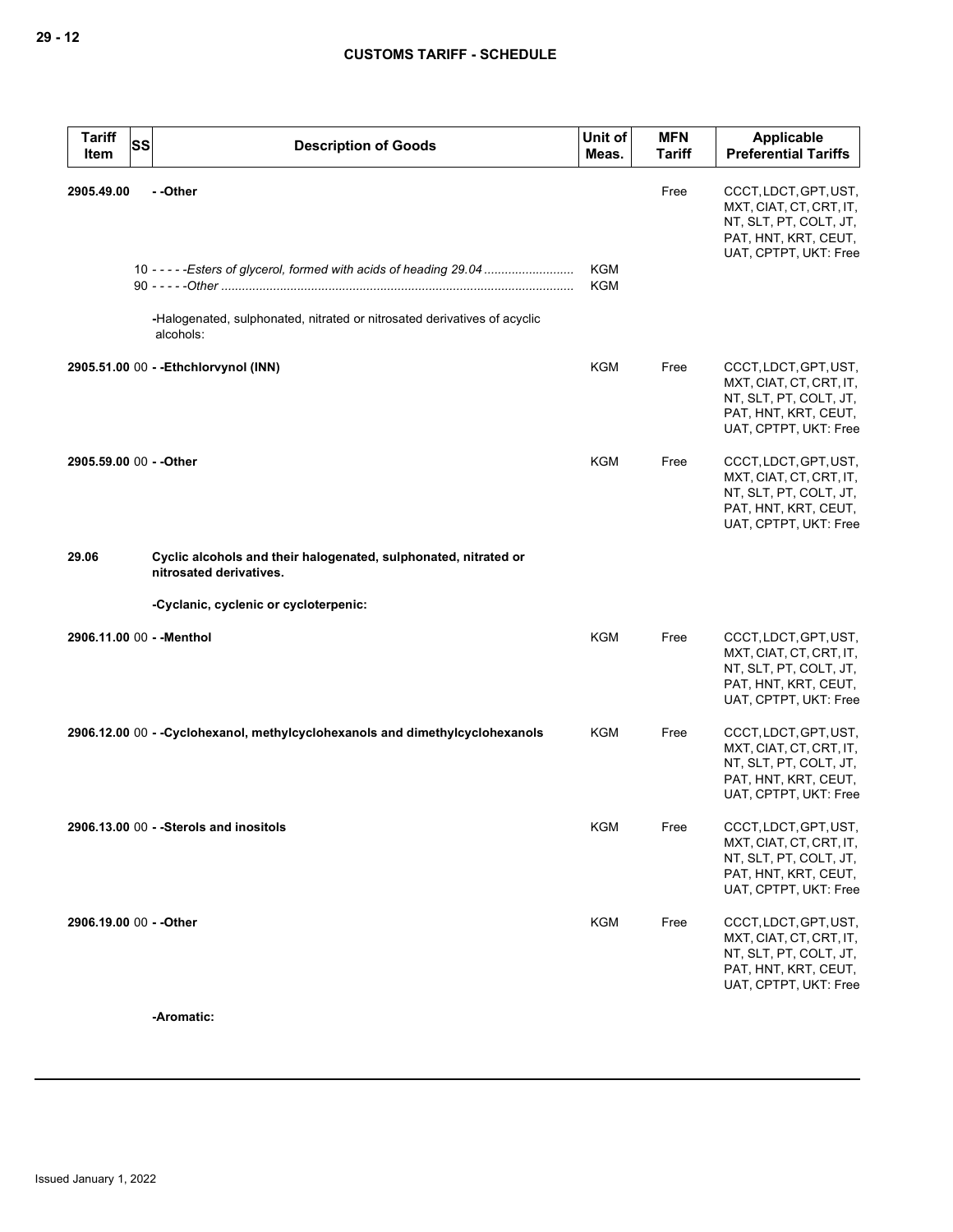| <b>Tariff</b><br><b>SS</b> | <b>Description of Goods</b>                                                                               | Unit of    | <b>MFN</b>    | Applicable                                                                                                                  |
|----------------------------|-----------------------------------------------------------------------------------------------------------|------------|---------------|-----------------------------------------------------------------------------------------------------------------------------|
| Item                       |                                                                                                           | Meas.      | <b>Tariff</b> | <b>Preferential Tariffs</b>                                                                                                 |
|                            | 2906.21.00 00 - - Benzyl alcohol                                                                          | <b>KGM</b> | Free          | CCCT, LDCT, GPT, UST,<br>MXT, CIAT, CT, CRT, IT,<br>NT, SLT, PT, COLT, JT,<br>PAT, HNT, KRT, CEUT,<br>UAT, CPTPT, UKT: Free |
| 2906.29.00 00 - - Other    |                                                                                                           | KGM        | Free          | CCCT, LDCT, GPT, UST,<br>MXT, CIAT, CT, CRT, IT,<br>NT, SLT, PT, COLT, JT,<br>PAT, HNT, KRT, CEUT,<br>UAT, CPTPT, UKT: Free |
|                            | III. - PHENOLS, PHENOL-ALCOHOLS AND THEIR HALOGENATED,<br>SULPHONATED, NITRATED OR NITROSATED DERIVATIVES |            |               |                                                                                                                             |
| 29.07                      | Phenols; phenol-alcohols.                                                                                 |            |               |                                                                                                                             |
|                            | -Monophenols:                                                                                             |            |               |                                                                                                                             |
|                            | 2907.11.00 00 - - Phenol (hydroxybenzene) and its salts                                                   | KGM        | Free          | CCCT, LDCT, GPT, UST,<br>MXT, CIAT, CT, CRT, IT,<br>NT, SLT, PT, COLT, JT,<br>PAT, HNT, KRT, CEUT,<br>UAT, CPTPT, UKT: Free |
|                            | 2907.12.00 00 - - Cresols and their salts                                                                 | <b>KGM</b> | Free          | CCCT, LDCT, GPT, UST,<br>MXT, CIAT, CT, CRT, IT,<br>NT, SLT, PT, COLT, JT,<br>PAT, HNT, KRT, CEUT,<br>UAT, CPTPT, UKT: Free |
|                            | 2907.13.00 00 - - Octylphenol, nonylphenol and their isomers; salts thereof                               | KGM        | Free          | CCCT, LDCT, GPT, UST,<br>MXT, CIAT, CT, CRT, IT,<br>NT, SLT, PT, COLT, JT,<br>PAT, HNT, KRT, CEUT,<br>UAT, CPTPT, UKT: Free |
|                            | 2907.15.00 00 - - Naphthols and their salts                                                               | <b>KGM</b> | Free          | CCCT, LDCT, GPT, UST,<br>MXT, CIAT, CT, CRT, IT,<br>NT, SLT, PT, COLT, JT,<br>PAT, HNT, KRT, CEUT,<br>UAT, CPTPT, UKT: Free |
| 2907.19.00 00 - - Other    |                                                                                                           | KGM        | Free          | CCCT, LDCT, GPT, UST,<br>MXT, CIAT, CT, CRT, IT,<br>NT, SLT, PT, COLT, JT,<br>PAT, HNT, KRT, CEUT,<br>UAT, CPTPT, UKT: Free |
|                            | -Polyphenols; phenol-alcohols:                                                                            |            |               |                                                                                                                             |
|                            | 2907.21.00 00 - - Resorcinol and its salts                                                                | KGM        | Free          | CCCT, LDCT, GPT, UST,<br>MXT, CIAT, CT, CRT, IT,<br>NT, SLT, PT, COLT, JT,<br>PAT, HNT, KRT, CEUT,<br>UAT, CPTPT, UKT: Free |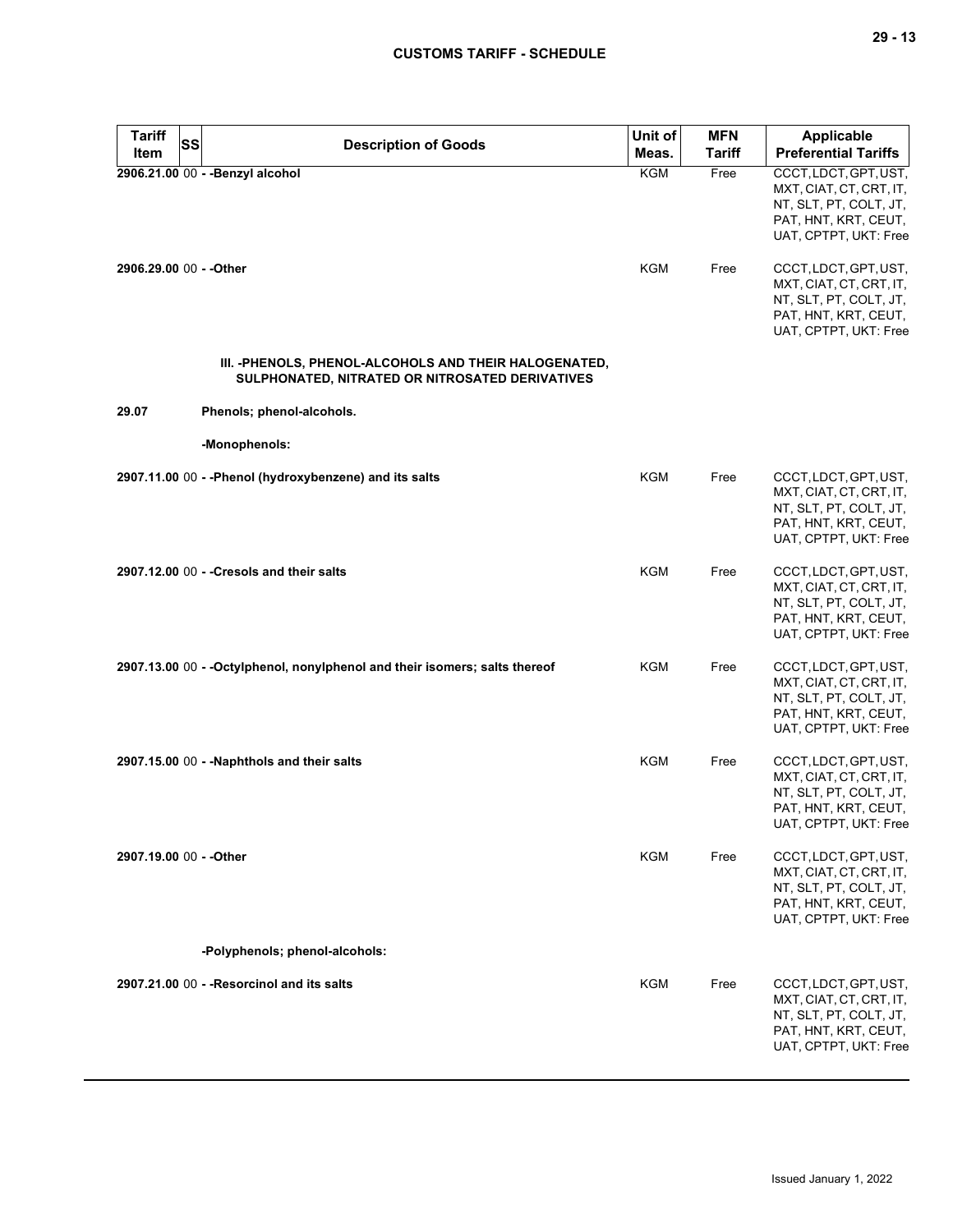| <b>Tariff</b>           | <b>SS</b><br><b>Description of Goods</b>                                                       | Unit of    | <b>MFN</b>    | <b>Applicable</b>                                                                                                           |
|-------------------------|------------------------------------------------------------------------------------------------|------------|---------------|-----------------------------------------------------------------------------------------------------------------------------|
| Item                    |                                                                                                | Meas.      | <b>Tariff</b> | <b>Preferential Tariffs</b>                                                                                                 |
|                         | 2907.22.00 00 - -Hydroquinone (quinol) and its salts                                           | <b>KGM</b> | Free          | CCCT, LDCT, GPT, UST,<br>MXT, CIAT, CT, CRT, IT,<br>NT, SLT, PT, COLT, JT,<br>PAT, HNT, KRT, CEUT,<br>UAT, CPTPT, UKT: Free |
|                         | 2907.23.00 00 - -4,4'-isopropylidenediphenol (bisphenol A, diphenylolpropane) and its<br>salts | KGM        | Free          | CCCT, LDCT, GPT, UST,<br>MXT, CIAT, CT, CRT, IT,<br>NT, SLT, PT, COLT, JT,<br>PAT, HNT, KRT, CEUT,<br>UAT, CPTPT, UKT: Free |
| 2907.29.00 00 - - Other |                                                                                                | KGM        | Free          | CCCT, LDCT, GPT, UST,<br>MXT, CIAT, CT, CRT, IT,<br>NT, SLT, PT, COLT, JT,<br>PAT, HNT, KRT, CEUT,<br>UAT, CPTPT, UKT: Free |
| 29.08                   | Halogenated, sulphonated, nitrated or nitrosated derivatives of phenols<br>or phenol-alcohols. |            |               |                                                                                                                             |
|                         | -Derivatives containing only halogen substituents and their salts:                             |            |               |                                                                                                                             |
|                         | 2908.11.00 00 - - Pentachlorophenol (ISO)                                                      | <b>KGM</b> | Free          | CCCT, LDCT, GPT, UST,<br>MXT, CIAT, CT, CRT, IT,<br>NT, SLT, PT, COLT, JT,<br>PAT, HNT, KRT, CEUT,<br>UAT, CPTPT, UKT: Free |
| 2908.19.00 00 - - Other |                                                                                                | KGM        | Free          | CCCT, LDCT, GPT, UST,<br>MXT, CIAT, CT, CRT, IT,<br>NT, SLT, PT, COLT, JT,<br>PAT, HNT, KRT, CEUT,<br>UAT, CPTPT, UKT: Free |
|                         | -Other:                                                                                        |            |               |                                                                                                                             |
|                         | 2908.91.00 00 - -Dinoseb (ISO) and its salts                                                   | <b>KGM</b> | Free          | CCCT, LDCT, GPT, UST,<br>MXT, CIAT, CT, CRT, IT,<br>NT, SLT, PT, COLT, JT,<br>PAT, HNT, KRT, CEUT,<br>UAT, CPTPT, UKT: Free |
|                         | 2908.92.00 00 - -4,6-Dinitro-o-cresol (DNOC (ISO)) and its salts                               | <b>KGM</b> | Free          | CCCT, LDCT, GPT, UST,<br>MXT, CIAT, CT, CRT, IT,<br>NT, SLT, PT, COLT, JT,<br>PAT, HNT, KRT, CEUT,<br>UAT, CPTPT, UKT: Free |
| 2908.99.00 00 - - Other |                                                                                                | <b>KGM</b> | Free          | CCCT, LDCT, GPT, UST,<br>MXT, CIAT, CT, CRT, IT,<br>NT, SLT, PT, COLT, JT,<br>PAT, HNT, KRT, CEUT,<br>UAT, CPTPT, UKT: Free |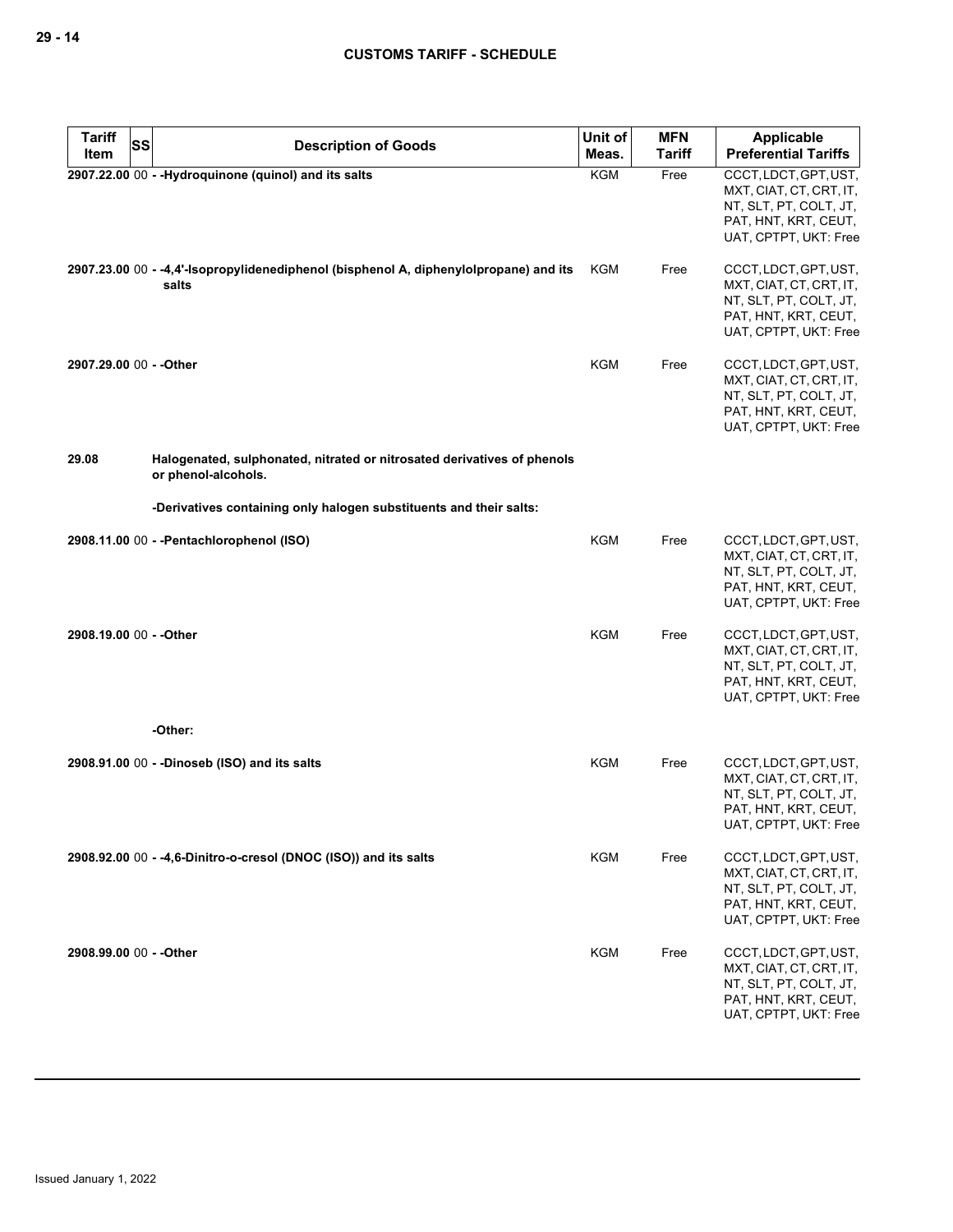$\mathbf{I}$ 

| <b>Tariff</b><br><b>Item</b> | <b>SS</b> | <b>Description of Goods</b>                                                                                                                                                                                                                                               | Unit of<br>Meas. | <b>MFN</b><br>Tariff | <b>Applicable</b><br><b>Preferential Tariffs</b>                                                                            |
|------------------------------|-----------|---------------------------------------------------------------------------------------------------------------------------------------------------------------------------------------------------------------------------------------------------------------------------|------------------|----------------------|-----------------------------------------------------------------------------------------------------------------------------|
|                              |           | IV. - ETHERS, ALCOHOL PEROXIDES, ETHER PEROXIDES, KETONE<br>PEROXIDES, EPOXIDES WITH A THREE-MEMBERED RING, ACETALS<br>AND HEMIACETALS, AND THEIR HALOGENATED, SULPHONATED,<br>NITRATED OR NITROSATED DERIVATIVES                                                         |                  |                      |                                                                                                                             |
| 29.09                        |           | Ethers, ether-alcohols, ether-phenols, ether-alcohol-phenols, alcohol<br>peroxides, ether peroxides, acetal and hemiacetal peroxides, ketone<br>peroxides (whether or not chemically defined), and their halogenated,<br>sulphonated, nitrated or nitrosated derivatives. |                  |                      |                                                                                                                             |
|                              |           | -Acyclic ethers and their halogenated, sulphonated, nitrated or<br>nitrosated derivatives:                                                                                                                                                                                |                  |                      |                                                                                                                             |
|                              |           | 2909.11.00 00 - -Diethyl ether                                                                                                                                                                                                                                            | <b>KGM</b>       | Free                 | CCCT, LDCT, GPT, UST,<br>MXT, CIAT, CT, CRT, IT,<br>NT, SLT, PT, COLT, JT,<br>PAT, HNT, KRT, CEUT,<br>UAT, CPTPT, UKT: Free |
| 2909.19.00 00 - - Other      |           |                                                                                                                                                                                                                                                                           | <b>KGM</b>       | Free                 | CCCT, LDCT, GPT, UST,<br>MXT, CIAT, CT, CRT, IT,<br>NT, SLT, PT, COLT, JT,<br>PAT, HNT, KRT, CEUT,<br>UAT, CPTPT, UKT: Free |
|                              |           | 2909.20.00 00 - Cyclanic, cyclenic or cycloterpenic ethers and their halogenated,<br>sulphonated, nitrated or nitrosated derivatives                                                                                                                                      | <b>KGM</b>       | Free                 | CCCT, LDCT, GPT, UST,<br>MXT, CIAT, CT, CRT, IT,<br>NT, SLT, PT, COLT, JT,<br>PAT, HNT, KRT, CEUT,<br>UAT, CPTPT, UKT: Free |
|                              |           | 2909.30.00 00 - Aromatic ethers and their halogenated, sulphonated, nitrated or<br>nitrosated derivatives                                                                                                                                                                 | <b>KGM</b>       | Free                 | CCCT, LDCT, GPT, UST,<br>MXT, CIAT, CT, CRT, IT,<br>NT, SLT, PT, COLT, JT,<br>PAT, HNT, KRT, CEUT,<br>UAT, CPTPT, UKT: Free |
|                              |           | -Ether-alcohols and their halogenated, sulphonated, nitrated or<br>nitrosated derivatives:                                                                                                                                                                                |                  |                      |                                                                                                                             |
|                              |           | 2909.41.00 00 - -2,2'-Oxydiethanol (diethylene glycol, digol)                                                                                                                                                                                                             | KGM              | Free                 | CCCT, LDCT, GPT, UST,<br>MXT, CIAT, CT, CRT, IT,<br>NT, SLT, PT, COLT, JT,<br>PAT, HNT, KRT, CEUT,<br>UAT, CPTPT, UKT: Free |
|                              |           | 2909.43.00 00 - - Monobutyl ethers of ethylene glycol or of diethylene glycol                                                                                                                                                                                             | KGM              | Free                 | CCCT, LDCT, GPT, UST,<br>MXT, CIAT, CT, CRT, IT,<br>NT, SLT, PT, COLT, JT,<br>PAT, HNT, KRT, CEUT,<br>UAT, CPTPT, UKT: Free |
|                              |           | 2909.44.00 00 - - Other monoalkylethers of ethylene glycol or of diethylene glycol                                                                                                                                                                                        | KGM              | Free                 | CCCT, LDCT, GPT, UST,<br>MXT, CIAT, CT, CRT, IT,<br>NT, SLT, PT, COLT, JT,<br>PAT, HNT, KRT, CEUT,<br>UAT, CPTPT, UKT: Free |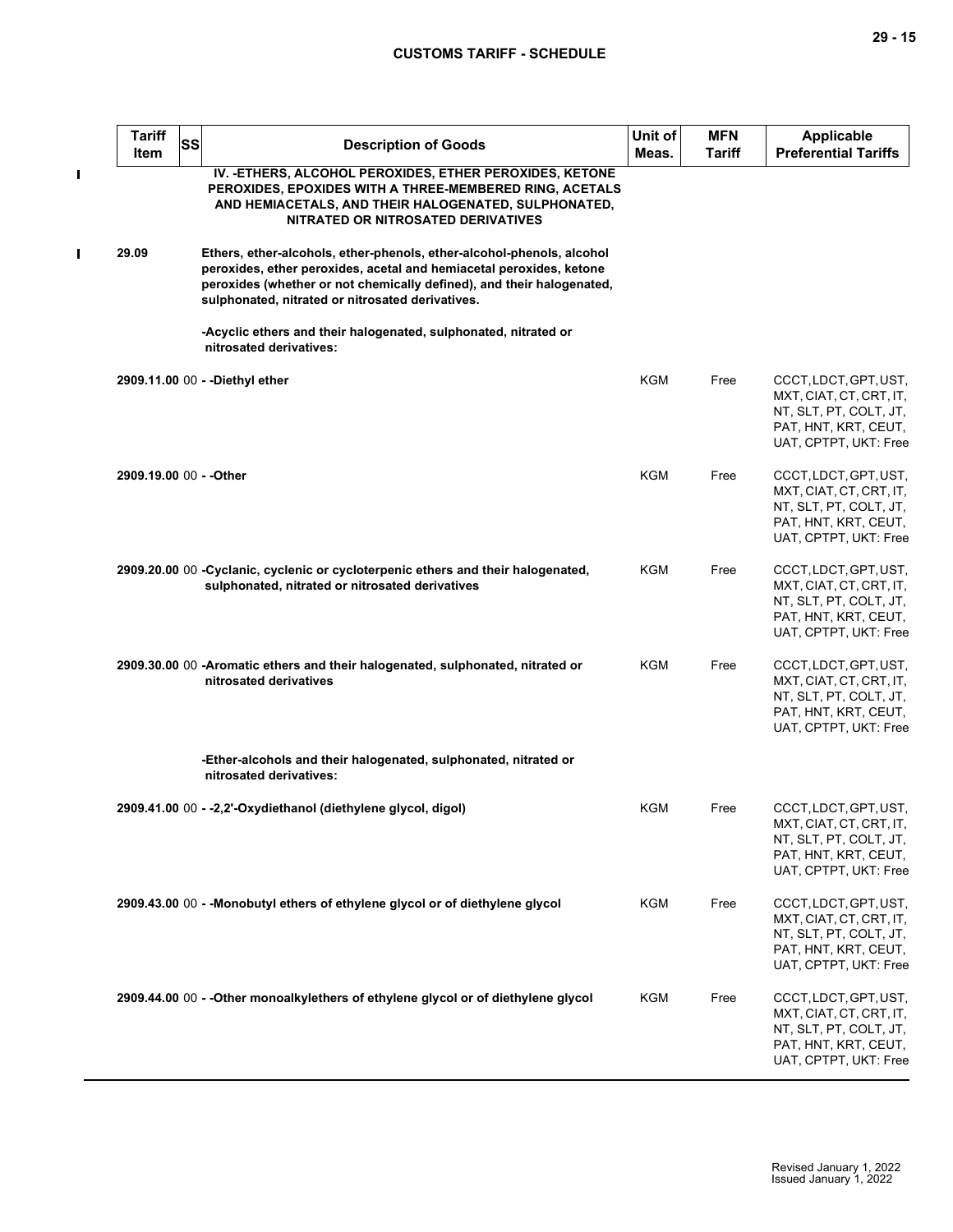| <b>Tariff</b><br>Item | <b>SS</b> | <b>Description of Goods</b>                                                                                                                                                       | Unit of<br>Meas.  | <b>MFN</b><br><b>Tariff</b> | Applicable<br><b>Preferential Tariffs</b>                                                                                   |
|-----------------------|-----------|-----------------------------------------------------------------------------------------------------------------------------------------------------------------------------------|-------------------|-----------------------------|-----------------------------------------------------------------------------------------------------------------------------|
| 2909.49.00            |           | - -Other                                                                                                                                                                          |                   | Free                        | CCCT, LDCT, GPT, UST,<br>MXT, CIAT, CT, CRT, IT,<br>NT, SLT, PT, COLT, JT,<br>PAT, HNT, KRT, CEUT,<br>UAT, CPTPT, UKT: Free |
|                       |           |                                                                                                                                                                                   | KGM<br><b>KGM</b> |                             |                                                                                                                             |
|                       |           | 2909.50.00 00 - Ether-phenols, ether-alcohol-phenols and their halogenated,<br>sulphonated, nitrated or nitrosated derivatives                                                    | <b>KGM</b>        | Free                        | CCCT, LDCT, GPT, UST,<br>MXT, CIAT, CT, CRT, IT,<br>NT, SLT, PT, COLT, JT,<br>PAT, HNT, KRT, CEUT,<br>UAT, CPTPT, UKT: Free |
|                       |           | 2909.60.00 00 -Alcohol peroxides, ether peroxides, acetal and hemiacetal peroxides,<br>ketone peroxides and their halogenated, sulphonated, nitrated or<br>nitrosated derivatives | <b>KGM</b>        | Free                        | CCCT, LDCT, GPT, UST,<br>MXT, CIAT, CT, CRT, IT,<br>NT, SLT, PT, COLT, JT,<br>PAT, HNT, KRT, CEUT,<br>UAT, CPTPT, UKT: Free |
| 29.10                 |           | Epoxides, epoxyalcohols, epoxyphenols and epoxyethers, with a three-<br>membered ring, and their halogenated, sulphonated, nitrated or<br>nitrosated derivatives.                 |                   |                             |                                                                                                                             |
|                       |           | 2910.10.00 00 -Oxirane (ethylene oxide)                                                                                                                                           | <b>KGM</b>        | Free                        | CCCT, LDCT, GPT, UST,<br>MXT, CIAT, CT, CRT, IT,<br>NT, SLT, PT, COLT, JT,<br>PAT, HNT, KRT, CEUT,<br>UAT, CPTPT, UKT: Free |
|                       |           | 2910.20.00 00 - Methyloxirane (propylene oxide)                                                                                                                                   | <b>KGM</b>        | Free                        | CCCT, LDCT, GPT, UST,<br>MXT, CIAT, CT, CRT, IT,<br>NT, SLT, PT, COLT, JT,<br>PAT, HNT, KRT, CEUT,<br>UAT, CPTPT, UKT: Free |
|                       |           | 2910.30.00 00 -1-Chloro-2,3-epoxypropane (epichlorohydrin)                                                                                                                        | <b>KGM</b>        | Free                        | CCCT, LDCT, GPT, UST,<br>MXT, CIAT, CT, CRT, IT,<br>NT, SLT, PT, COLT, JT,<br>PAT, HNT, KRT, CEUT,<br>UAT, CPTPT, UKT: Free |
|                       |           | 2910.40.00 00 - Dieldrin (ISO, INN)                                                                                                                                               | <b>KGM</b>        | Free                        | CCCT, LDCT, GPT, UST,<br>MXT, CIAT, CT, CRT, IT,<br>NT, SLT, PT, COLT, JT,<br>PAT, HNT, KRT, CEUT,<br>UAT, CPTPT, UKT: Free |
|                       |           | 2910.50.00 00 - Endrin (ISO)                                                                                                                                                      | <b>KGM</b>        | Free                        | CCCT, LDCT, GPT, UST,<br>MXT, CIAT, CT, CRT, IT,<br>NT, SLT, PT, COLT, JT,<br>PAT, HNT, KRT, CEUT,<br>UAT, CPTPT, UKT: Free |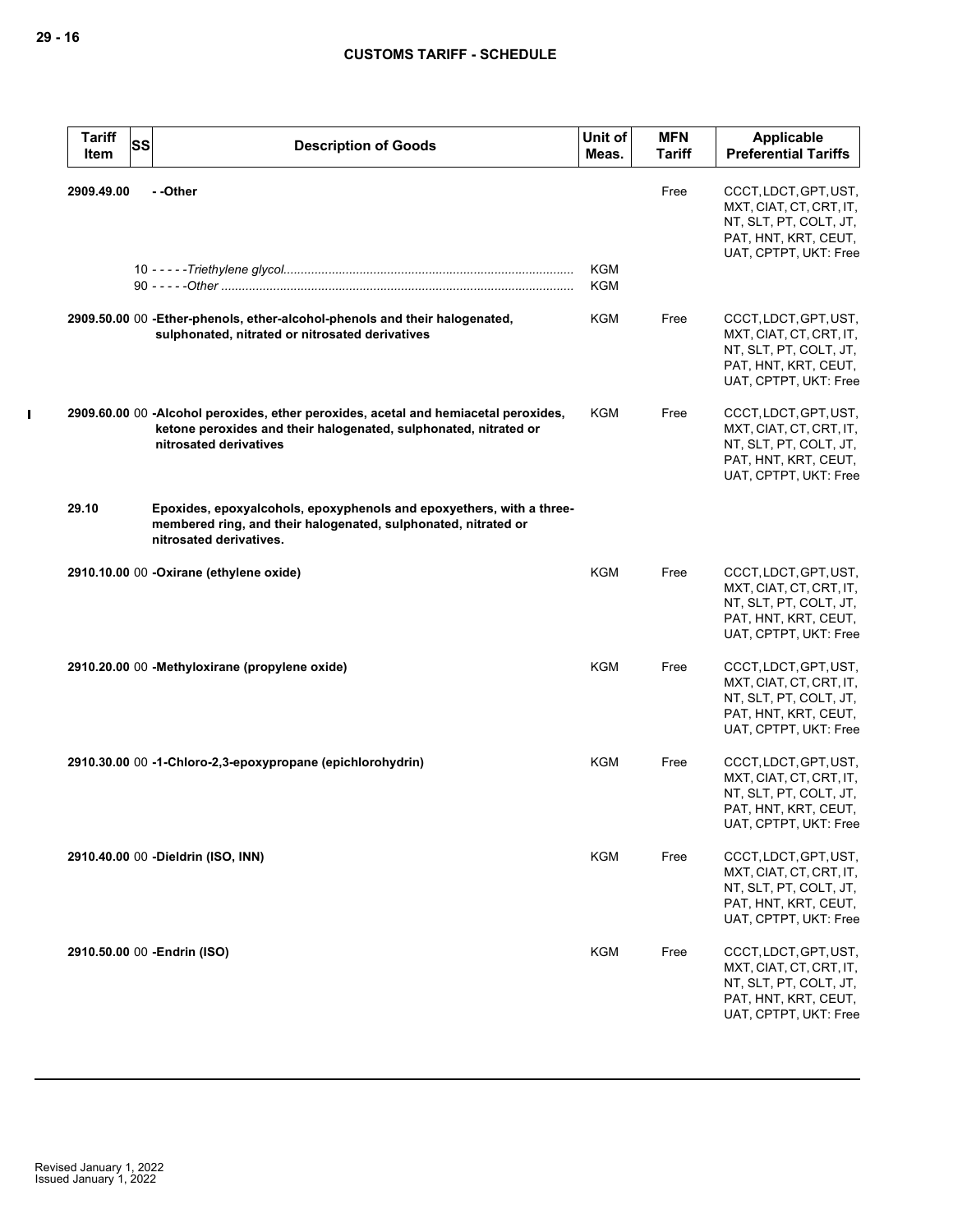| <b>Tariff</b>           | SS<br><b>Description of Goods</b>                                                                                                                            | Unit of    | <b>MFN</b>    | <b>Applicable</b>                                                                                                           |
|-------------------------|--------------------------------------------------------------------------------------------------------------------------------------------------------------|------------|---------------|-----------------------------------------------------------------------------------------------------------------------------|
| Item                    |                                                                                                                                                              | Meas.      | <b>Tariff</b> | <b>Preferential Tariffs</b>                                                                                                 |
| 2910.90.00 00 -Other    |                                                                                                                                                              | <b>KGM</b> | Free          | CCCT, LDCT, GPT, UST,<br>MXT, CIAT, CT, CRT, IT,<br>NT, SLT, PT, COLT, JT,<br>PAT, HNT, KRT, CEUT,<br>UAT, CPTPT, UKT: Free |
|                         | 2911.00.00 00 Acetals and hemiacetals, whether or not with other oxygen function, and<br>their halogenated, sulphonated, nitrated or nitrosated derivatives. | KGM        | Free          | CCCT, LDCT, GPT, UST,<br>MXT, CIAT, CT, CRT, IT,<br>NT, SLT, PT, COLT, JT,<br>PAT, HNT, KRT, CEUT,<br>UAT, CPTPT, UKT: Free |
|                         | <b>V. -ALDEHYDE-FUNCTION COMPOUNDS</b>                                                                                                                       |            |               |                                                                                                                             |
| 29.12                   | Aldehydes, whether or not with other oxygen function; cyclic polymers<br>of aldehydes; paraformaldehyde.                                                     |            |               |                                                                                                                             |
|                         | -Acyclic aldehydes without other oxygen function:                                                                                                            |            |               |                                                                                                                             |
|                         | 2912.11.00 00 - - Methanal (formaldehyde)                                                                                                                    | KGM        | Free          | CCCT, LDCT, GPT, UST,<br>MXT, CIAT, CT, CRT, IT,<br>NT, SLT, PT, COLT, JT,<br>PAT, HNT, KRT, CEUT,<br>UAT, CPTPT, UKT: Free |
|                         | 2912.12.00 00 - - Ethanal (acetaldehyde)                                                                                                                     | <b>KGM</b> | Free          | CCCT, LDCT, GPT, UST,<br>MXT, CIAT, CT, CRT, IT,<br>NT, SLT, PT, COLT, JT,<br>PAT, HNT, KRT, CEUT,<br>UAT, CPTPT, UKT: Free |
| 2912.19.00 00 - - Other |                                                                                                                                                              | <b>KGM</b> | Free          | CCCT, LDCT, GPT, UST,<br>MXT, CIAT, CT, CRT, IT,<br>NT, SLT, PT, COLT, JT,<br>PAT, HNT, KRT, CEUT,<br>UAT, CPTPT, UKT: Free |
|                         | -Cyclic aldehydes without other oxygen function:                                                                                                             |            |               |                                                                                                                             |
|                         | 2912.21.00 00 - - Benzaldehyde                                                                                                                               | KGM        | Free          | CCCT, LDCT, GPT, UST,<br>MXT, CIAT, CT, CRT, IT,<br>NT, SLT, PT, COLT, JT,<br>PAT, HNT, KRT, CEUT,<br>UAT, CPTPT, UKT: Free |
| 2912.29.00 00 - - Other |                                                                                                                                                              | <b>KGM</b> | Free          | CCCT, LDCT, GPT, UST,<br>MXT, CIAT, CT, CRT, IT,<br>NT, SLT, PT, COLT, JT,<br>PAT, HNT, KRT, CEUT,<br>UAT, CPTPT, UKT: Free |
|                         |                                                                                                                                                              |            |               |                                                                                                                             |

**-Aldehyde-alcohols, aldehyde-ethers, aldehyde-phenols and aldehydes with other oxygen function:**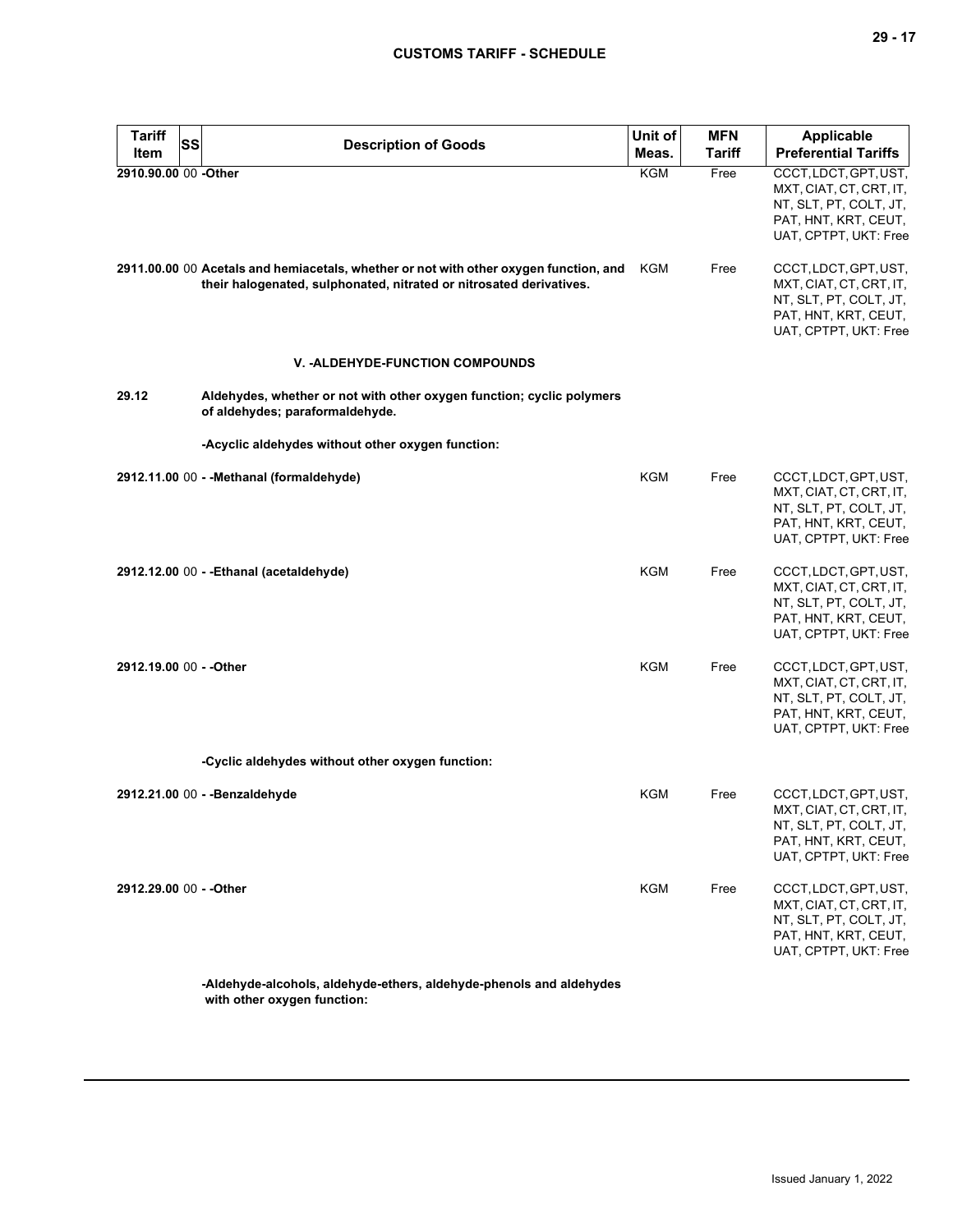| <b>Tariff</b>           | <b>SS</b> | <b>Description of Goods</b>                                                                                                                 | Unit of    | <b>MFN</b>    | <b>Applicable</b>                                                                                                           |
|-------------------------|-----------|---------------------------------------------------------------------------------------------------------------------------------------------|------------|---------------|-----------------------------------------------------------------------------------------------------------------------------|
| Item                    |           |                                                                                                                                             | Meas.      | <b>Tariff</b> | <b>Preferential Tariffs</b>                                                                                                 |
|                         |           | 2912.41.00 00 - - Vanillin (4-hydroxy-3-methoxybenzaldehyde)                                                                                | <b>KGM</b> | Free          | CCCT, LDCT, GPT, UST,<br>MXT, CIAT, CT, CRT, IT,<br>NT, SLT, PT, COLT, JT,<br>PAT, HNT, KRT, CEUT,<br>UAT, CPTPT, UKT: Free |
|                         |           | 2912.42.00 00 - - Ethylvanillin (3-ethoxy-4-hydroxybenzaldehyde)                                                                            | KGM        | Free          | CCCT, LDCT, GPT, UST,<br>MXT, CIAT, CT, CRT, IT,<br>NT, SLT, PT, COLT, JT,<br>PAT, HNT, KRT, CEUT,<br>UAT, CPTPT, UKT: Free |
| 2912.49.00 00 - - Other |           |                                                                                                                                             | <b>KGM</b> | Free          | CCCT, LDCT, GPT, UST,<br>MXT, CIAT, CT, CRT, IT,<br>NT, SLT, PT, COLT, JT,<br>PAT, HNT, KRT, CEUT,<br>UAT, CPTPT, UKT: Free |
|                         |           | 2912.50.00 00 - Cyclic polymers of aldehydes                                                                                                | KGM        | Free          | CCCT, LDCT, GPT, UST,<br>MXT, CIAT, CT, CRT, IT,<br>NT, SLT, PT, COLT, JT,<br>PAT, HNT, KRT, CEUT,<br>UAT, CPTPT, UKT: Free |
|                         |           | 2912.60.00 00 -Paraformaldehyde                                                                                                             | <b>KGM</b> | Free          | CCCT, LDCT, GPT, UST,<br>MXT, CIAT, CT, CRT, IT,<br>NT, SLT, PT, COLT, JT,<br>PAT, HNT, KRT, CEUT,<br>UAT, CPTPT, UKT: Free |
|                         |           | 2913.00.00 00 Halogenated, sulphonated, nitrated or nitrosated derivatives of products KGM<br>of heading 29.12.                             |            | Free          | CCCT, LDCT, GPT, UST,<br>MXT, CIAT, CT, CRT, IT,<br>NT, SLT, PT, COLT, JT,<br>PAT, HNT, KRT, CEUT,<br>UAT, CPTPT, UKT: Free |
|                         |           | VI. - KETONE-FUNCTION COMPOUNDS AND QUINONE-FUNCTION<br><b>COMPOUNDS</b>                                                                    |            |               |                                                                                                                             |
| 29.14                   |           | Ketones and quinones, whether or not with other oxygen function, and<br>their halogenated, sulphonated, nitrated or nitrosated derivatives. |            |               |                                                                                                                             |
|                         |           | -Acyclic ketones without other oxygen function:                                                                                             |            |               |                                                                                                                             |
|                         |           | 2914.11.00 00 - - Acetone                                                                                                                   | KGM        | Free          | CCCT, LDCT, GPT, UST,<br>MXT, CIAT, CT, CRT, IT,<br>NT, SLT, PT, COLT, JT,<br>PAT, HNT, KRT, CEUT,<br>UAT, CPTPT, UKT: Free |
|                         |           | 2914.12.00 00 - - Butanone (methyl ethyl ketone)                                                                                            | KGM        | Free          | CCCT, LDCT, GPT, UST,<br>MXT, CIAT, CT, CRT, IT,<br>NT, SLT, PT, COLT, JT,<br>PAT, HNT, KRT, CEUT,<br>UAT, CPTPT, UKT: Free |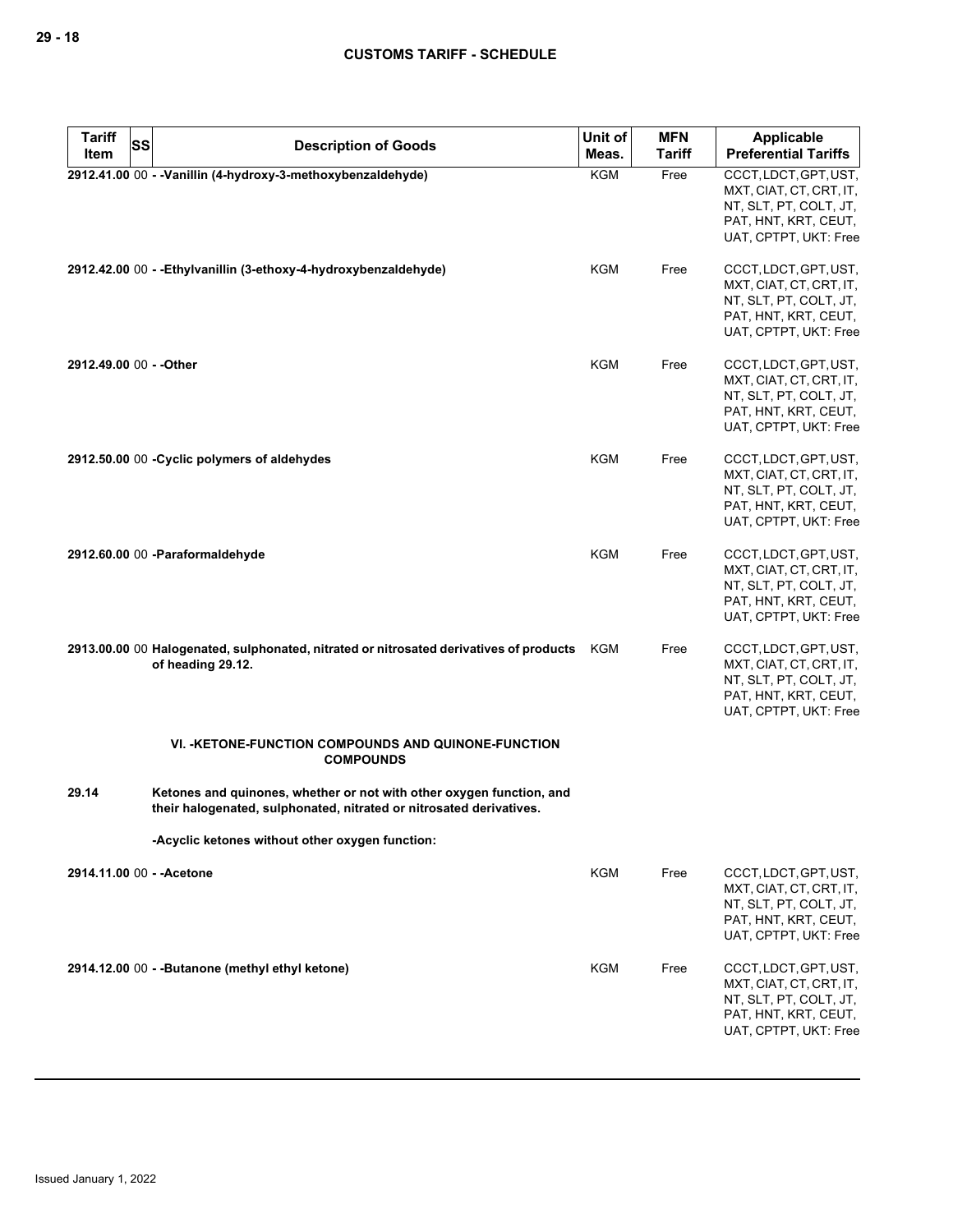| <b>Tariff</b><br><b>SS</b> |                                                                                | Unit of    | <b>MFN</b>    | <b>Applicable</b>                                                                                                           |
|----------------------------|--------------------------------------------------------------------------------|------------|---------------|-----------------------------------------------------------------------------------------------------------------------------|
| Item                       | <b>Description of Goods</b>                                                    | Meas.      | <b>Tariff</b> | <b>Preferential Tariffs</b>                                                                                                 |
|                            | 2914.13.00 00 - -4-Methylpentan-2-one (methyl isobutyl ketone)                 | <b>KGM</b> | Free          | CCCT, LDCT, GPT, UST,<br>MXT, CIAT, CT, CRT, IT,<br>NT, SLT, PT, COLT, JT,<br>PAT, HNT, KRT, CEUT,<br>UAT, CPTPT, UKT: Free |
| 2914.19.00 00 - - Other    |                                                                                | KGM        | Free          | CCCT, LDCT, GPT, UST,<br>MXT, CIAT, CT, CRT, IT,<br>NT, SLT, PT, COLT, JT,<br>PAT, HNT, KRT, CEUT,<br>UAT, CPTPT, UKT: Free |
|                            | -Cyclanic, cyclenic or cycloterpenic ketones without other oxygen<br>function: |            |               |                                                                                                                             |
|                            | 2914.22.00 00 - - Cyclohexanone and methylcyclohexanones                       | <b>KGM</b> | Free          | CCCT, LDCT, GPT, UST,<br>MXT, CIAT, CT, CRT, IT,<br>NT, SLT, PT, COLT, JT,<br>PAT, HNT, KRT, CEUT,<br>UAT, CPTPT, UKT: Free |
|                            | 2914.23.00 00 - - lonones and methylionones                                    | KGM        | Free          | CCCT, LDCT, GPT, UST,<br>MXT, CIAT, CT, CRT, IT,<br>NT, SLT, PT, COLT, JT,<br>PAT, HNT, KRT, CEUT,<br>UAT, CPTPT, UKT: Free |
| 2914.29.00 00 - - Other    |                                                                                | KGM        | Free          | CCCT, LDCT, GPT, UST,<br>MXT, CIAT, CT, CRT, IT,<br>NT, SLT, PT, COLT, JT,<br>PAT, HNT, KRT, CEUT,<br>UAT, CPTPT, UKT: Free |
|                            | -Aromatic ketones without other oxygen function:                               |            |               |                                                                                                                             |
|                            | 2914.31.00 00 - - Phenylacetone (phenylpropan-2-one)                           | <b>KGM</b> | Free          | CCCT, LDCT, GPT, UST,<br>MXT, CIAT, CT, CRT, IT,<br>NT, SLT, PT, COLT, JT,<br>PAT, HNT, KRT, CEUT,<br>UAT, CPTPT, UKT: Free |
| 2914.39.00 00 - - Other    |                                                                                | KGM        | Free          | CCCT, LDCT, GPT, UST,<br>MXT, CIAT, CT, CRT, IT,<br>NT, SLT, PT, COLT, JT,<br>PAT, HNT, KRT, CEUT,<br>UAT, CPTPT, UKT: Free |
|                            | 2914.40.00 00 -Ketone-alcohols and ketone-aldehydes                            | <b>KGM</b> | Free          | CCCT, LDCT, GPT, UST,<br>MXT, CIAT, CT, CRT, IT,<br>NT, SLT, PT, COLT, JT,<br>PAT, HNT, KRT, CEUT,<br>UAT, CPTPT, UKT: Free |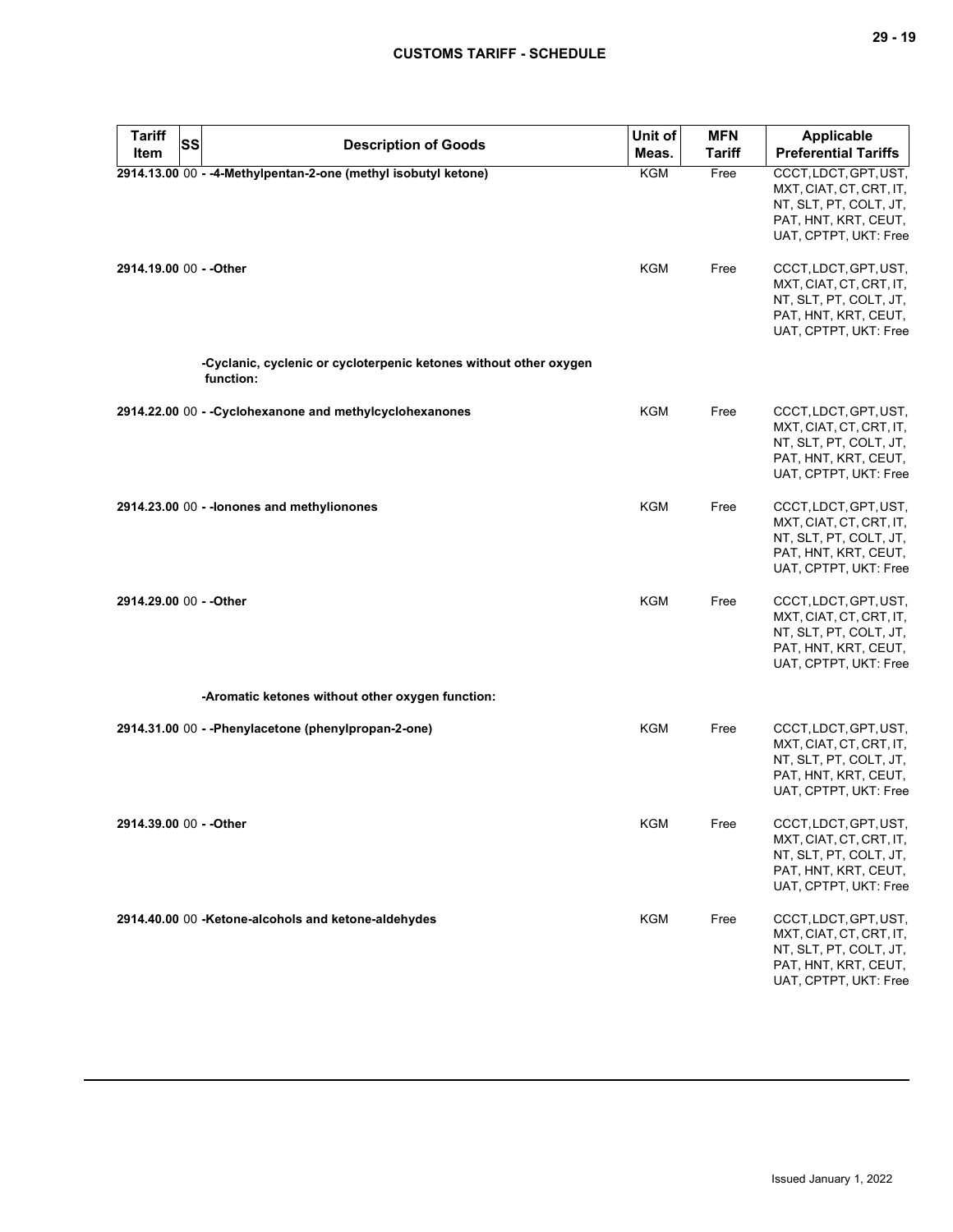| <b>Tariff</b>           | SS<br><b>Description of Goods</b>                                                                                                                                          | Unit of    | <b>MFN</b>    | <b>Applicable</b>                                                                                                           |
|-------------------------|----------------------------------------------------------------------------------------------------------------------------------------------------------------------------|------------|---------------|-----------------------------------------------------------------------------------------------------------------------------|
| Item                    |                                                                                                                                                                            | Meas.      | <b>Tariff</b> | <b>Preferential Tariffs</b>                                                                                                 |
|                         | 2914.50.00 00 -Ketone-phenols and ketones with other oxygen function                                                                                                       | <b>KGM</b> | Free          | CCCT, LDCT, GPT, UST,<br>MXT, CIAT, CT, CRT, IT,<br>NT, SLT, PT, COLT, JT,<br>PAT, HNT, KRT, CEUT,<br>UAT, CPTPT, UKT: Free |
|                         | -Quinones:                                                                                                                                                                 |            |               |                                                                                                                             |
|                         | 2914.61.00 00 - - Anthraguinone                                                                                                                                            | KGM        | Free          | CCCT, LDCT, GPT, UST,<br>MXT, CIAT, CT, CRT, IT,<br>NT, SLT, PT, COLT, JT,<br>PAT, HNT, KRT, CEUT,<br>UAT, CPTPT, UKT: Free |
|                         | 2914.62.00 00 - - Coenzyme Q10 (ubidecarenone (INN))                                                                                                                       | KGM        | Free          | CCCT, LDCT, GPT, UST,<br>MXT, CIAT, CT, CRT, IT,<br>NT, SLT, PT, COLT, JT,<br>PAT, HNT, KRT, CEUT,<br>UAT, CPTPT, UKT: Free |
| 2914.69.00 00 - - Other |                                                                                                                                                                            | KGM        | Free          | CCCT, LDCT, GPT, UST,<br>MXT, CIAT, CT, CRT, IT,<br>NT, SLT, PT, COLT, JT,<br>PAT, HNT, KRT, CEUT,<br>UAT, CPTPT, UKT: Free |
|                         | -Halogenated, sulphonated, nitrated or nitrosated derivatives:                                                                                                             |            |               |                                                                                                                             |
|                         | 2914.71.00 00 - - Chlordecone (ISO)                                                                                                                                        | KGM        | Free          | CCCT, LDCT, GPT, UST,<br>MXT, CIAT, CT, CRT, IT,<br>NT, SLT, PT, COLT, JT,<br>PAT, HNT, KRT, CEUT,<br>UAT, CPTPT, UKT: Free |
| 2914.79.00 00 - - Other |                                                                                                                                                                            | KGM        | Free          | CCCT, LDCT, GPT, UST,<br>MXT, CIAT, CT, CRT, IT,<br>NT, SLT, PT, COLT, JT,<br>PAT, HNT, KRT, CEUT,<br>UAT, CPTPT, UKT: Free |
|                         | VII. - CARBOXYLIC ACIDS AND THEIR ANHYDRIDES, HALIDES,<br>PEROXIDES AND PEROXYACIDS AND THEIR HALOGENATED,<br>SULPHONATED, NITRATED OR NITROSATED DERIVATIVES              |            |               |                                                                                                                             |
| 29.15                   | Saturated acyclic monocarboxylic acids and their anhydrides, halides,<br>peroxides and peroxyacids; their halogenated, sulphonated, nitrated or<br>nitrosated derivatives. |            |               |                                                                                                                             |
|                         | -Formic acid, its salts and esters:                                                                                                                                        |            |               |                                                                                                                             |
|                         | 2915.11.00 00 - - Formic acid                                                                                                                                              | KGM        | Free          | CCCT, LDCT, GPT, UST,<br>MXT, CIAT, CT, CRT, IT,<br>NT, SLT, PT, COLT, JT,<br>PAT, HNT, KRT, CEUT,<br>UAT, CPTPT, UKT: Free |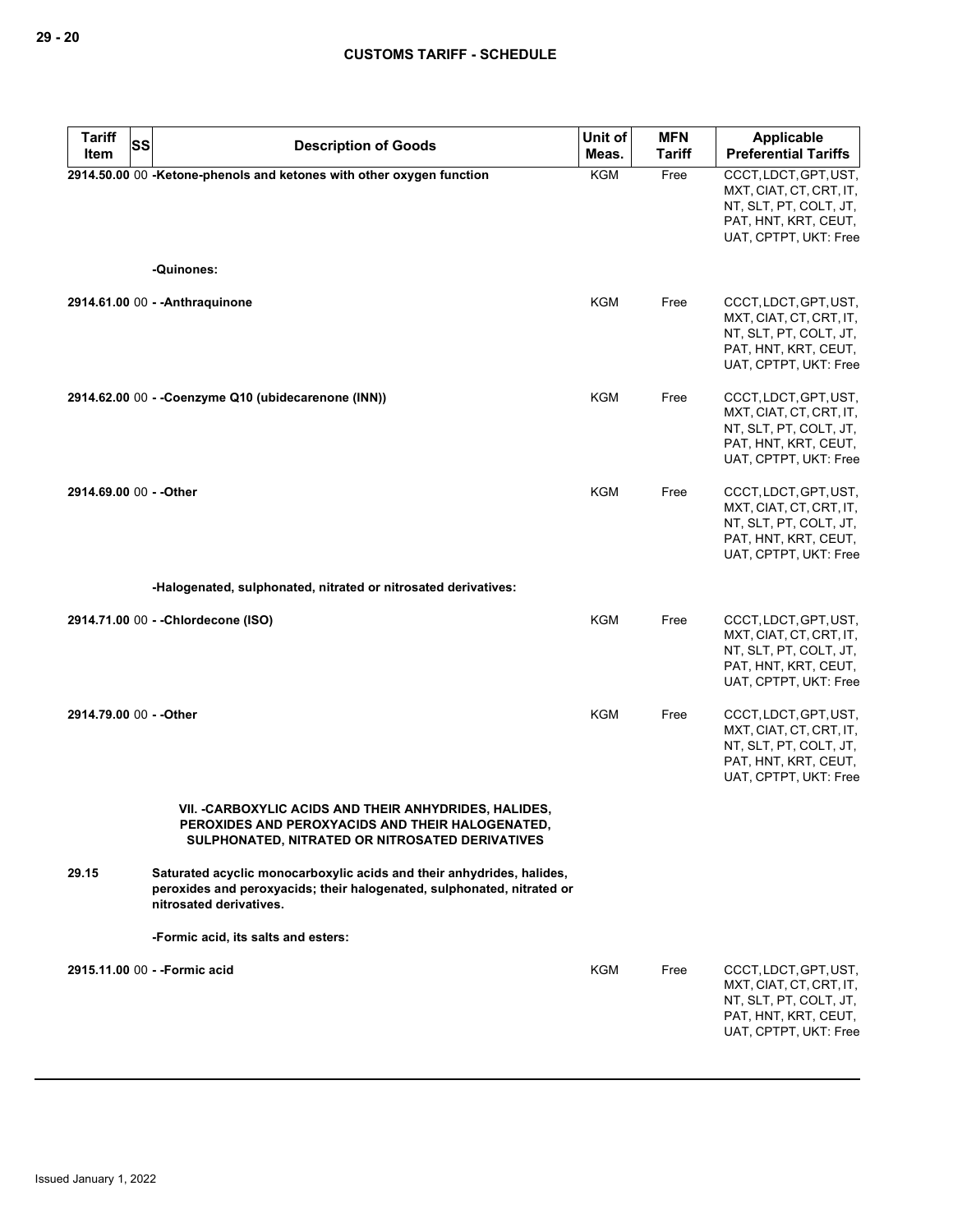| <b>Tariff</b><br><b>SS</b><br>Item | <b>Description of Goods</b>                   | Unit of<br>Meas. | <b>MFN</b><br><b>Tariff</b> | Applicable<br><b>Preferential Tariffs</b>                                                                                   |
|------------------------------------|-----------------------------------------------|------------------|-----------------------------|-----------------------------------------------------------------------------------------------------------------------------|
|                                    | 2915.12.00 00 - - Salts of formic acid        | <b>KGM</b>       | Free                        | CCCT, LDCT, GPT, UST,<br>MXT, CIAT, CT, CRT, IT,<br>NT, SLT, PT, COLT, JT,<br>PAT, HNT, KRT, CEUT,<br>UAT, CPTPT, UKT: Free |
|                                    | 2915.13.00 00 - - Esters of formic acid       | <b>KGM</b>       | Free                        | CCCT, LDCT, GPT, UST,<br>MXT, CIAT, CT, CRT, IT,<br>NT, SLT, PT, COLT, JT,<br>PAT, HNT, KRT, CEUT,<br>UAT, CPTPT, UKT: Free |
|                                    | -Acetic acid and its salts; acetic anhydride: |                  |                             |                                                                                                                             |
|                                    | 2915.21.00 00 - - Acetic acid                 | KGM              | Free                        | CCCT, LDCT, GPT, UST,<br>MXT, CIAT, CT, CRT, IT,<br>NT, SLT, PT, COLT, JT,<br>PAT, HNT, KRT, CEUT,<br>UAT, CPTPT, UKT: Free |
|                                    | 2915.24.00 00 - - Acetic anhydride            | <b>KGM</b>       | Free                        | CCCT, LDCT, GPT, UST,<br>MXT, CIAT, CT, CRT, IT,<br>NT, SLT, PT, COLT, JT,<br>PAT, HNT, KRT, CEUT,<br>UAT, CPTPT, UKT: Free |
| 2915.29.00 00 - - Other            |                                               | <b>KGM</b>       | Free                        | CCCT, LDCT, GPT, UST,<br>MXT, CIAT, CT, CRT, IT,<br>NT, SLT, PT, COLT, JT,<br>PAT, HNT, KRT, CEUT,<br>UAT, CPTPT, UKT: Free |
|                                    | -Esters of acetic acid:                       |                  |                             |                                                                                                                             |
|                                    | 2915.31.00 00 - - Ethyl acetate               | <b>KGM</b>       | Free                        | CCCT, LDCT, GPT, UST,<br>MXT, CIAT, CT, CRT, IT,<br>NT, SLT, PT, COLT, JT,<br>PAT, HNT, KRT, CEUT,<br>UAT, CPTPT, UKT: Free |
|                                    | 2915.32.00 00 - - Vinyl acetate               | KGM              | Free                        | CCCT, LDCT, GPT, UST,<br>MXT, CIAT, CT, CRT, IT,<br>NT, SLT, PT, COLT, JT,<br>PAT, HNT, KRT, CEUT,<br>UAT, CPTPT, UKT: Free |
|                                    | 2915.33.00 00 - - n-Butyl acetate             | KGM              | Free                        | CCCT, LDCT, GPT, UST,<br>MXT, CIAT, CT, CRT, IT,<br>NT, SLT, PT, COLT, JT,<br>PAT, HNT, KRT, CEUT,<br>UAT, CPTPT, UKT: Free |
|                                    | 2915.36.00 00 - -Dinoseb (ISO) acetate        | <b>KGM</b>       | Free                        | CCCT, LDCT, GPT, UST,<br>MXT, CIAT, CT, CRT, IT,<br>NT, SLT, PT, COLT, JT,<br>PAT, HNT, KRT, CEUT,<br>UAT, CPTPT, UKT: Free |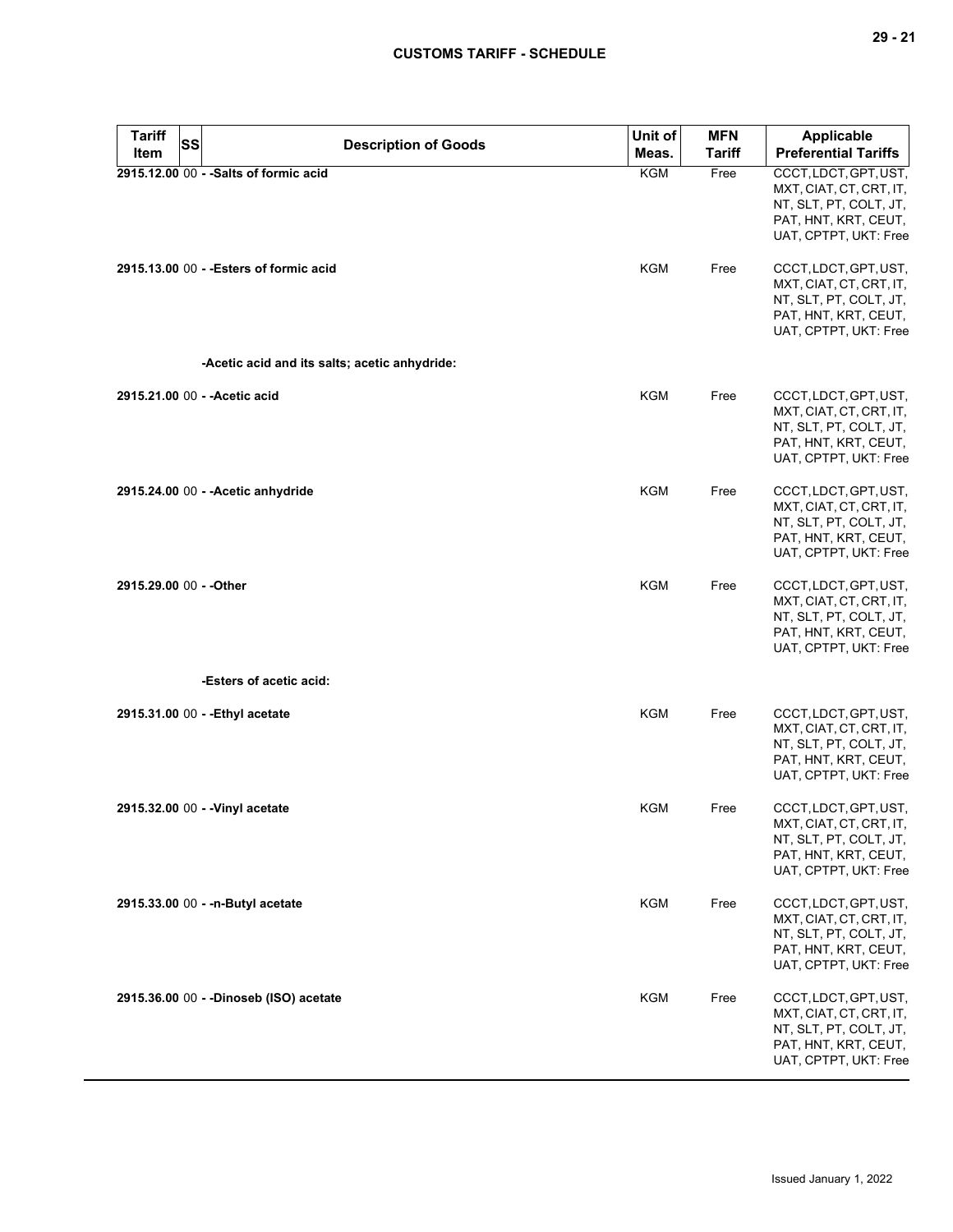| <b>Tariff</b><br>Item | <b>SS</b> | <b>Description of Goods</b>                                                                                                                                                                            | Unit of<br>Meas.  | <b>MFN</b><br><b>Tariff</b> | Applicable<br><b>Preferential Tariffs</b>                                                                                   |
|-----------------------|-----------|--------------------------------------------------------------------------------------------------------------------------------------------------------------------------------------------------------|-------------------|-----------------------------|-----------------------------------------------------------------------------------------------------------------------------|
|                       |           |                                                                                                                                                                                                        |                   |                             |                                                                                                                             |
|                       |           | 2915.39.00 00 - - Other                                                                                                                                                                                | KGM               | Free                        | CCCT, LDCT, GPT, UST,<br>MXT, CIAT, CT, CRT, IT,<br>NT, SLT, PT, COLT, JT,<br>PAT, HNT, KRT, CEUT,<br>UAT, CPTPT, UKT: Free |
|                       |           | 2915.40.00 00 -Mono-, di- or trichloroacetic acids, their salts and esters                                                                                                                             | KGM               | Free                        | CCCT, LDCT, GPT, UST,<br>MXT, CIAT, CT, CRT, IT,<br>NT, SLT, PT, COLT, JT,<br>PAT, HNT, KRT, CEUT,<br>UAT, CPTPT, UKT: Free |
| 2915.50.00            |           | -Propionic acid, its salts and esters                                                                                                                                                                  |                   | Free                        | CCCT, LDCT, GPT, UST,<br>MXT, CIAT, CT, CRT, IT,<br>NT, SLT, PT, COLT, JT,<br>PAT, HNT, KRT, CEUT,<br>UAT, CPTPT, UKT: Free |
|                       |           |                                                                                                                                                                                                        | <b>KGM</b><br>KGM |                             |                                                                                                                             |
|                       |           | 2915.60.00 00 -Butanoic acids, pentanoic acids, their salts and esters                                                                                                                                 | KGM               | Free                        | CCCT, LDCT, GPT, UST,<br>MXT, CIAT, CT, CRT, IT,<br>NT, SLT, PT, COLT, JT,<br>PAT, HNT, KRT, CEUT,<br>UAT, CPTPT, UKT: Free |
|                       |           | 2915.70.00 00 -Palmitic acid, stearic acid, their salts and esters                                                                                                                                     | KGM               | Free                        | CCCT, LDCT, GPT, UST,<br>MXT, CIAT, CT, CRT, IT,<br>NT, SLT, PT, COLT, JT,<br>PAT, HNT, KRT, CEUT,<br>UAT, CPTPT, UKT: Free |
| 2915.90.00 00 -Other  |           |                                                                                                                                                                                                        | KGM               | Free                        | CCCT, LDCT, GPT, UST,<br>MXT, CIAT, CT, CRT, IT,<br>NT, SLT, PT, COLT, JT,<br>PAT, HNT, KRT, CEUT,<br>UAT, CPTPT, UKT: Free |
| 29.16                 |           | Unsaturated acyclic monocarboxylic acids, cyclic monocarboxylic<br>acids, their anhydrides, halides, peroxides and peroxyacids; their<br>halogenated, sulphonated, nitrated or nitrosated derivatives. |                   |                             |                                                                                                                             |
|                       |           | -Unsaturated acyclic monocarboxylic acids, their anhydrides, halides,<br>peroxides, peroxyacids and their derivatives:                                                                                 |                   |                             |                                                                                                                             |
|                       |           | 2916.11.00 00 - - Acrylic acid and its salts                                                                                                                                                           | KGM               | Free                        | CCCT, LDCT, GPT, UST,<br>MXT, CIAT, CT, CRT, IT,<br>NT, SLT, PT, COLT, JT,<br>PAT, HNT, KRT, CEUT,<br>UAT, CPTPT, UKT: Free |
| 2916.12.00            |           | --Esters of acrylic acid                                                                                                                                                                               |                   | Free                        | CCCT, LDCT, GPT, UST,<br>MXT, CIAT, CT, CRT, IT,<br>NT, SLT, PT, COLT, JT,<br>PAT, HNT, KRT, CEUT,<br>UAT, CPTPT, UKT: Free |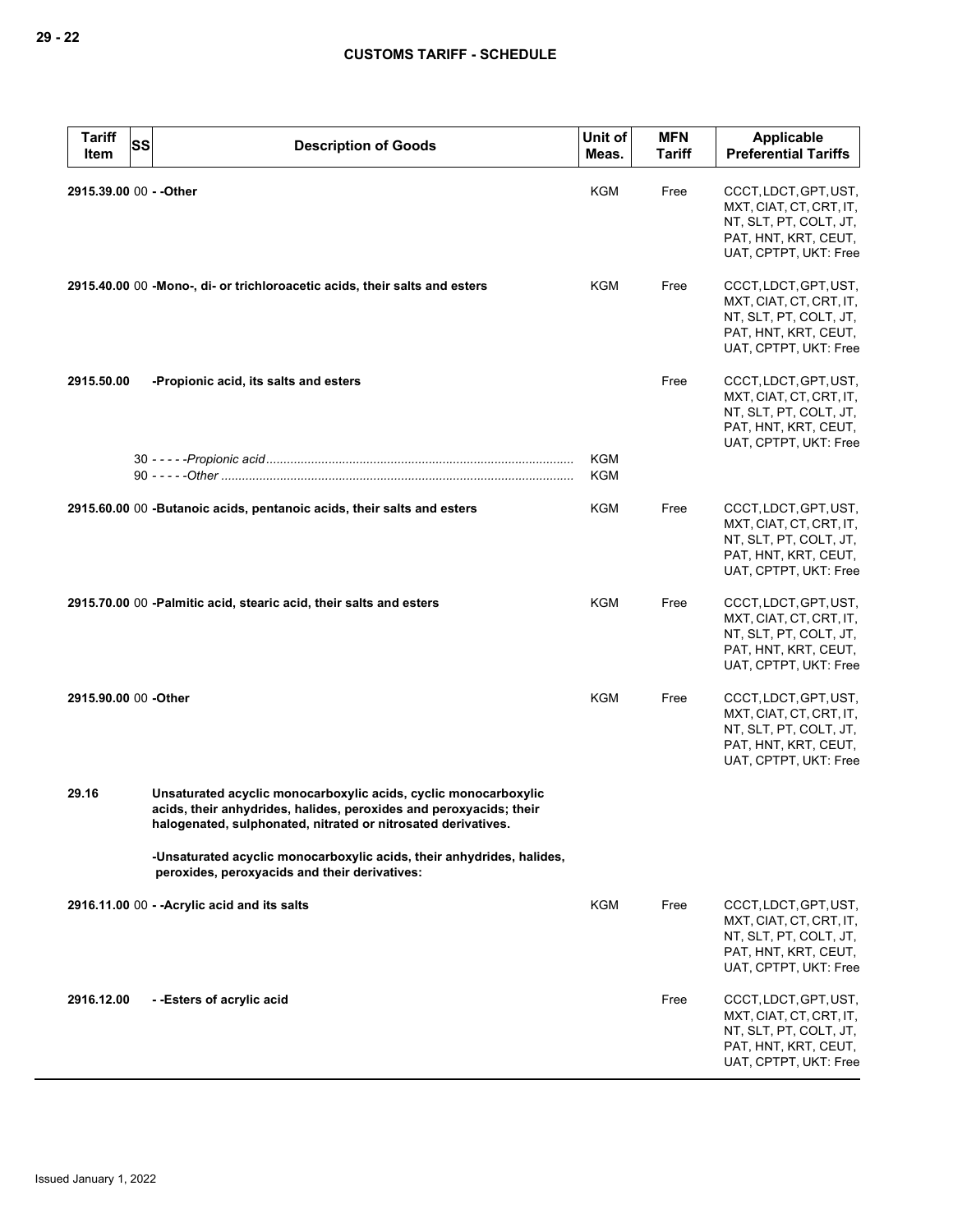| <b>Tariff</b><br>Item | SS | <b>Description of Goods</b>                                                                                                                         | Unit of<br>Meas.         | <b>MFN</b><br>Tariff | <b>Applicable</b><br><b>Preferential Tariffs</b>                                                                            |
|-----------------------|----|-----------------------------------------------------------------------------------------------------------------------------------------------------|--------------------------|----------------------|-----------------------------------------------------------------------------------------------------------------------------|
|                       |    |                                                                                                                                                     | <b>KGM</b>               |                      |                                                                                                                             |
|                       |    |                                                                                                                                                     | KGM                      |                      |                                                                                                                             |
|                       |    |                                                                                                                                                     | KGM                      |                      |                                                                                                                             |
|                       |    |                                                                                                                                                     | <b>KGM</b>               |                      |                                                                                                                             |
|                       |    | 2916.13.00 00 - - Methacrylic acid and its salts                                                                                                    | KGM                      | Free                 | CCCT, LDCT, GPT, UST,<br>MXT, CIAT, CT, CRT, IT,<br>NT, SLT, PT, COLT, JT,<br>PAT, HNT, KRT, CEUT,<br>UAT, CPTPT, UKT: Free |
| 2916.14.00            |    | --Esters of methacrylic acid                                                                                                                        |                          | Free                 | CCCT, LDCT, GPT, UST,<br>MXT, CIAT, CT, CRT, IT,<br>NT, SLT, PT, COLT, JT,<br>PAT, HNT, KRT, CEUT,<br>UAT, CPTPT, UKT: Free |
|                       |    |                                                                                                                                                     | KGM<br><b>KGM</b>        |                      |                                                                                                                             |
|                       |    |                                                                                                                                                     |                          |                      |                                                                                                                             |
|                       |    | 2916.15.00 00 - -Oleic, linoleic or linolenic acids, their salts and esters                                                                         | KGM                      | Free                 | CCCT, LDCT, GPT, UST,<br>MXT, CIAT, CT, CRT, IT,<br>NT, SLT, PT, COLT, JT,<br>PAT, HNT, KRT, CEUT,<br>UAT, CPTPT, UKT: Free |
|                       |    | 2916.16.00 00 - -Binapacryl (ISO)                                                                                                                   | KGM                      | Free                 | CCCT, LDCT, GPT, UST,<br>MXT, CIAT, CT, CRT, IT,<br>NT, SLT, PT, COLT, JT,<br>PAT, HNT, KRT, CEUT,<br>UAT, CPTPT, UKT: Free |
| 2916.19.00            |    | - -Other                                                                                                                                            |                          | Free                 | CCCT, LDCT, GPT, UST,<br>MXT, CIAT, CT, CRT, IT,<br>NT, SLT, PT, COLT, JT,<br>PAT, HNT, KRT, CEUT,<br>UAT, CPTPT, UKT: Free |
|                       |    |                                                                                                                                                     | <b>KGM</b><br><b>KGM</b> |                      |                                                                                                                             |
|                       |    | 2916.20.00 00 -Cyclanic, cyclenic or cycloterpenic monocarboxylic acids, their<br>anhydrides, halides, peroxides, peroxyacids and their derivatives | KGM                      | Free                 | CCCT, LDCT, GPT, UST,<br>MXT, CIAT, CT, CRT, IT,<br>NT, SLT, PT, COLT, JT,<br>PAT, HNT, KRT, CEUT,<br>UAT, CPTPT, UKT: Free |
|                       |    | -Aromatic monocarboxylic acids, their anhydrides, halides, peroxides,<br>peroxyacids and their derivatives:                                         |                          |                      |                                                                                                                             |
|                       |    | 2916.31.00 00 - -Benzoic acid, its salts and esters                                                                                                 | KGM                      | Free                 | CCCT, LDCT, GPT, UST,<br>MXT, CIAT, CT, CRT, IT,<br>NT, SLT, PT, COLT, JT,<br>PAT, HNT, KRT, CEUT,<br>UAT, CPTPT, UKT: Free |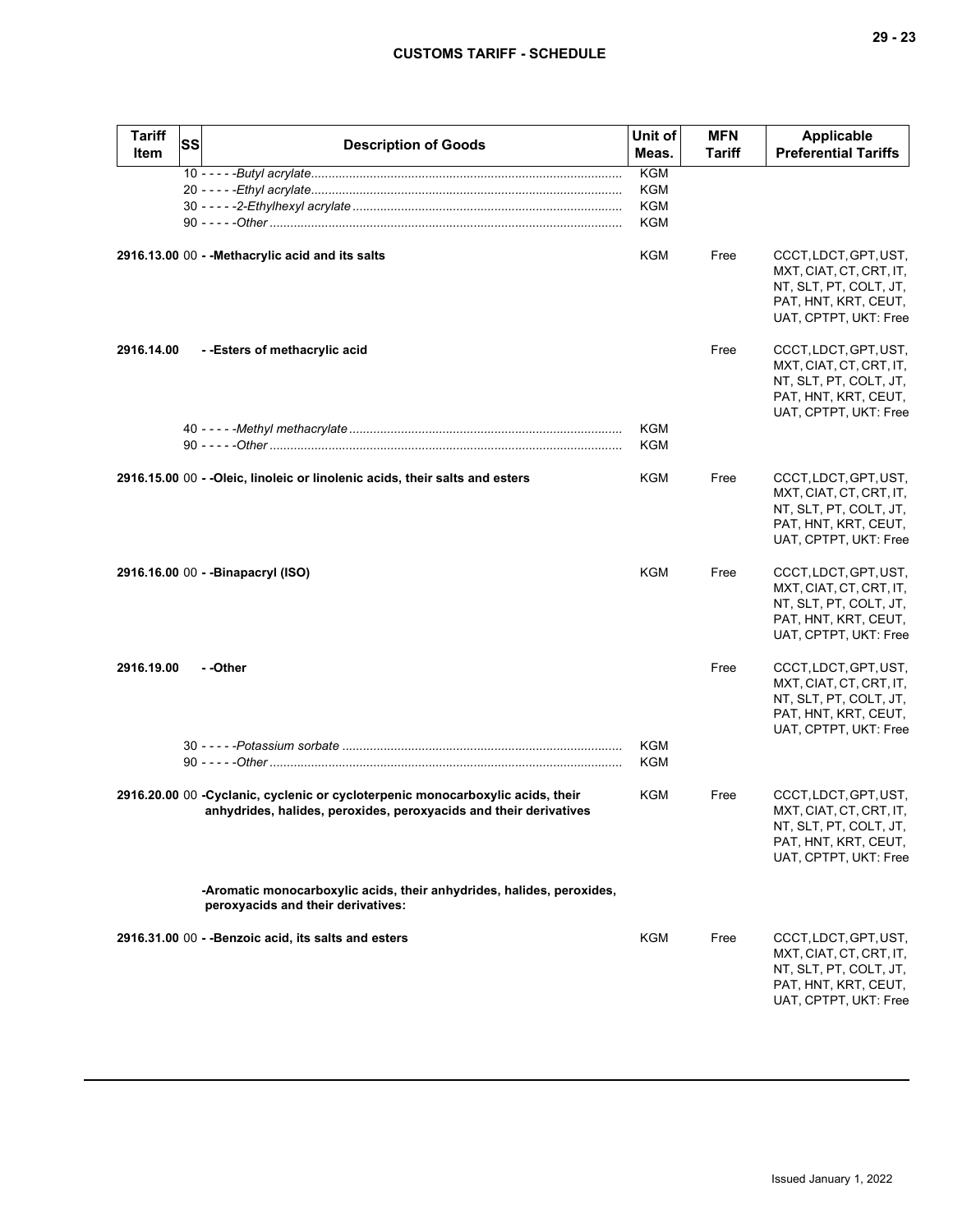| <b>Tariff</b><br>Item   | <b>SS</b> | <b>Description of Goods</b>                                                                                                                           | Unit of<br>Meas. | <b>MFN</b><br><b>Tariff</b> | <b>Applicable</b><br><b>Preferential Tariffs</b>                                                                            |
|-------------------------|-----------|-------------------------------------------------------------------------------------------------------------------------------------------------------|------------------|-----------------------------|-----------------------------------------------------------------------------------------------------------------------------|
|                         |           | 2916.32.00 00 - - Benzoyl peroxide and benzoyl chloride                                                                                               | <b>KGM</b>       | Free                        | CCCT, LDCT, GPT, UST,<br>MXT, CIAT, CT, CRT, IT,<br>NT, SLT, PT, COLT, JT,<br>PAT, HNT, KRT, CEUT,<br>UAT, CPTPT, UKT: Free |
|                         |           | 2916.34.00 00 - - Phenylacetic acid and its salts                                                                                                     | KGM              | Free                        | CCCT, LDCT, GPT, UST,<br>MXT, CIAT, CT, CRT, IT,<br>NT, SLT, PT, COLT, JT,<br>PAT, HNT, KRT, CEUT,<br>UAT, CPTPT, UKT: Free |
| 2916.39.00 00 - - Other |           |                                                                                                                                                       | KGM              | Free                        | CCCT, LDCT, GPT, UST,<br>MXT, CIAT, CT, CRT, IT,<br>NT, SLT, PT, COLT, JT,<br>PAT, HNT, KRT, CEUT,<br>UAT, CPTPT, UKT: Free |
| 29.17                   |           | Polycarboxylic acids, their anhydrides, halides, peroxides and<br>peroxyacids; their halogenated, sulphonated, nitrated or nitrosated<br>derivatives. |                  |                             |                                                                                                                             |
|                         |           | -Acyclic polycarboxylic acids, their anhydrides, halides, peroxides,<br>peroxyacids and their derivatives:                                            |                  |                             |                                                                                                                             |
|                         |           | 2917.11.00 00 - - Oxalic acid, its salts and esters                                                                                                   | KGM              | Free                        | CCCT, LDCT, GPT, UST,<br>MXT, CIAT, CT, CRT, IT,<br>NT, SLT, PT, COLT, JT,<br>PAT, HNT, KRT, CEUT,<br>UAT, CPTPT, UKT: Free |
|                         |           | 2917.12.00 00 - - Adipic acid, its salts and esters                                                                                                   | <b>KGM</b>       | Free                        | CCCT, LDCT, GPT, UST,<br>MXT, CIAT, CT, CRT, IT,<br>NT, SLT, PT, COLT, JT,<br>PAT, HNT, KRT, CEUT,<br>UAT, CPTPT, UKT: Free |
|                         |           | 2917.13.00 00 - -Azelaic acid, sebacic acid, their salts and esters                                                                                   | KGM              | Free                        | CCCT, LDCT, GPT, UST,<br>MXT, CIAT, CT, CRT, IT,<br>NT, SLT, PT, COLT, JT,<br>PAT, HNT, KRT, CEUT,<br>UAT, CPTPT, UKT: Free |
|                         |           | 2917.14.00 00 - - Maleic anhydride                                                                                                                    | <b>KGM</b>       | Free                        | CCCT, LDCT, GPT, UST,<br>MXT, CIAT, CT, CRT, IT,<br>NT, SLT, PT, COLT, JT,<br>PAT, HNT, KRT, CEUT,<br>UAT, CPTPT, UKT: Free |
| 2917.19.00 00 - - Other |           |                                                                                                                                                       | <b>KGM</b>       | Free                        | CCCT, LDCT, GPT, UST,<br>MXT, CIAT, CT, CRT, IT,<br>NT, SLT, PT, COLT, JT,<br>PAT, HNT, KRT, CEUT,<br>UAT, CPTPT, UKT: Free |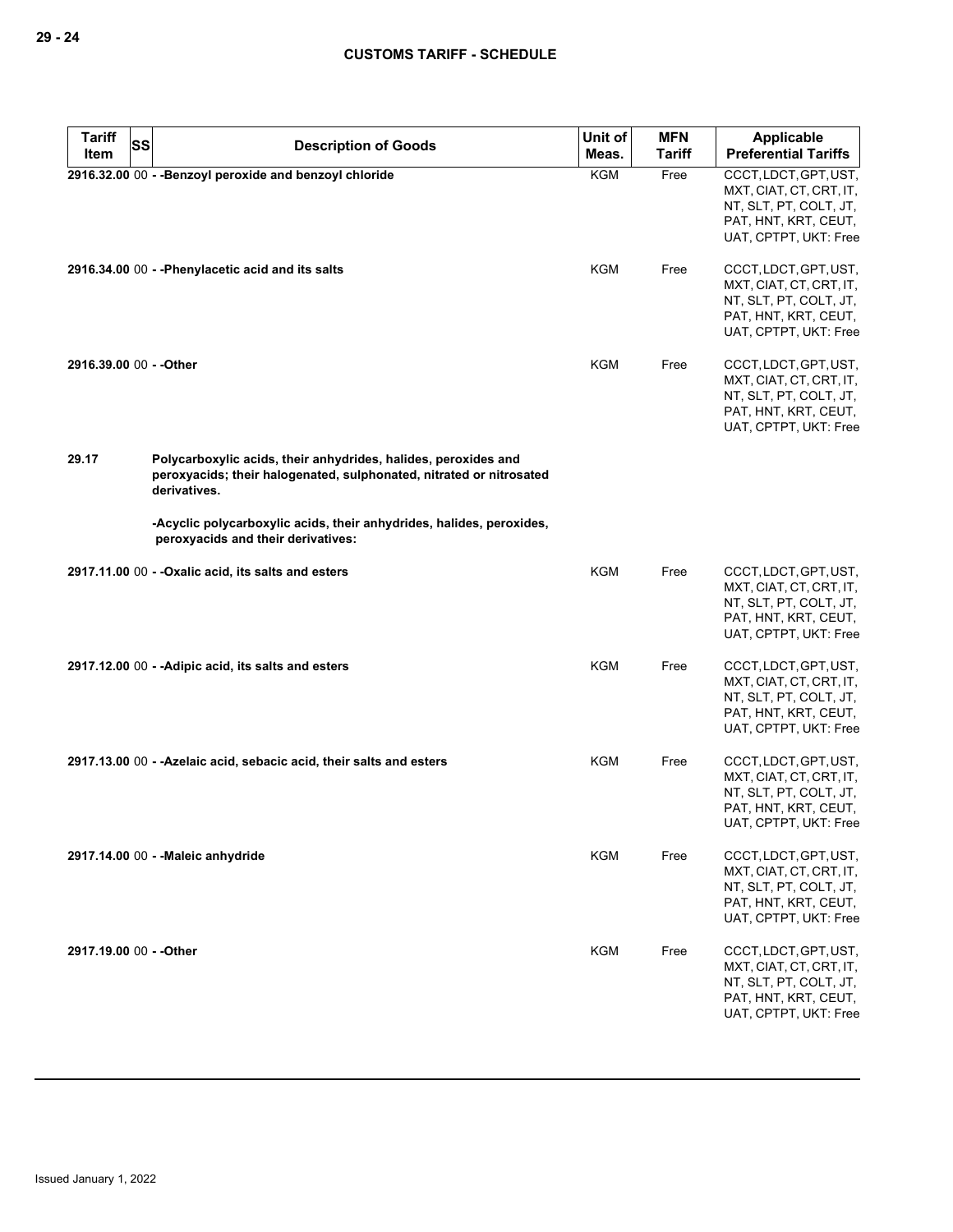| <b>Tariff</b><br>SS<br>Item | <b>Description of Goods</b>                                                                                                                         | Unit of<br>Meas.                | <b>MFN</b><br><b>Tariff</b> | <b>Applicable</b><br><b>Preferential Tariffs</b>                                                                            |
|-----------------------------|-----------------------------------------------------------------------------------------------------------------------------------------------------|---------------------------------|-----------------------------|-----------------------------------------------------------------------------------------------------------------------------|
|                             | 2917.20.00 00 -Cyclanic, cyclenic or cycloterpenic polycarboxylic acids, their<br>anhydrides, halides, peroxides, peroxyacids and their derivatives | KGM                             | Free                        | CCCT, LDCT, GPT, UST,<br>MXT, CIAT, CT, CRT, IT,<br>NT, SLT, PT, COLT, JT,<br>PAT, HNT, KRT, CEUT,<br>UAT, CPTPT, UKT: Free |
|                             | -Aromatic polycarboxylic acids, their anhydrides, halides, peroxides,<br>peroxyacids and their derivatives:                                         |                                 |                             |                                                                                                                             |
|                             | 2917.32.00 00 - - Dioctyl orthophthalates                                                                                                           | KGM                             | Free                        | CCCT, LDCT, GPT, UST,<br>MXT, CIAT, CT, CRT, IT,<br>NT, SLT, PT, COLT, JT,<br>PAT, HNT, KRT, CEUT,<br>UAT, CPTPT, UKT: Free |
| 2917.33.00                  | - - Dinonyl or didecyl orthophthalates                                                                                                              |                                 | Free                        | CCCT, LDCT, GPT, UST,<br>MXT, CIAT, CT, CRT, IT,<br>NT, SLT, PT, COLT, JT,<br>PAT, HNT, KRT, CEUT,<br>UAT, CPTPT, UKT: Free |
|                             |                                                                                                                                                     | KGM<br>KGM                      |                             |                                                                                                                             |
|                             | 2917.34.00 00 - - Other esters of orthophthalic acid                                                                                                | <b>KGM</b>                      | Free                        | CCCT, LDCT, GPT, UST,<br>MXT, CIAT, CT, CRT, IT,<br>NT, SLT, PT, COLT, JT,<br>PAT, HNT, KRT, CEUT,<br>UAT, CPTPT, UKT: Free |
|                             | 2917.35.00 00 - - Phthalic anhydride                                                                                                                | KGM                             | Free                        | CCCT, LDCT, GPT, UST,<br>MXT, CIAT, CT, CRT, IT,<br>NT, SLT, PT, COLT, JT,<br>PAT, HNT, KRT, CEUT,<br>UAT, CPTPT, UKT: Free |
|                             | 2917.36.00 00 - - Terephthalic acid and its salts                                                                                                   | <b>KGM</b>                      | Free                        | CCCT, LDCT, GPT, UST,<br>MXT, CIAT, CT, CRT, IT,<br>NT, SLT, PT, COLT, JT,<br>PAT, HNT, KRT, CEUT,<br>UAT, CPTPT, UKT: Free |
|                             | 2917.37.00 00 - - Dimethyl terephthalate                                                                                                            | KGM                             | Free                        | CCCT, LDCT, GPT, UST,<br>MXT, CIAT, CT, CRT, IT,<br>NT, SLT, PT, COLT, JT,<br>PAT, HNT, KRT, CEUT,<br>UAT, CPTPT, UKT: Free |
| 2917.39.00                  | - -Other                                                                                                                                            |                                 | Free                        | CCCT, LDCT, GPT, UST,<br>MXT, CIAT, CT, CRT, IT,<br>NT, SLT, PT, COLT, JT,<br>PAT, HNT, KRT, CEUT,<br>UAT, CPTPT, UKT: Free |
|                             |                                                                                                                                                     | KGM<br><b>KGM</b><br><b>KGM</b> |                             |                                                                                                                             |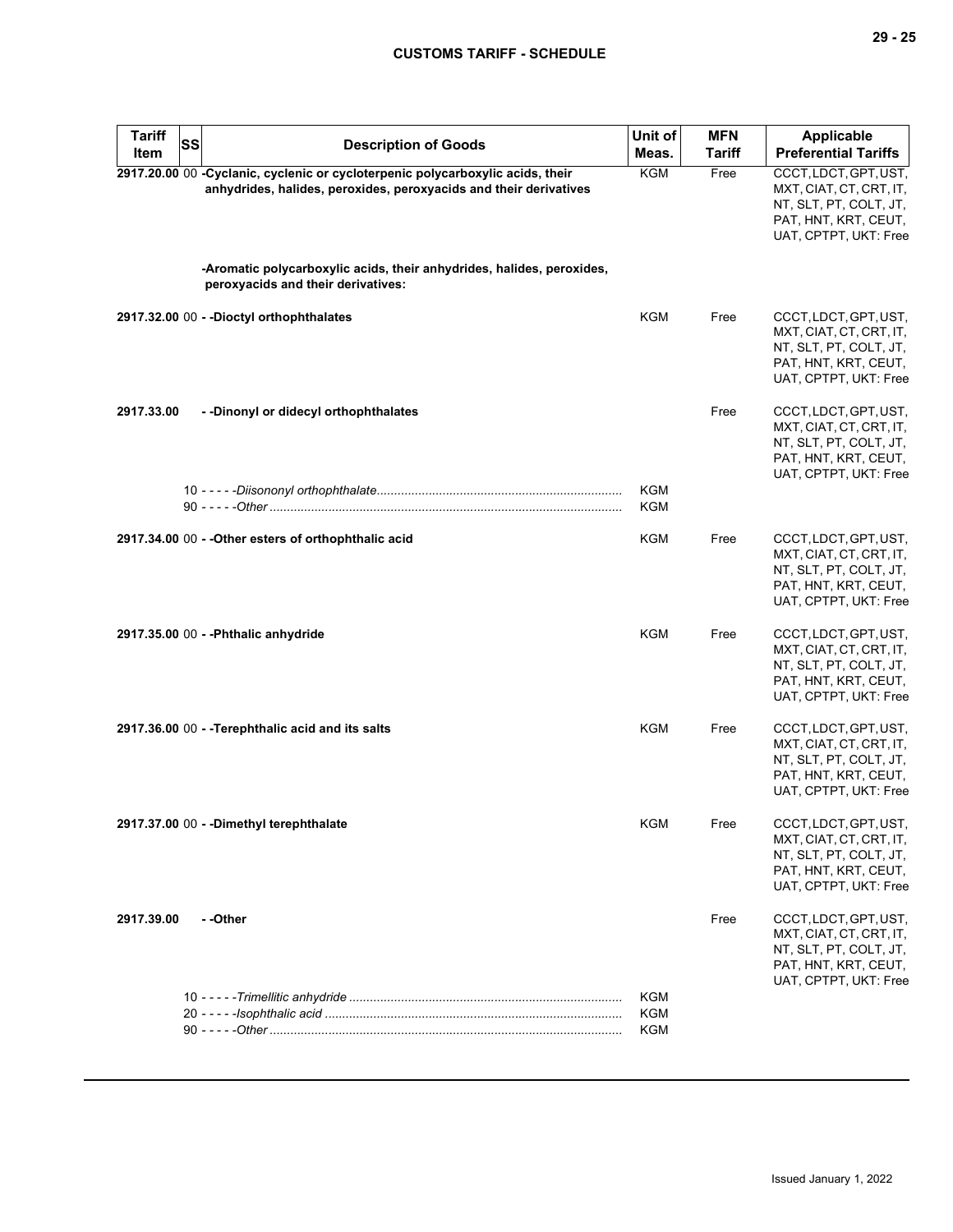| <b>Tariff</b><br>Item | <b>SS</b> | <b>Description of Goods</b>                                                                                                                                                          | Unit of<br>Meas.         | <b>MFN</b><br>Tariff | Applicable<br><b>Preferential Tariffs</b>                                                                                   |
|-----------------------|-----------|--------------------------------------------------------------------------------------------------------------------------------------------------------------------------------------|--------------------------|----------------------|-----------------------------------------------------------------------------------------------------------------------------|
| 29.18                 |           | Carboxylic acids with additional oxygen function and their anhydrides,<br>halides, peroxides and peroxyacids; their halogenated, sulphonated,<br>nitrated or nitrosated derivatives. |                          |                      |                                                                                                                             |
|                       |           | -Carboxylic acids with alcohol function but without other oxygen<br>function, their anhydrides, halides, peroxides, peroxyacids and their<br>derivatives:                            |                          |                      |                                                                                                                             |
| 2918.11.00            |           | - -Lactic acid, its salts and esters                                                                                                                                                 |                          | Free                 | CCCT, LDCT, GPT, UST,<br>MXT, CIAT, CT, CRT, IT,<br>NT, SLT, PT, COLT, JT,<br>PAT, HNT, KRT, CEUT,<br>UAT, CPTPT, UKT: Free |
|                       |           |                                                                                                                                                                                      | KGM                      |                      |                                                                                                                             |
|                       |           |                                                                                                                                                                                      | <b>KGM</b><br><b>KGM</b> |                      |                                                                                                                             |
|                       |           | 2918.12.00 00 - - Tartaric acid                                                                                                                                                      | <b>KGM</b>               | Free                 | CCCT, LDCT, GPT, UST,<br>MXT, CIAT, CT, CRT, IT,<br>NT, SLT, PT, COLT, JT,<br>PAT, HNT, KRT, CEUT,<br>UAT, CPTPT, UKT: Free |
|                       |           | 2918.13.00 00 - -Salts and esters of tartaric acid                                                                                                                                   | KGM                      | Free                 | CCCT, LDCT, GPT, UST,<br>MXT, CIAT, CT, CRT, IT,<br>NT, SLT, PT, COLT, JT,<br>PAT, HNT, KRT, CEUT,<br>UAT, CPTPT, UKT: Free |
|                       |           | 2918.14.00 00 - - Citric acid                                                                                                                                                        | <b>KGM</b>               | Free                 | CCCT, LDCT, GPT, UST,<br>MXT, CIAT, CT, CRT, IT,<br>NT, SLT, PT, COLT, JT,<br>PAT, HNT, KRT, CEUT,<br>UAT, CPTPT, UKT: Free |
| 2918.15.00            |           | - -Salts and esters of citric acid                                                                                                                                                   | <b>KGM</b>               | Free                 | CCCT, LDCT, GPT, UST,<br>MXT, CIAT, CT, CRT, IT,<br>NT, SLT, PT, COLT, JT,<br>PAT, HNT, KRT, CEUT,<br>UAT, CPTPT, UKT: Free |
|                       |           |                                                                                                                                                                                      | KGM                      |                      |                                                                                                                             |
| 2918.16.00            |           | --Gluconic acid, its salts and esters                                                                                                                                                |                          | Free                 | CCCT, LDCT, GPT, UST,<br>MXT, CIAT, CT, CRT, IT,<br>NT, SLT, PT, COLT, JT,<br>PAT, HNT, KRT, CEUT,<br>UAT, CPTPT, UKT: Free |
|                       |           |                                                                                                                                                                                      | <b>KGM</b><br>KGM        |                      |                                                                                                                             |
|                       |           | 2918.17.00 00 - -2.2-Diphenyl-2-hydroxyacetic acid (benzilic acid)                                                                                                                   | <b>KGM</b>               | Free                 | CCCT, LDCT, GPT, UST,<br>MXT, CIAT, CT, CRT, IT,<br>NT, SLT, PT, COLT, JT,<br>PAT, HNT, KRT, CEUT,<br>UAT, CPTPT, UKT: Free |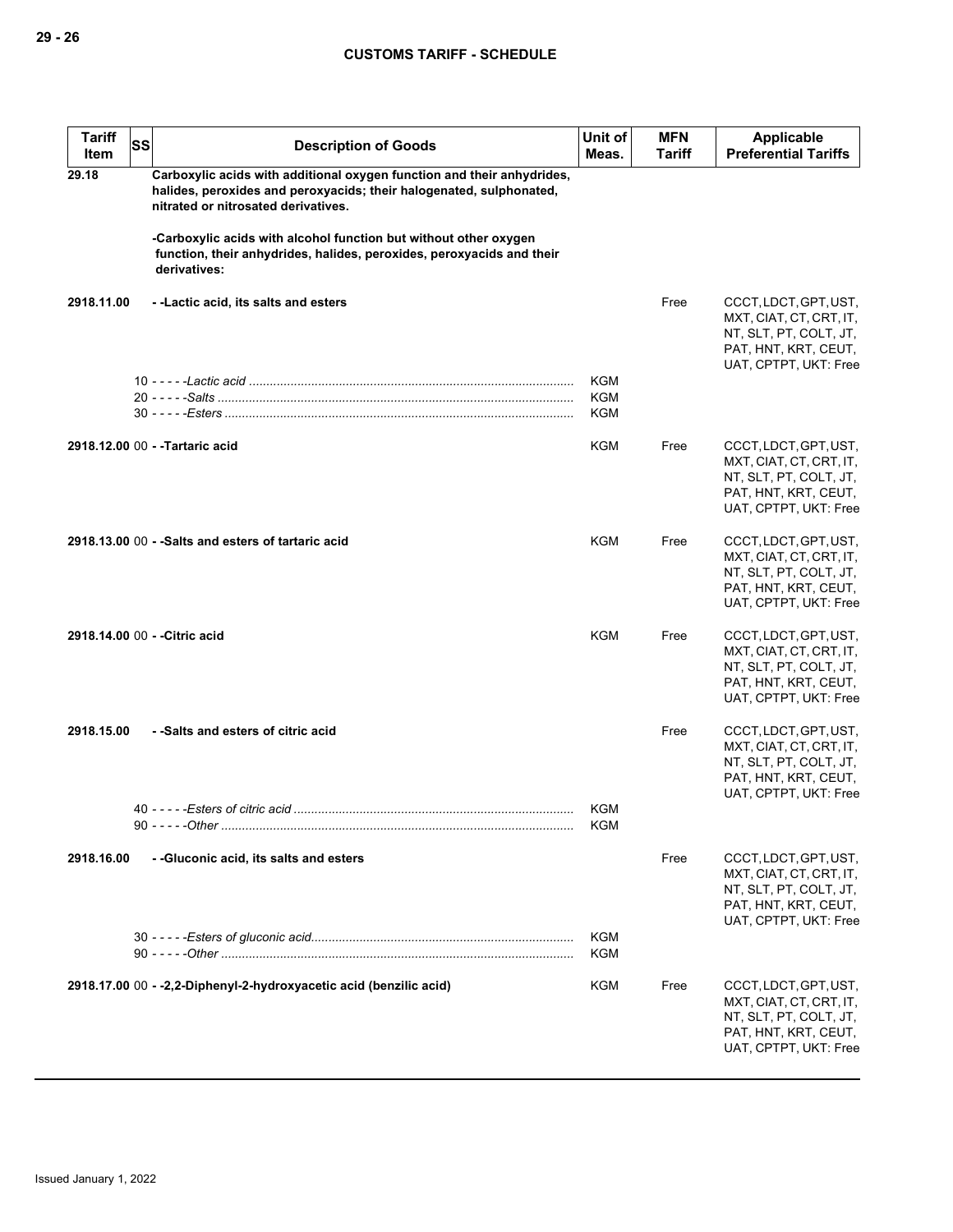| <b>Tariff</b><br><b>SS</b> | <b>Description of Goods</b>                                                                                                                                                       | Unit of    | <b>MFN</b>    | <b>Applicable</b>                                                                                                           |
|----------------------------|-----------------------------------------------------------------------------------------------------------------------------------------------------------------------------------|------------|---------------|-----------------------------------------------------------------------------------------------------------------------------|
| <b>Item</b>                |                                                                                                                                                                                   | Meas.      | <b>Tariff</b> | <b>Preferential Tariffs</b>                                                                                                 |
|                            | 2918.18.00 00 - - Chlorobenzilate (ISO)                                                                                                                                           | <b>KGM</b> | Free          | CCCT, LDCT, GPT, UST,<br>MXT, CIAT, CT, CRT, IT,<br>NT, SLT, PT, COLT, JT,<br>PAT, HNT, KRT, CEUT,<br>UAT, CPTPT, UKT: Free |
| 2918.19.00 00 - - Other    |                                                                                                                                                                                   | <b>KGM</b> | Free          | CCCT, LDCT, GPT, UST,<br>MXT, CIAT, CT, CRT, IT,<br>NT, SLT, PT, COLT, JT,<br>PAT, HNT, KRT, CEUT,<br>UAT, CPTPT, UKT: Free |
|                            | -Carboxylic acids with phenol function but without other oxygen<br>function, their anhydrides, halides, peroxides, peroxyacids and their<br>derivatives:                          |            |               |                                                                                                                             |
|                            | 2918.21.00 00 - -Salicylic acid and its salts                                                                                                                                     | <b>KGM</b> | Free          | CCCT, LDCT, GPT, UST,<br>MXT, CIAT, CT, CRT, IT,<br>NT, SLT, PT, COLT, JT,<br>PAT, HNT, KRT, CEUT,<br>UAT, CPTPT, UKT: Free |
|                            | 2918.22.00 00 - - O-Acetylsalicylic acid, its salts and esters                                                                                                                    | <b>KGM</b> | Free          | CCCT, LDCT, GPT, UST,<br>MXT, CIAT, CT, CRT, IT,<br>NT, SLT, PT, COLT, JT,<br>PAT, HNT, KRT, CEUT,<br>UAT, CPTPT, UKT: Free |
|                            | 2918.23.00 00 - - Other esters of salicylic acid and their salts                                                                                                                  | <b>KGM</b> | Free          | CCCT, LDCT, GPT, UST,<br>MXT, CIAT, CT, CRT, IT,<br>NT, SLT, PT, COLT, JT,<br>PAT, HNT, KRT, CEUT,<br>UAT, CPTPT, UKT: Free |
| 2918.29.00 00 - - Other    |                                                                                                                                                                                   | KGM        | Free          | CCCT, LDCT, GPT, UST,<br>MXT, CIAT, CT, CRT, IT,<br>NT, SLT, PT, COLT, JT,<br>PAT, HNT, KRT, CEUT,<br>UAT, CPTPT, UKT: Free |
|                            | 2918.30.00 00 -Carboxylic acids with aldehyde or ketone function but without other<br>oxygen function, their anhydrides, halides, peroxides, peroxyacids and<br>their derivatives | KGM        | Free          | CCCT, LDCT, GPT, UST,<br>MXT, CIAT, CT, CRT, IT,<br>NT, SLT, PT, COLT, JT,<br>PAT, HNT, KRT, CEUT,<br>UAT, CPTPT, UKT: Free |
|                            | -Other:                                                                                                                                                                           |            |               |                                                                                                                             |
|                            | 2918.91.00 00 - -2,4,5-T (ISO) (2,4,5-trichlorophenoxyacetic acid), its salts and esters                                                                                          | KGM        | Free          | CCCT, LDCT, GPT, UST,<br>MXT, CIAT, CT, CRT, IT,<br>NT, SLT, PT, COLT, JT,<br>PAT, HNT, KRT, CEUT,<br>UAT, CPTPT, UKT: Free |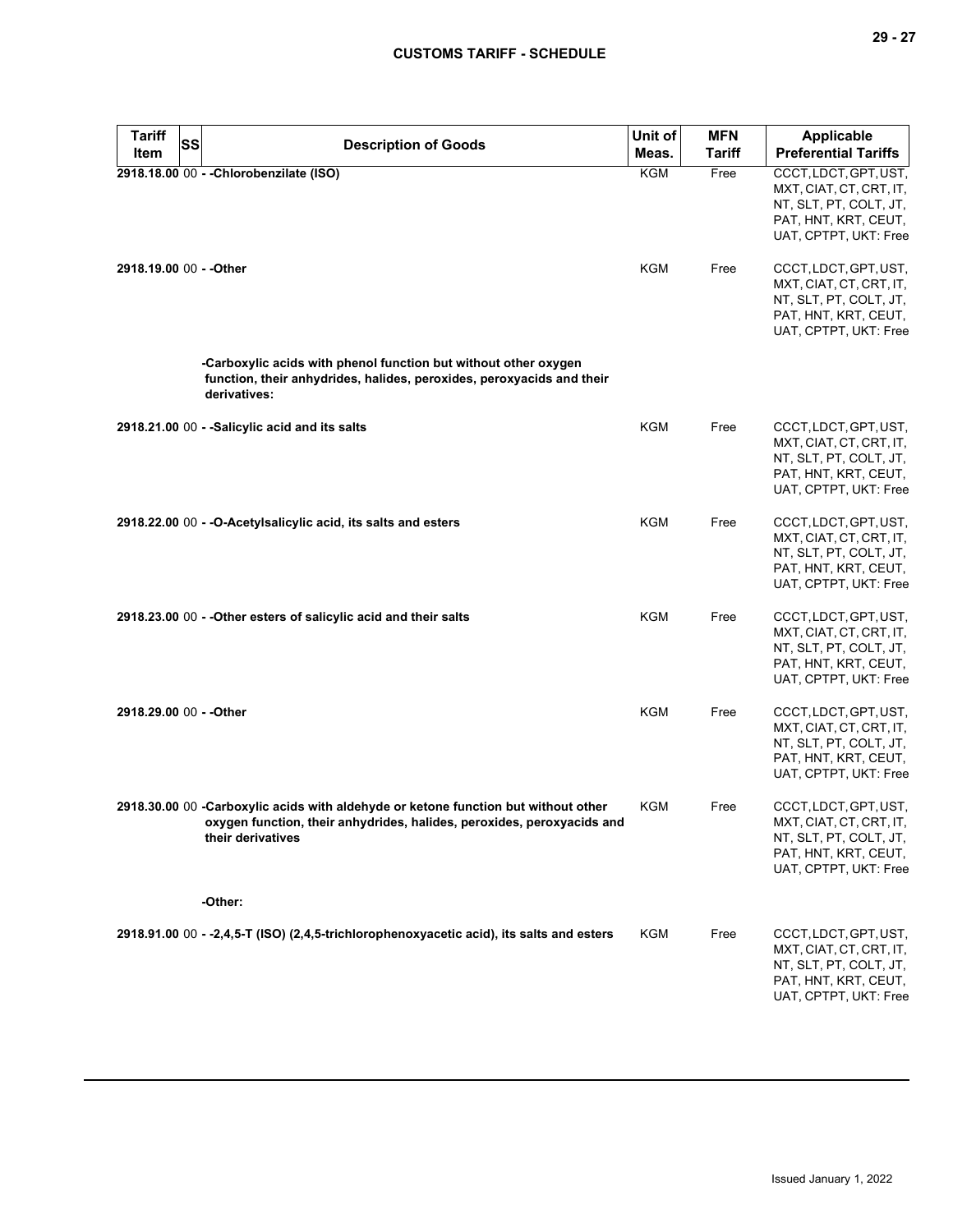| <b>Tariff</b><br>Item   | SS | <b>Description of Goods</b>                                                                                                                                                                                                                                                                                       | Unit of<br>Meas.         | <b>MFN</b><br><b>Tariff</b> | <b>Applicable</b><br><b>Preferential Tariffs</b>                                                                            |
|-------------------------|----|-------------------------------------------------------------------------------------------------------------------------------------------------------------------------------------------------------------------------------------------------------------------------------------------------------------------|--------------------------|-----------------------------|-----------------------------------------------------------------------------------------------------------------------------|
| 2918.99.00<br>29.19     |    | --Other<br>20 - - - - - 2-Methyl-4-cholorophenoxyacetic acid, its salts and esters<br>VIII. - ESTERS OF INORGANIC ACIDS OF NON-METALS AND THEIR<br>SALTS, AND THEIR HALOGENATED, SULPHONATED, NITRATED OR<br><b>NITROSATED DERIVATIVES</b><br>Phosphoric esters and their salts, including lactophosphates; their | KGM<br>KGM<br><b>KGM</b> | Free                        | CCCT, LDCT, GPT, UST,<br>MXT, CIAT, CT, CRT, IT,<br>NT, SLT, PT, COLT, JT,<br>PAT, HNT, KRT, CEUT,<br>UAT, CPTPT, UKT: Free |
|                         |    | halogenated, sulphonated, nitrated or nitrosated derivatives.                                                                                                                                                                                                                                                     |                          |                             |                                                                                                                             |
|                         |    | 2919.10.00 00 - Tris(2,3-dibromopropyl) phosphate                                                                                                                                                                                                                                                                 | KGM                      | Free                        | CCCT, LDCT, GPT, UST,<br>MXT, CIAT, CT, CRT, IT,<br>NT, SLT, PT, COLT, JT,<br>PAT, HNT, KRT, CEUT,<br>UAT, CPTPT, UKT: Free |
| 2919.90.00 00 -Other    |    |                                                                                                                                                                                                                                                                                                                   | KGM                      | Free                        | CCCT, LDCT, GPT, UST,<br>MXT, CIAT, CT, CRT, IT,<br>NT, SLT, PT, COLT, JT,<br>PAT, HNT, KRT, CEUT,<br>UAT, CPTPT, UKT: Free |
| 29.20                   |    | Esters of other inorganic acids of non-metals (excluding esters of<br>hydrogen halides) and their salts; their halogenated, sulphonated,<br>nitrated or nitrosated derivatives.                                                                                                                                   |                          |                             |                                                                                                                             |
|                         |    | -Thiophosphoric esters (phosphorothioates) and their salts; their<br>halogenated, sulphonated, nitrated or nitrosated derivatives:                                                                                                                                                                                |                          |                             |                                                                                                                             |
|                         |    | 2920.11.00 00 - - Parathion (ISO) and parathion-methyl (ISO) (methyl-parathion)                                                                                                                                                                                                                                   | KGM                      | Free                        | CCCT, LDCT, GPT, UST,<br>MXT, CIAT, CT, CRT, IT,<br>NT, SLT, PT, COLT, JT,<br>PAT, HNT, KRT, CEUT,<br>UAT, CPTPT, UKT: Free |
| 2920.19.00 00 - - Other |    |                                                                                                                                                                                                                                                                                                                   | KGM                      | Free                        | CCCT, LDCT, GPT, UST,<br>MXT, CIAT, CT, CRT, IT,<br>NT, SLT, PT, COLT, JT,<br>PAT, HNT, KRT, CEUT,<br>UAT, CPTPT, UKT: Free |
|                         |    | -Phosphite esters and their salts; their halogenated, sulphonated,<br>nitrated or nitrosated derivatives:                                                                                                                                                                                                         |                          |                             |                                                                                                                             |
|                         |    | 2920.21.00 00 - - Dimethyl phosphite                                                                                                                                                                                                                                                                              | KGM                      | Free                        | CCCT, LDCT, GPT, UST,<br>MXT, CIAT, CT, CRT, IT,<br>NT, SLT, PT, COLT, JT,<br>PAT, HNT, KRT, CEUT,<br>UAT, CPTPT, UKT: Free |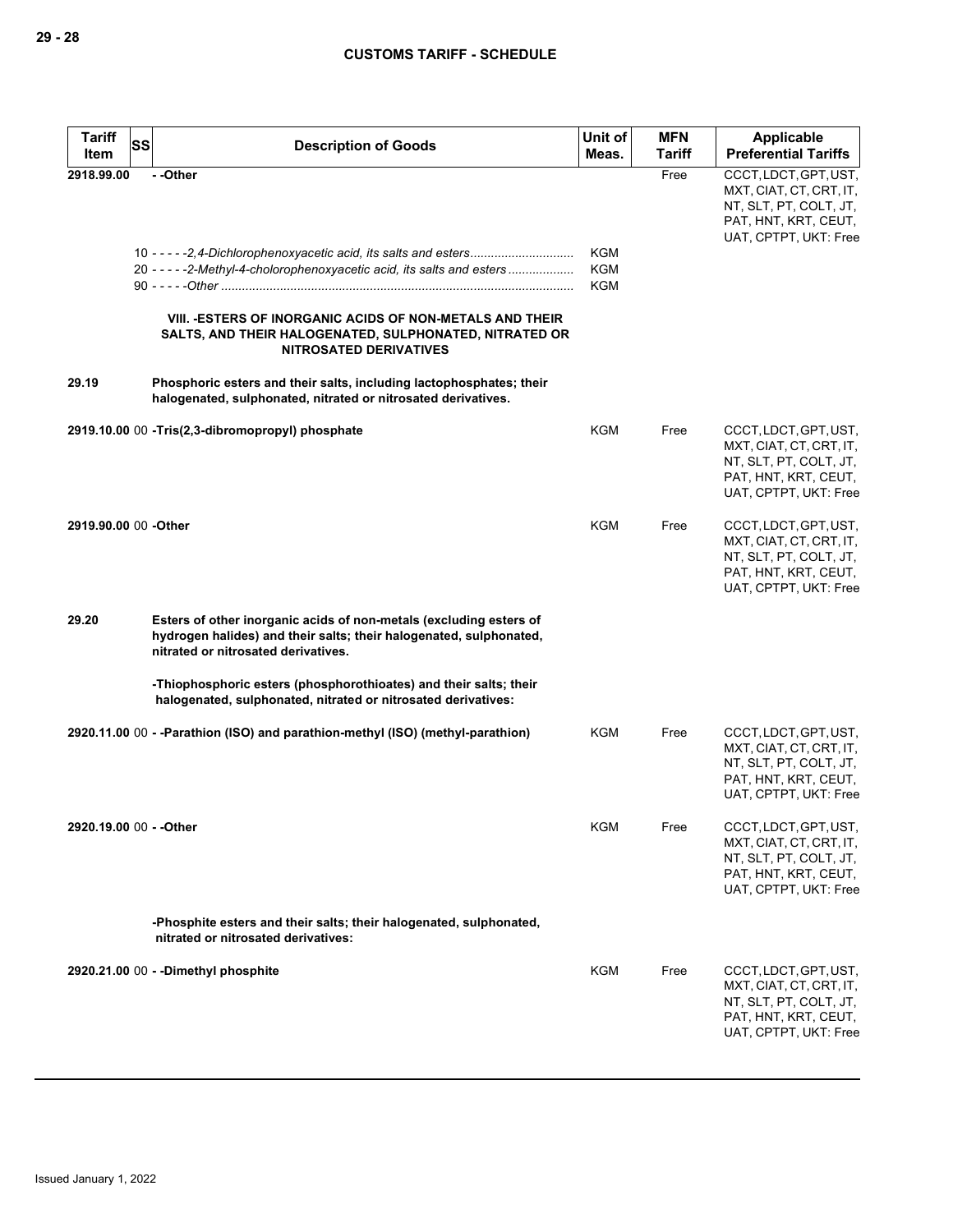| <b>Tariff</b><br>Item   | <b>SS</b> | <b>Description of Goods</b>                                          | Unit of<br>Meas. | <b>MFN</b><br><b>Tariff</b> | <b>Applicable</b><br><b>Preferential Tariffs</b>                                                                            |
|-------------------------|-----------|----------------------------------------------------------------------|------------------|-----------------------------|-----------------------------------------------------------------------------------------------------------------------------|
|                         |           | 2920.22.00 00 - - Diethyl phosphite                                  | <b>KGM</b>       | Free                        | CCCT, LDCT, GPT, UST,<br>MXT, CIAT, CT, CRT, IT,<br>NT, SLT, PT, COLT, JT,<br>PAT, HNT, KRT, CEUT,<br>UAT, CPTPT, UKT: Free |
|                         |           | 2920.23.00 00 - - Trimethyl phosphite                                | <b>KGM</b>       | Free                        | CCCT, LDCT, GPT, UST,<br>MXT, CIAT, CT, CRT, IT,<br>NT, SLT, PT, COLT, JT,<br>PAT, HNT, KRT, CEUT,<br>UAT, CPTPT, UKT: Free |
|                         |           | 2920.24.00 00 - -Triethyl phosphite                                  | <b>KGM</b>       | Free                        | CCCT, LDCT, GPT, UST,<br>MXT, CIAT, CT, CRT, IT,<br>NT, SLT, PT, COLT, JT,<br>PAT, HNT, KRT, CEUT,<br>UAT, CPTPT, UKT: Free |
| 2920.29.00 00 - - Other |           |                                                                      | KGM              | Free                        | CCCT, LDCT, GPT, UST,<br>MXT, CIAT, CT, CRT, IT,<br>NT, SLT, PT, COLT, JT,<br>PAT, HNT, KRT, CEUT,<br>UAT, CPTPT, UKT: Free |
|                         |           | 2920.30.00 00 - Endosulfan (ISO)                                     | <b>KGM</b>       | Free                        | CCCT, LDCT, GPT, UST,<br>MXT, CIAT, CT, CRT, IT,<br>NT, SLT, PT, COLT, JT,<br>PAT, HNT, KRT, CEUT,<br>UAT, CPTPT, UKT: Free |
| 2920.90.00 00 -Other    |           |                                                                      | <b>KGM</b>       | Free                        | CCCT, LDCT, GPT, UST,<br>MXT, CIAT, CT, CRT, IT,<br>NT, SLT, PT, COLT, JT,<br>PAT, HNT, KRT, CEUT,<br>UAT, CPTPT, UKT: Free |
|                         |           | IX. - NITROGEN-FUNCTION COMPOUNDS                                    |                  |                             |                                                                                                                             |
| 29.21                   |           | Amine-function compounds.                                            |                  |                             |                                                                                                                             |
|                         |           | -Acyclic monoamines and their derivatives; salts thereof:            |                  |                             |                                                                                                                             |
|                         |           | 2921.11.00 00 - - Methylamine, di- or trimethylamine and their salts | <b>KGM</b>       | Free                        | CCCT, LDCT, GPT, UST,<br>MXT, CIAT, CT, CRT, IT,<br>NT, SLT, PT, COLT, JT,<br>PAT, HNT, KRT, CEUT,<br>UAT, CPTPT, UKT: Free |
|                         |           | 2921.12.00 00 - - 2-(N, N-Dimethylamino) ethylchloride hydrochloride | <b>KGM</b>       | Free                        | CCCT, LDCT, GPT, UST,<br>MXT, CIAT, CT, CRT, IT,<br>NT, SLT, PT, COLT, JT,<br>PAT, HNT, KRT, CEUT,<br>UAT, CPTPT, UKT: Free |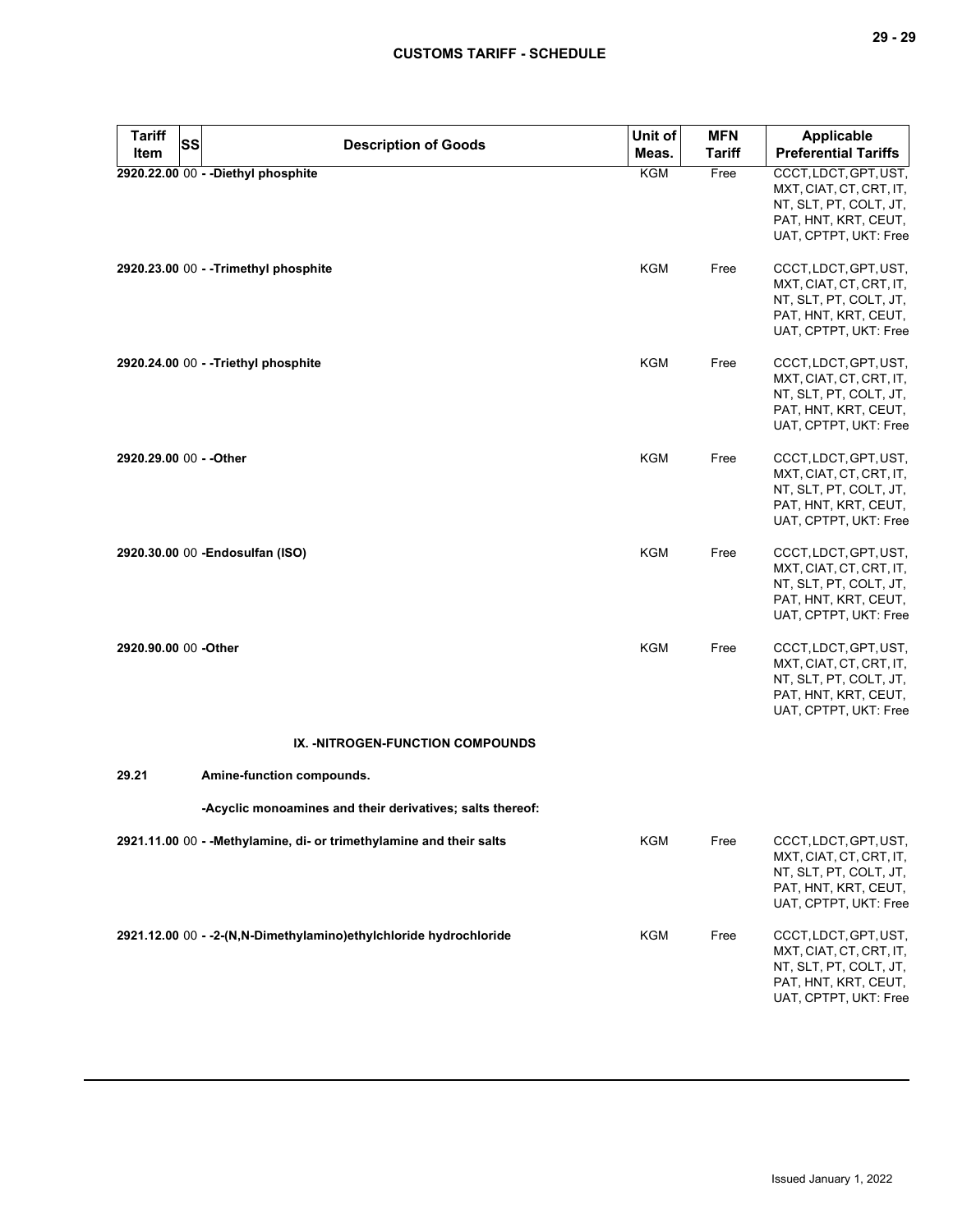| <b>Tariff</b><br><b>SS</b><br>Item | <b>Description of Goods</b>                                                                                     | Unit of<br>Meas. | <b>MFN</b><br><b>Tariff</b> | Applicable<br><b>Preferential Tariffs</b>                                                                                   |
|------------------------------------|-----------------------------------------------------------------------------------------------------------------|------------------|-----------------------------|-----------------------------------------------------------------------------------------------------------------------------|
|                                    | 2921.13.00 00 - - 2-(N,N-Diethylamino) ethylchloride hydrochloride                                              | <b>KGM</b>       | Free                        | CCCT, LDCT, GPT, UST,<br>MXT, CIAT, CT, CRT, IT,<br>NT, SLT, PT, COLT, JT,<br>PAT, HNT, KRT, CEUT,<br>UAT, CPTPT, UKT: Free |
|                                    | 2921.14.00 00 - -2-(N,N-Diisopropylamino)ethylchloride hydrochloride                                            | KGM              | Free                        | CCCT, LDCT, GPT, UST,<br>MXT, CIAT, CT, CRT, IT,<br>NT, SLT, PT, COLT, JT,<br>PAT, HNT, KRT, CEUT,<br>UAT, CPTPT, UKT: Free |
| 2921.19.00 00 - - Other            |                                                                                                                 | <b>KGM</b>       | Free                        | CCCT, LDCT, GPT, UST,<br>MXT, CIAT, CT, CRT, IT,<br>NT, SLT, PT, COLT, JT,<br>PAT, HNT, KRT, CEUT,<br>UAT, CPTPT, UKT: Free |
|                                    | -Acyclic polyamines and their derivatives; salts thereof:                                                       |                  |                             |                                                                                                                             |
|                                    | 2921.21.00 00 - - Ethylenediamine and its salts                                                                 | KGM              | Free                        | CCCT, LDCT, GPT, UST,<br>MXT, CIAT, CT, CRT, IT,<br>NT, SLT, PT, COLT, JT,<br>PAT, HNT, KRT, CEUT,<br>UAT, CPTPT, UKT: Free |
|                                    | 2921.22.00 00 - - Hexamethylenediamine and its salts                                                            | <b>KGM</b>       | Free                        | CCCT, LDCT, GPT, UST,<br>MXT, CIAT, CT, CRT, IT,<br>NT, SLT, PT, COLT, JT,<br>PAT, HNT, KRT, CEUT,<br>UAT, CPTPT, UKT: Free |
| 2921.29.00 00 - - Other            |                                                                                                                 | <b>KGM</b>       | Free                        | CCCT, LDCT, GPT, UST,<br>MXT, CIAT, CT, CRT, IT,<br>NT, SLT, PT, COLT, JT,<br>PAT, HNT, KRT, CEUT,<br>UAT, CPTPT, UKT: Free |
|                                    | 2921.30.00 00 -Cyclanic, cyclenic or cycloterpenic mono- or polyamines, and their<br>derivatives; salts thereof | KGM              | Free                        | CCCT, LDCT, GPT, UST,<br>MXT, CIAT, CT, CRT, IT,<br>NT, SLT, PT, COLT, JT,<br>PAT, HNT, KRT, CEUT,<br>UAT, CPTPT, UKT: Free |
|                                    | -Aromatic monoamines and their derivatives; salts thereof:                                                      |                  |                             |                                                                                                                             |
|                                    | 2921.41.00 00 - - Aniline and its salts                                                                         | KGM              | Free                        | CCCT, LDCT, GPT, UST,<br>MXT, CIAT, CT, CRT, IT,<br>NT, SLT, PT, COLT, JT,<br>PAT, HNT, KRT, CEUT,<br>UAT, CPTPT, UKT: Free |
|                                    | 2921.42.00 00 - - Aniline derivatives and their salts                                                           | KGM              | Free                        | CCCT, LDCT, GPT, UST,<br>MXT, CIAT, CT, CRT, IT,<br>NT, SLT, PT, COLT, JT,<br>PAT, HNT, KRT, CEUT,<br>UAT, CPTPT, UKT: Free |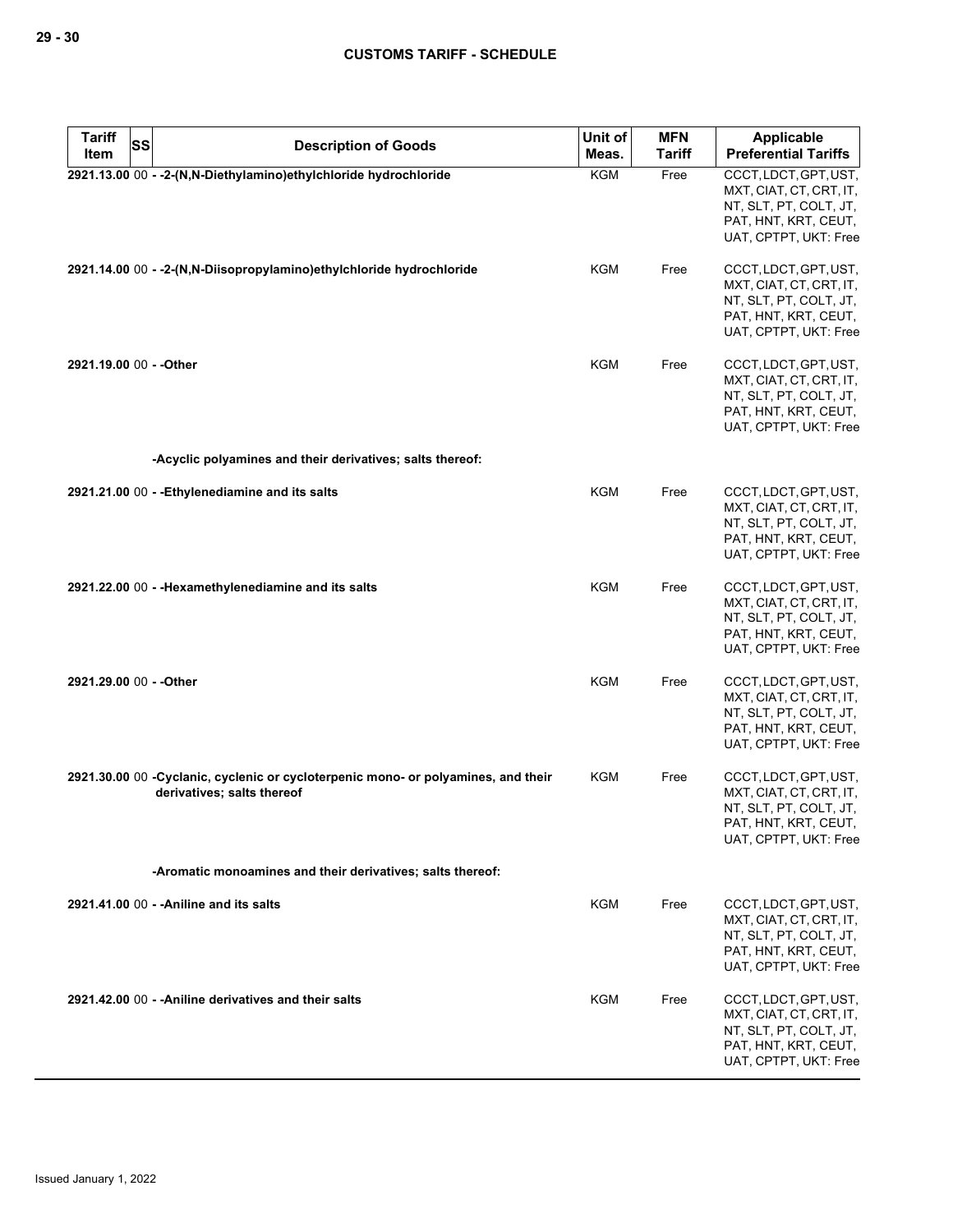| <b>Tariff</b><br>Item   | SS | <b>Description of Goods</b>                                                                                                                                                                                                | Unit of<br>Meas. | <b>MFN</b><br><b>Tariff</b> | <b>Applicable</b><br><b>Preferential Tariffs</b>                                                                            |
|-------------------------|----|----------------------------------------------------------------------------------------------------------------------------------------------------------------------------------------------------------------------------|------------------|-----------------------------|-----------------------------------------------------------------------------------------------------------------------------|
|                         |    | 2921.43.00 00 - - Toluidines and their derivatives; salts thereof                                                                                                                                                          | KGM              | Free                        | CCCT, LDCT, GPT, UST,<br>MXT, CIAT, CT, CRT, IT,<br>NT, SLT, PT, COLT, JT,<br>PAT, HNT, KRT, CEUT,<br>UAT, CPTPT, UKT: Free |
|                         |    | 2921.44.00 00 - -Diphenylamine and its derivatives; salts thereof                                                                                                                                                          | KGM              | Free                        | CCCT, LDCT, GPT, UST,<br>MXT, CIAT, CT, CRT, IT,<br>NT, SLT, PT, COLT, JT,<br>PAT, HNT, KRT, CEUT,<br>UAT, CPTPT, UKT: Free |
|                         |    | 2921.45.00 00 - -1-Naphthylamine (alpha-naphthylamine), 2-naphthylamine (beta-<br>naphthylamine) and their derivatives; salts thereof                                                                                      | KGM              | Free                        | CCCT, LDCT, GPT, UST,<br>MXT, CIAT, CT, CRT, IT,<br>NT, SLT, PT, COLT, JT,<br>PAT, HNT, KRT, CEUT,<br>UAT, CPTPT, UKT: Free |
|                         |    | 2921.46.00 00 - - Amfetamine (INN), benzfetamine (INN), dexamfetamine (INN),<br>etilamfetamine (INN), fencamfamin (INN), lefetamine (INN),<br>levamfetamine (INN), mefenorex (INN) and phentermine (INN); salts<br>thereof | <b>KGM</b>       | Free                        | CCCT, LDCT, GPT, UST,<br>MXT, CIAT, CT, CRT, IT,<br>NT, SLT, PT, COLT, JT,<br>PAT, HNT, KRT, CEUT,<br>UAT, CPTPT, UKT: Free |
| 2921.49.00 00 - - Other |    |                                                                                                                                                                                                                            | <b>KGM</b>       | Free                        | CCCT, LDCT, GPT, UST,<br>MXT, CIAT, CT, CRT, IT,<br>NT, SLT, PT, COLT, JT,<br>PAT, HNT, KRT, CEUT,<br>UAT, CPTPT, UKT: Free |
|                         |    | -Aromatic polyamines and their derivatives; salts thereof:                                                                                                                                                                 |                  |                             |                                                                                                                             |
|                         |    | 2921.51.00 00 - -o-, m-, p-Phenylenediamine, diaminotoluenes, and their derivatives;<br>salts thereof                                                                                                                      | KGM              | Free                        | CCCT, LDCT, GPT, UST,<br>MXT, CIAT, CT, CRT, IT,<br>NT, SLT, PT, COLT, JT,<br>PAT, HNT, KRT, CEUT,<br>UAT, CPTPT, UKT: Free |
| 2921.59.00 00 - - Other |    |                                                                                                                                                                                                                            | KGM              | Free                        | CCCT, LDCT, GPT, UST,<br>MXT, CIAT, CT, CRT, IT,<br>NT, SLT, PT, COLT, JT,<br>PAT, HNT, KRT, CEUT,<br>UAT, CPTPT, UKT: Free |
| 29.22                   |    | Oxygen-function amino-compounds.                                                                                                                                                                                           |                  |                             |                                                                                                                             |
|                         |    | -Amino-alcohols, other than those containing more than one kind of<br>oxygen function, their ethers and esters; salts thereof:                                                                                             |                  |                             |                                                                                                                             |
|                         |    | 2922.11.00 00 - - Monoethanolamine and its salts                                                                                                                                                                           | KGM              | Free                        | CCCT, LDCT, GPT, UST,<br>MXT, CIAT, CT, CRT, IT,<br>NT, SLT, PT, COLT, JT,<br>PAT, HNT, KRT, CEUT,<br>UAT, CPTPT, UKT: Free |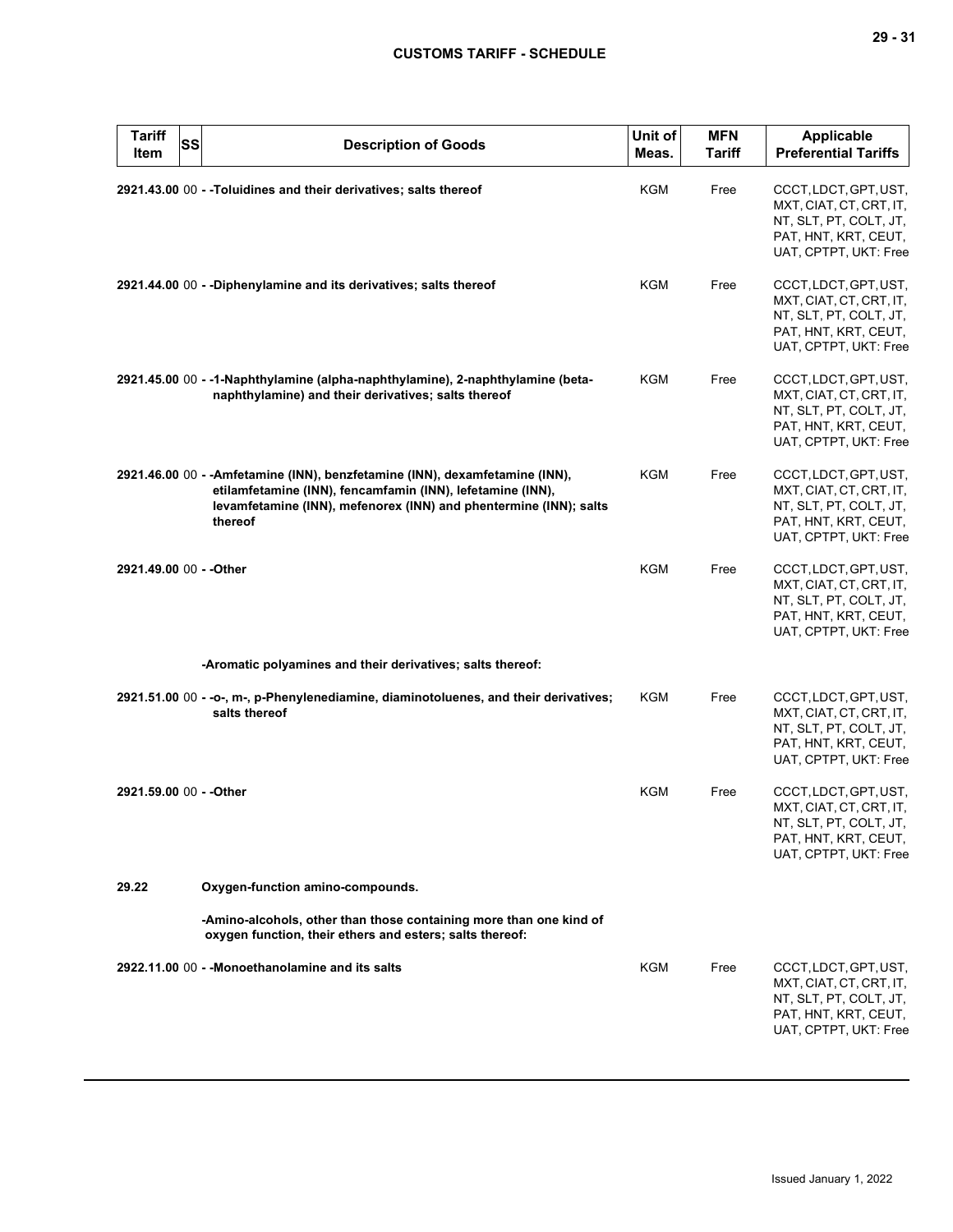| <b>Tariff</b>           | SS | <b>Description of Goods</b>                                                                                                                                | Unit of    | <b>MFN</b>    | <b>Applicable</b>                                                                                                           |
|-------------------------|----|------------------------------------------------------------------------------------------------------------------------------------------------------------|------------|---------------|-----------------------------------------------------------------------------------------------------------------------------|
| Item                    |    |                                                                                                                                                            | Meas.      | <b>Tariff</b> | <b>Preferential Tariffs</b>                                                                                                 |
|                         |    | 2922.12.00 00 - - Diethanolamine and its salts                                                                                                             | KGM        | Free          | CCCT, LDCT, GPT, UST,<br>MXT, CIAT, CT, CRT, IT,<br>NT, SLT, PT, COLT, JT,<br>PAT, HNT, KRT, CEUT,<br>UAT, CPTPT, UKT: Free |
|                         |    | 2922.14.00 00 - -Dextropropoxyphene (INN) and its salts                                                                                                    | KGM        | Free          | CCCT, LDCT, GPT, UST,<br>MXT, CIAT, CT, CRT, IT,<br>NT, SLT, PT, COLT, JT,<br>PAT, HNT, KRT, CEUT,<br>UAT, CPTPT, UKT: Free |
|                         |    | 2922.15.00 00 - -Triethanolamine                                                                                                                           | <b>KGM</b> | Free          | CCCT, LDCT, GPT, UST,<br>MXT, CIAT, CT, CRT, IT,<br>NT, SLT, PT, COLT, JT,<br>PAT, HNT, KRT, CEUT,<br>UAT, CPTPT, UKT: Free |
|                         |    | 2922.16.00 00 - - Diethanolammonium perfluorooctane sulphonate                                                                                             | <b>KGM</b> | Free          | CCCT, LDCT, GPT, UST,<br>MXT, CIAT, CT, CRT, IT,<br>NT, SLT, PT, COLT, JT,<br>PAT, HNT, KRT, CEUT,<br>UAT, CPTPT, UKT: Free |
|                         |    | 2922.17.00 00 - - Methyldiethanolamine and ethyldiethanolamine                                                                                             | KGM        | Free          | CCCT, LDCT, GPT, UST,<br>MXT, CIAT, CT, CRT, IT,<br>NT, SLT, PT, COLT, JT,<br>PAT, HNT, KRT, CEUT,<br>UAT, CPTPT, UKT: Free |
|                         |    | 2922.18.00 00 - -2-(N,N-Diisopropylamino)ethanol                                                                                                           | <b>KGM</b> | Free          | CCCT, LDCT, GPT, UST,<br>MXT, CIAT, CT, CRT, IT,<br>NT, SLT, PT, COLT, JT,<br>PAT, HNT, KRT, CEUT,<br>UAT, CPTPT, UKT: Free |
| 2922.19.00 00 - - Other |    |                                                                                                                                                            | <b>KGM</b> | Free          | CCCT, LDCT, GPT, UST,<br>MXT, CIAT, CT, CRT, IT,<br>NT, SLT, PT, COLT, JT,<br>PAT, HNT, KRT, CEUT,<br>UAT, CPTPT, UKT: Free |
|                         |    | -Amino-naphthols and other amino-phenols, other than those<br>containing more than one kind of oxygen function, their ethers and<br>esters; salts thereof: |            |               |                                                                                                                             |
|                         |    | 2922.21.00 00 - - Aminohydroxynaphthalenesulphonic acids and their salts                                                                                   | KGM        | Free          | CCCT, LDCT, GPT, UST,<br>MXT, CIAT, CT, CRT, IT,<br>NT, SLT, PT, COLT, JT,<br>PAT, HNT, KRT, CEUT,<br>UAT, CPTPT, UKT: Free |
| 2922.29.00 00 - - Other |    |                                                                                                                                                            | KGM        | Free          | CCCT, LDCT, GPT, UST,<br>MXT, CIAT, CT, CRT, IT,<br>NT, SLT, PT, COLT, JT,<br>PAT, HNT, KRT, CEUT,<br>UAT, CPTPT, UKT: Free |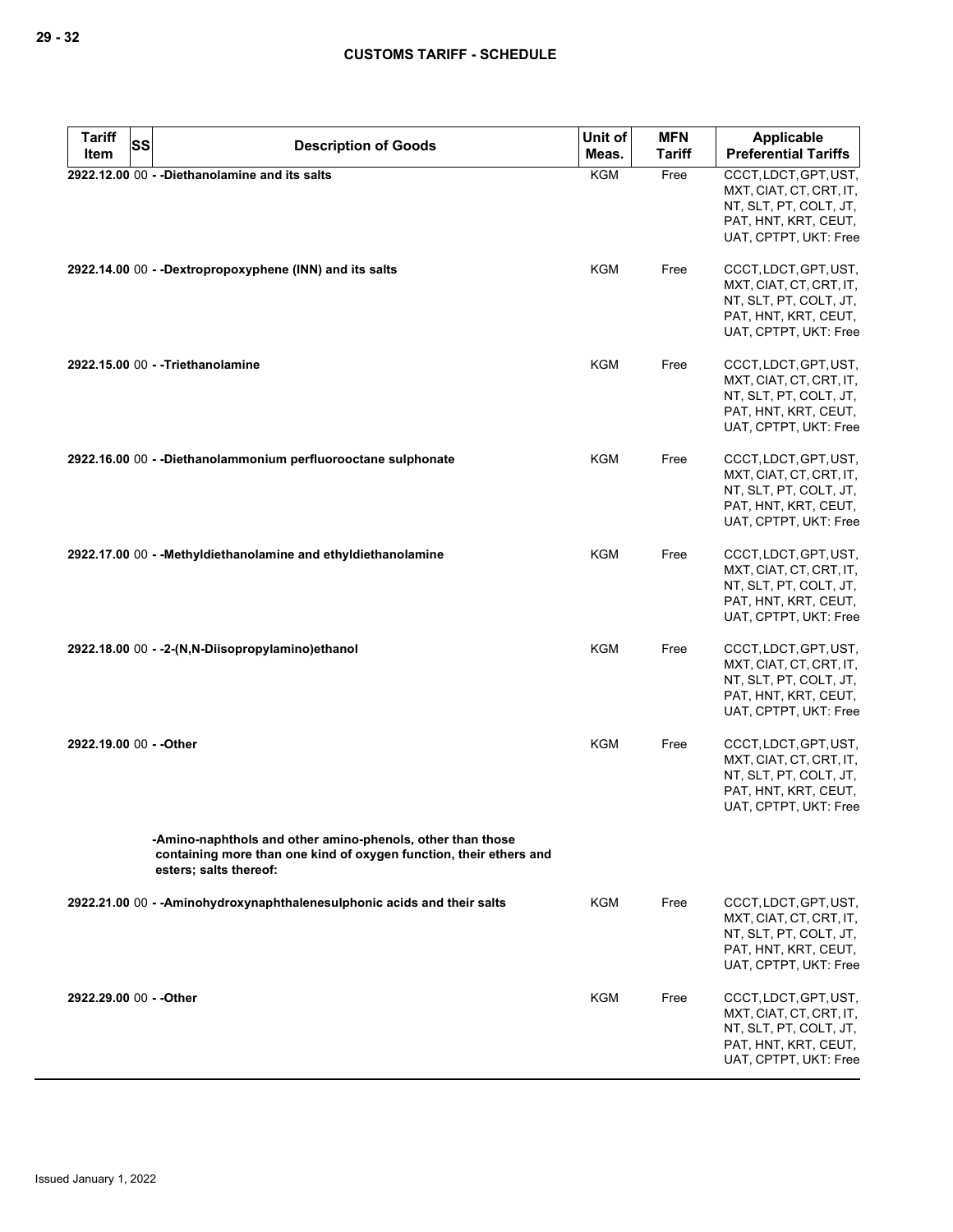| <b>Tariff</b><br>Item   | <b>SS</b> | <b>Description of Goods</b>                                                                                                                                                                                                            | Unit of<br>Meas. | <b>MFN</b><br>Tariff | Applicable<br><b>Preferential Tariffs</b>                                                                                   |
|-------------------------|-----------|----------------------------------------------------------------------------------------------------------------------------------------------------------------------------------------------------------------------------------------|------------------|----------------------|-----------------------------------------------------------------------------------------------------------------------------|
|                         |           | -Amino-aldehydes, amino-ketones and amino-quinones, other than<br>those containing more than one kind of oxygen function; salts thereof:                                                                                               |                  |                      |                                                                                                                             |
|                         |           | 2922.31.00 00 - - Amfepramone (INN), methadone (INN) and normethadone (INN); salts<br>thereof                                                                                                                                          | <b>KGM</b>       | Free                 | CCCT, LDCT, GPT, UST,<br>MXT, CIAT, CT, CRT, IT,<br>NT, SLT, PT, COLT, JT,<br>PAT, HNT, KRT, CEUT,<br>UAT, CPTPT, UKT: Free |
| 2922.39.00 00 - - Other |           |                                                                                                                                                                                                                                        | <b>KGM</b>       | Free                 | CCCT, LDCT, GPT, UST,<br>MXT, CIAT, CT, CRT, IT,<br>NT, SLT, PT, COLT, JT,<br>PAT, HNT, KRT, CEUT,<br>UAT, CPTPT, UKT: Free |
|                         |           | -Amino-acids, other than those containing more than one kind of<br>oxygen function, and their esters; salts thereof:                                                                                                                   |                  |                      |                                                                                                                             |
| 2922.41.00              |           | --Lysine and its esters; salts thereof                                                                                                                                                                                                 |                  | Free                 | CCCT, LDCT, GPT, UST,<br>MXT, CIAT, CT, CRT, IT,<br>NT, SLT, PT, COLT, JT,<br>PAT, HNT, KRT, CEUT,<br>UAT, CPTPT, UKT: Free |
|                         |           | 10 - - - - - Lysine and its salts; Lysine esters and their salts, for use in the                                                                                                                                                       | KGM<br>KGM       |                      |                                                                                                                             |
| 2922.42.00              |           | - - Glutamic acid and its salts                                                                                                                                                                                                        |                  | Free                 | CCCT, LDCT, GPT, UST,<br>MXT, CIAT, CT, CRT, IT,<br>NT, SLT, PT, COLT, JT,<br>PAT, HNT, KRT, CEUT,<br>UAT, CPTPT, UKT: Free |
|                         |           |                                                                                                                                                                                                                                        | KGM<br>KGM       |                      |                                                                                                                             |
|                         |           | 2922.43.00 00 - - Anthranilic acid and its salts                                                                                                                                                                                       | <b>KGM</b>       | Free                 | CCCT, LDCT, GPT, UST,<br>MXT, CIAT, CT, CRT, IT,<br>NT, SLT, PT, COLT, JT,<br>PAT, HNT, KRT, CEUT,<br>UAT, CPTPT, UKT: Free |
|                         |           | 2922.44.00 00 - - Tilidine (INN) and its salts                                                                                                                                                                                         | KGM              | Free                 | CCCT, LDCT, GPT, UST,<br>MXT, CIAT, CT, CRT, IT,<br>NT, SLT, PT, COLT, JT,<br>PAT, HNT, KRT, CEUT,<br>UAT, CPTPT, UKT: Free |
| 2922.49.00              |           | - -Other                                                                                                                                                                                                                               |                  | Free                 | CCCT, LDCT, GPT, UST,<br>MXT, CIAT, CT, CRT, IT,<br>NT, SLT, PT, COLT, JT,<br>PAT, HNT, KRT, CEUT,<br>UAT, CPTPT, UKT: Free |
|                         |           | - - - - - Aromatic:<br>11 - - - - - - m-Aminobenzoic acid; p-Aminobenzoic acid; 3,5-Diaminobenzoic<br>acid; 2-Ethylamino-5-sulfobenzoic acid; 3-(N-ethyl-anilino) propionic<br>acid methyl ester; Methyl anthranilate; L-phenylalanine | <b>KGM</b>       |                      |                                                                                                                             |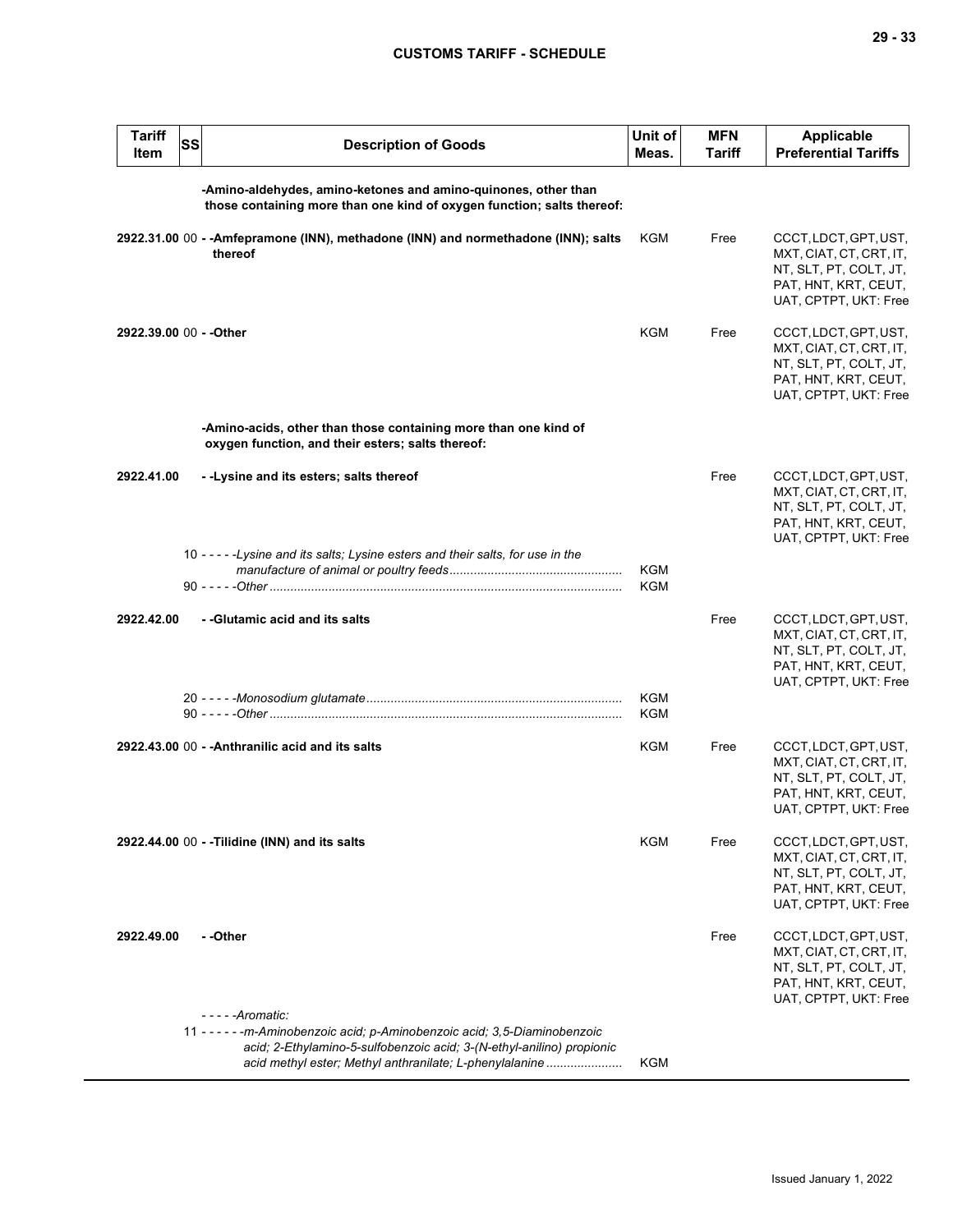| <b>Tariff</b><br>Item | SS | <b>Description of Goods</b>                                                                                             | Unit of<br>Meas.                                     | <b>MFN</b><br>Tariff | <b>Applicable</b><br><b>Preferential Tariffs</b>                                                                            |
|-----------------------|----|-------------------------------------------------------------------------------------------------------------------------|------------------------------------------------------|----------------------|-----------------------------------------------------------------------------------------------------------------------------|
|                       |    |                                                                                                                         | <b>KGM</b><br><b>KGM</b><br>KGM<br><b>KGM</b><br>KGM |                      |                                                                                                                             |
| 2922.50.00            |    | -Amino-alcohol-phenols, amino-acid-phenols and other amino-<br>compounds with oxygen function                           |                                                      | Free                 | CCCT, LDCT, GPT, UST,<br>MXT, CIAT, CT, CRT, IT,<br>NT, SLT, PT, COLT, JT,<br>PAT, HNT, KRT, CEUT,<br>UAT, CPTPT, UKT: Free |
|                       |    |                                                                                                                         | <b>KGM</b><br><b>KGM</b>                             |                      |                                                                                                                             |
| 29.23                 |    | Quaternary ammonium salts and hydroxides; lecithins and other<br>phosphoaminolipids, whether or not chemically defined. |                                                      |                      |                                                                                                                             |
|                       |    | 2923.10.00 00 - Choline and its salts                                                                                   | KGM                                                  | Free                 | CCCT, LDCT, GPT, UST,<br>MXT, CIAT, CT, CRT, IT,<br>NT, SLT, PT, COLT, JT,<br>PAT, HNT, KRT, CEUT,<br>UAT, CPTPT, UKT: Free |
|                       |    | 2923.20.00 00 - Lecithins and other phosphoaminolipids                                                                  | <b>KGM</b>                                           | Free                 | CCCT, LDCT, GPT, UST,<br>MXT, CIAT, CT, CRT, IT,<br>NT, SLT, PT, COLT, JT,<br>PAT, HNT, KRT, CEUT,<br>UAT, CPTPT, UKT: Free |
|                       |    | 2923.30.00 00 - Tetraethylammonium perfluorooctane sulphonate                                                           | <b>KGM</b>                                           | Free                 | CCCT, LDCT, GPT, UST,<br>MXT, CIAT, CT, CRT, IT,<br>NT, SLT, PT, COLT, JT,<br>PAT, HNT, KRT, CEUT,<br>UAT, CPTPT, UKT: Free |
|                       |    | 2923.40.00 00 -Didecyldimethylammonium perfluorooctane sulphonate                                                       | KGM                                                  | Free                 | CCCT, LDCT, GPT, UST,<br>MXT, CIAT, CT, CRT, IT,<br>NT, SLT, PT, COLT, JT,<br>PAT, HNT, KRT, CEUT,<br>UAT, CPTPT, UKT: Free |
| 2923.90.00 00 -Other  |    |                                                                                                                         | <b>KGM</b>                                           | Free                 | CCCT, LDCT, GPT, UST,<br>MXT, CIAT, CT, CRT, IT,<br>NT, SLT, PT, COLT, JT,<br>PAT, HNT, KRT, CEUT,<br>UAT, CPTPT, UKT: Free |
| 29.24                 |    | Carboxyamide-function compounds; amide-function compounds of<br>carbonic acid.                                          |                                                      |                      |                                                                                                                             |
|                       |    | -Acyclic amides (including acyclic carbamates) and their derivatives;<br>salts thereof:                                 |                                                      |                      |                                                                                                                             |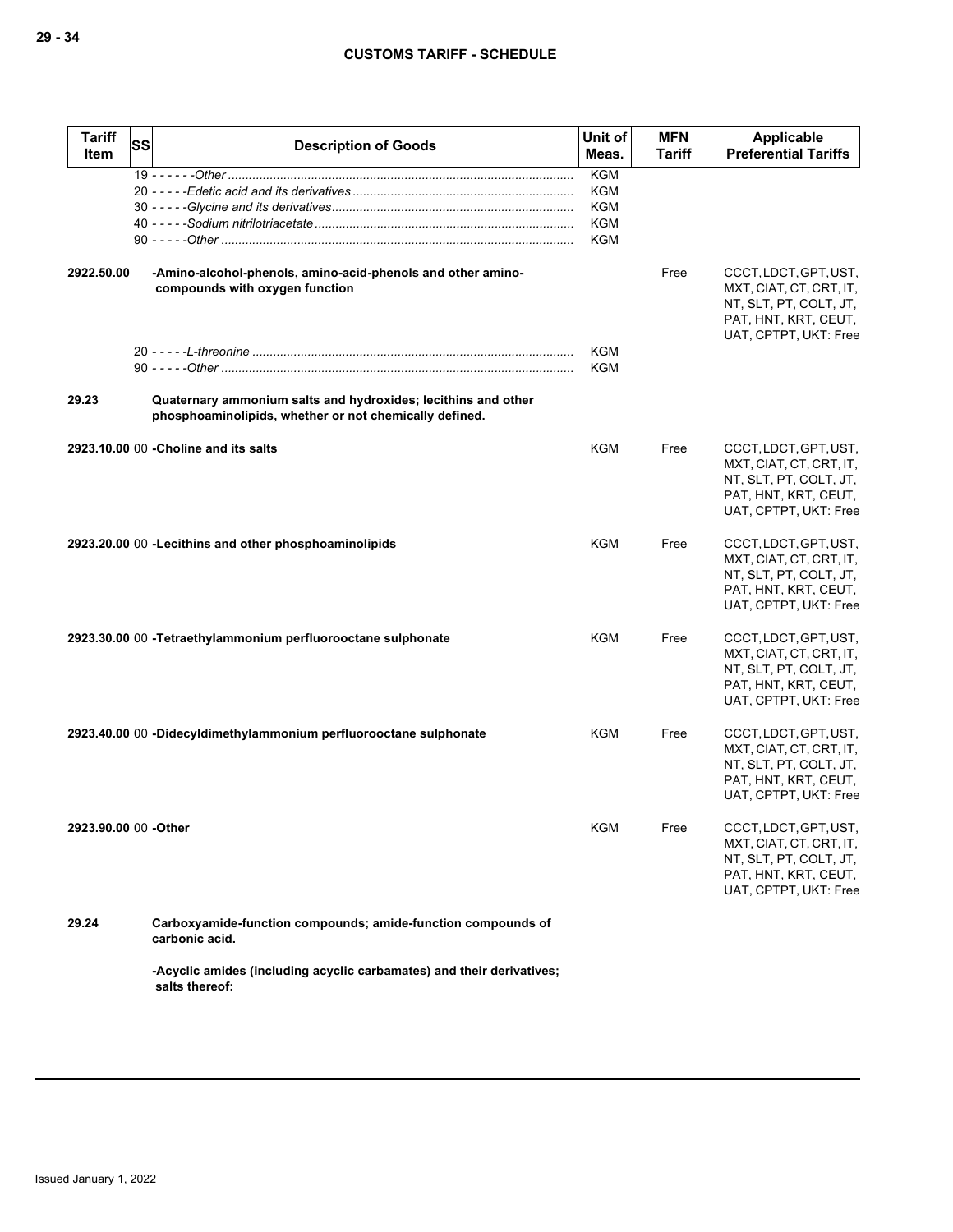| <b>Tariff</b>           | SS |                                                                                                      | Unit of           | <b>MFN</b> | <b>Applicable</b>                                                                                                           |
|-------------------------|----|------------------------------------------------------------------------------------------------------|-------------------|------------|-----------------------------------------------------------------------------------------------------------------------------|
| Item                    |    | <b>Description of Goods</b>                                                                          | Meas.             | Tariff     | <b>Preferential Tariffs</b>                                                                                                 |
|                         |    | 2924.11.00 00 - - Meprobamate (INN)                                                                  | <b>KGM</b>        | Free       | CCCT, LDCT, GPT, UST,<br>MXT, CIAT, CT, CRT, IT,<br>NT, SLT, PT, COLT, JT,<br>PAT, HNT, KRT, CEUT,<br>UAT, CPTPT, UKT: Free |
|                         |    | 2924.12.00 00 - - Fluoroacetamide (ISO), monocrotophos (ISO) and phosphamidon<br>(ISO)               | KGM               | Free       | CCCT, LDCT, GPT, UST,<br>MXT, CIAT, CT, CRT, IT,<br>NT, SLT, PT, COLT, JT,<br>PAT, HNT, KRT, CEUT,<br>UAT, CPTPT, UKT: Free |
| 2924.19.00 00 - - Other |    |                                                                                                      | <b>KGM</b>        | Free       | CCCT, LDCT, GPT, UST,<br>MXT, CIAT, CT, CRT, IT,<br>NT, SLT, PT, COLT, JT,<br>PAT, HNT, KRT, CEUT,<br>UAT, CPTPT, UKT: Free |
|                         |    | -Cyclic amides (including cyclic carbamates) and their derivatives; salts<br>thereof:                |                   |            |                                                                                                                             |
|                         |    | 2924.21.00 00 - - Ureines and their derivatives; salts thereof                                       | KGM               | Free       | CCCT, LDCT, GPT, UST,<br>MXT, CIAT, CT, CRT, IT,<br>NT, SLT, PT, COLT, JT,<br>PAT, HNT, KRT, CEUT,<br>UAT, CPTPT, UKT: Free |
|                         |    | 2924.23.00 00 - -2-Acetamidobenzoic acid (N-acetylanthranilic acid) and its salts                    | KGM               | Free       | CCCT, LDCT, GPT, UST,<br>MXT, CIAT, CT, CRT, IT,<br>NT, SLT, PT, COLT, JT,<br>PAT, HNT, KRT, CEUT,<br>UAT, CPTPT, UKT: Free |
|                         |    | 2924.24.00 00 - - Ethinamate (INN)                                                                   | KGM               | Free       | CCCT, LDCT, GPT, UST,<br>MXT, CIAT, CT, CRT, IT,<br>NT, SLT, PT, COLT, JT,<br>PAT, HNT, KRT, CEUT,<br>UAT, CPTPT, UKT: Free |
|                         |    | 2924.25.00 00 - - Alachlor (ISO)                                                                     | KGM               | Free       | CCCT, LDCT, GPT, UST,<br>MXT, CIAT, CT, CRT, IT,<br>NT, SLT, PT, COLT, JT,<br>PAT, HNT, KRT, CEUT,<br>UAT, CPTPT, UKT: Free |
| 2924.29.00              |    | - -Other                                                                                             |                   | Free       | CCCT, LDCT, GPT, UST,<br>MXT, CIAT, CT, CRT, IT,<br>NT, SLT, PT, COLT, JT,<br>PAT, HNT, KRT, CEUT,<br>UAT, CPTPT, UKT: Free |
|                         |    |                                                                                                      | KGM<br>KGM<br>KGM |            |                                                                                                                             |
| 29.25                   |    | Carboxyimide-function compounds (including saccharin and its salts)<br>and imine-function compounds. |                   |            |                                                                                                                             |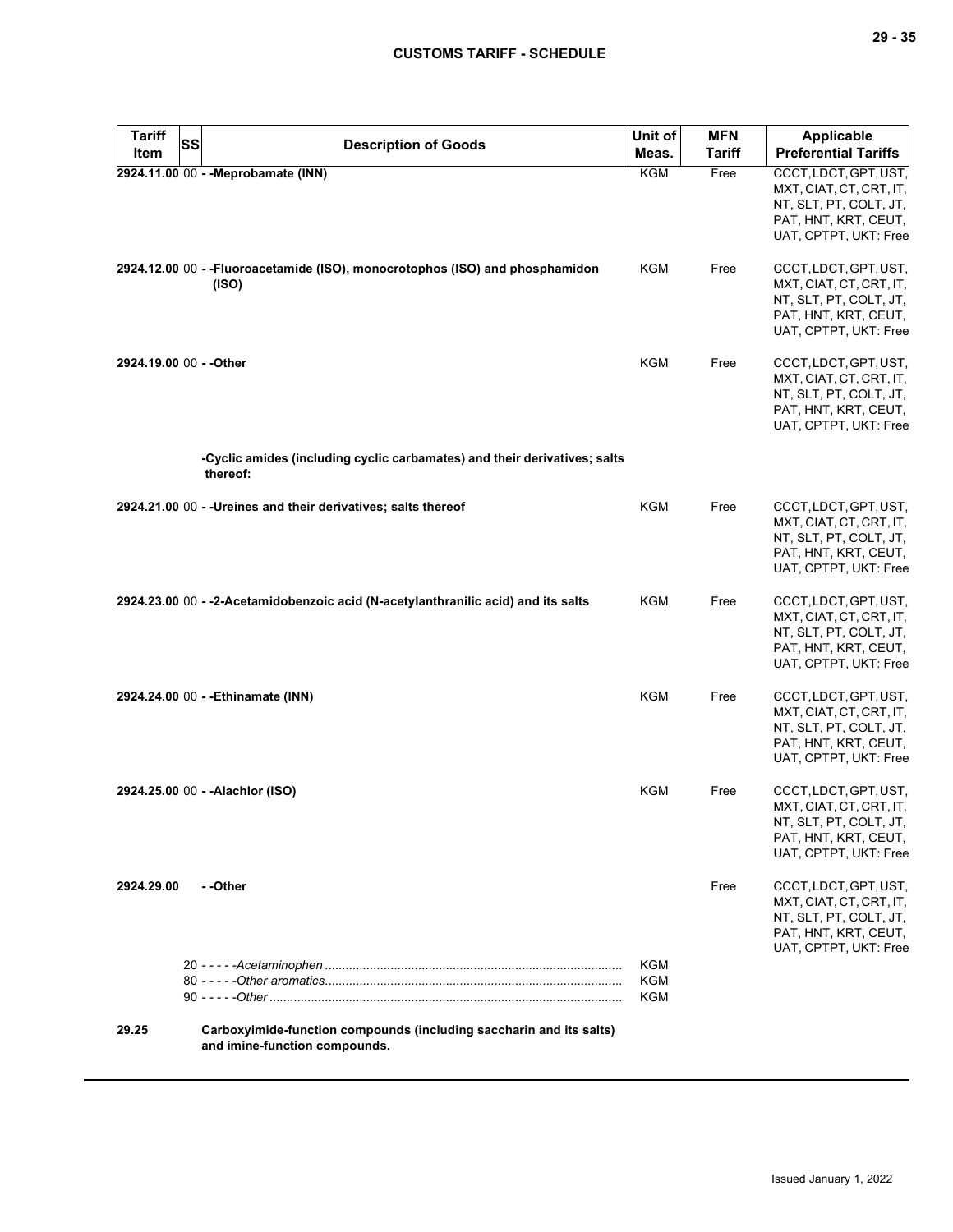| <b>Tariff</b><br>Item   | <b>SS</b><br><b>Description of Goods</b>                                                                                      | Unit of<br>Meas. | <b>MFN</b><br><b>Tariff</b> | <b>Applicable</b><br><b>Preferential Tariffs</b>                                                                            |
|-------------------------|-------------------------------------------------------------------------------------------------------------------------------|------------------|-----------------------------|-----------------------------------------------------------------------------------------------------------------------------|
|                         | -Imides and their derivatives; salts thereof:                                                                                 |                  |                             |                                                                                                                             |
| 2925.11.00              | - -Saccharin and its salts                                                                                                    | KGM<br>KGM       | Free                        | CCCT, LDCT, GPT, UST,<br>MXT, CIAT, CT, CRT, IT,<br>NT, SLT, PT, COLT, JT,<br>PAT, HNT, KRT, CEUT,<br>UAT, CPTPT, UKT: Free |
|                         | 2925.12.00 00 - - Glutethimide (INN)                                                                                          | KGM              | Free                        | CCCT, LDCT, GPT, UST,<br>MXT, CIAT, CT, CRT, IT,<br>NT, SLT, PT, COLT, JT,<br>PAT, HNT, KRT, CEUT,<br>UAT, CPTPT, UKT: Free |
| 2925.19.00 00 - - Other |                                                                                                                               | KGM              | Free                        | CCCT, LDCT, GPT, UST,<br>MXT, CIAT, CT, CRT, IT,<br>NT, SLT, PT, COLT, JT,<br>PAT, HNT, KRT, CEUT,<br>UAT, CPTPT, UKT: Free |
|                         | -Imines and their derivatives; salts thereof:                                                                                 |                  |                             |                                                                                                                             |
|                         | 2925.21.00 00 - - Chlordimeform (ISO)                                                                                         | <b>KGM</b>       | Free                        | CCCT, LDCT, GPT, UST,<br>MXT, CIAT, CT, CRT, IT,<br>NT, SLT, PT, COLT, JT,<br>PAT, HNT, KRT, CEUT,<br>UAT, CPTPT, UKT: Free |
| 2925.29.00 00 - - Other |                                                                                                                               | KGM              | Free                        | CCCT, LDCT, GPT, UST,<br>MXT, CIAT, CT, CRT, IT,<br>NT, SLT, PT, COLT, JT,<br>PAT, HNT, KRT, CEUT,<br>UAT, CPTPT, UKT: Free |
| 29.26                   | Nitrile-function compounds.                                                                                                   |                  |                             |                                                                                                                             |
|                         | 2926.10.00 00 - Acrylonitrile                                                                                                 | KGM              | Free                        | CCCT, LDCT, GPT, UST,<br>MXT, CIAT, CT, CRT, IT,<br>NT, SLT, PT, COLT, JT,<br>PAT, HNT, KRT, CEUT,<br>UAT, CPTPT, UKT: Free |
|                         | 2926.20.00 00 -1-Cyanoguanidine (dicyandiamide)                                                                               | KGM              | Free                        | CCCT, LDCT, GPT, UST,<br>MXT, CIAT, CT, CRT, IT,<br>NT, SLT, PT, COLT, JT,<br>PAT, HNT, KRT, CEUT,<br>UAT, CPTPT, UKT: Free |
|                         | 2926.30.00 00 - Fenproporex (INN) and its salts; methadone (INN) intermediate<br>(4-cyano-2-dimethylamino-4,4-diphenylbutane) | KGM              | Free                        | CCCT, LDCT, GPT, UST,<br>MXT, CIAT, CT, CRT, IT,<br>NT, SLT, PT, COLT, JT,<br>PAT, HNT, KRT, CEUT,<br>UAT, CPTPT, UKT: Free |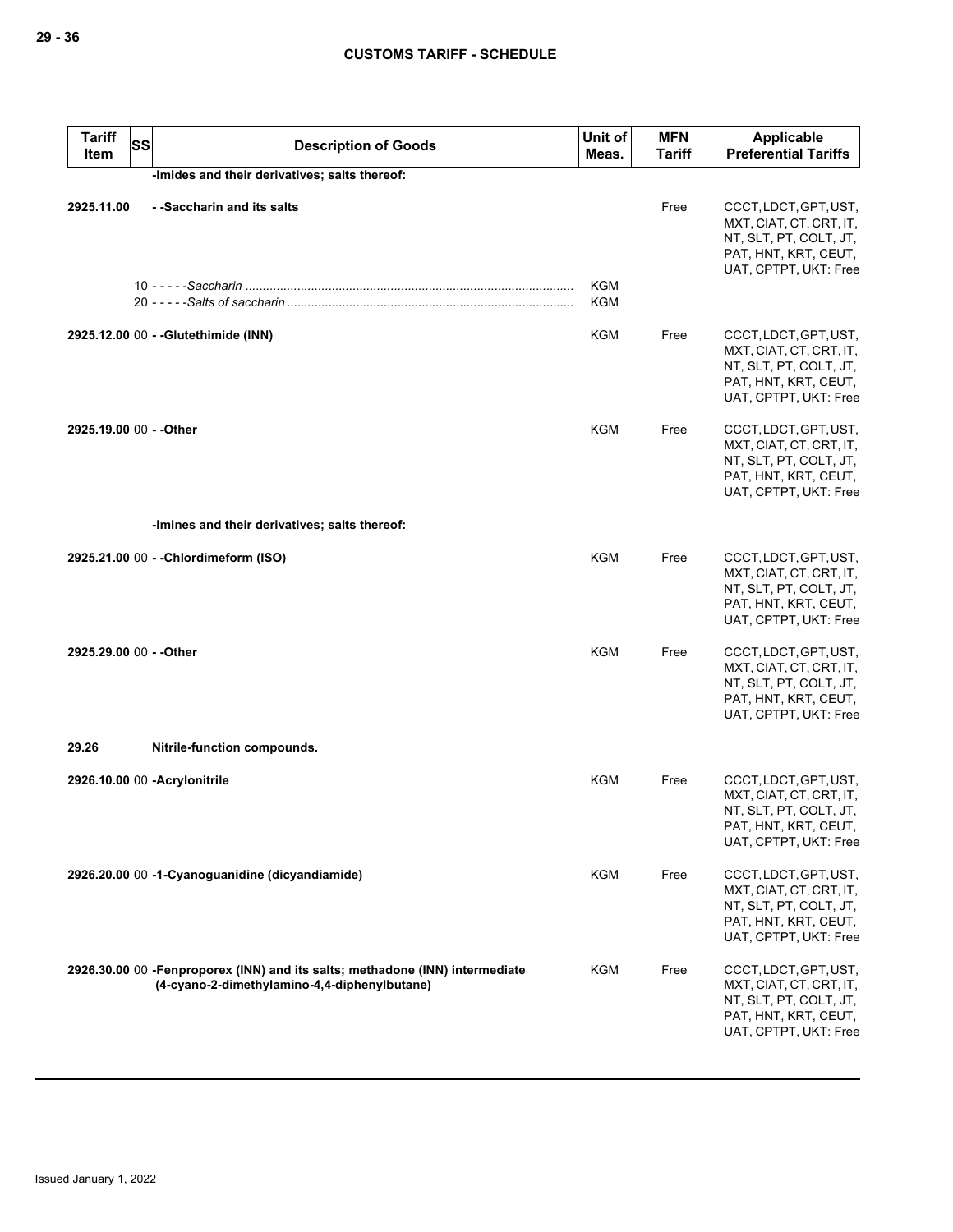| <b>Tariff</b><br>Item | SS<br><b>Description of Goods</b>                                                                                             | Unit of<br>Meas.                | <b>MFN</b><br>Tariff | <b>Applicable</b><br><b>Preferential Tariffs</b>                                                                            |
|-----------------------|-------------------------------------------------------------------------------------------------------------------------------|---------------------------------|----------------------|-----------------------------------------------------------------------------------------------------------------------------|
|                       | 2926.40.00 00 -alpha-Phenylacetoacetonitrile                                                                                  | <b>KGM</b>                      | Free                 | CCCT, LDCT, GPT, UST,<br>MXT, CIAT, CT, CRT, IT,<br>NT, SLT, PT, COLT, JT,<br>PAT, HNT, KRT, CEUT,<br>UAT, CPTPT, UKT: Free |
| 2926.90.00 00 -Other  |                                                                                                                               | KGM                             | Free                 | CCCT, LDCT, GPT, UST,<br>MXT, CIAT, CT, CRT, IT,<br>NT, SLT, PT, COLT, JT,<br>PAT, HNT, KRT, CEUT,<br>UAT, CPTPT, UKT: Free |
|                       | 2927.00.00 00 Diazo-, azo- or azoxy-compounds.                                                                                | KGM                             | Free                 | CCCT, LDCT, GPT, UST,<br>MXT, CIAT, CT, CRT, IT,<br>NT, SLT, PT, COLT, JT,<br>PAT, HNT, KRT, CEUT,<br>UAT, CPTPT, UKT: Free |
| 2928.00.00            | Organic derivatives of hydrazine or of hydroxylamine.                                                                         |                                 | Free                 | CCCT, LDCT, GPT, UST,<br>MXT, CIAT, CT, CRT, IT,<br>NT, SLT, PT, COLT, JT,<br>PAT, HNT, KRT, CEUT,<br>UAT, CPTPT, UKT: Free |
|                       |                                                                                                                               | KGM<br><b>KGM</b>               |                      |                                                                                                                             |
| 29.29                 | Compounds with other nitrogen function.                                                                                       |                                 |                      |                                                                                                                             |
| 2929.10.00            | -Isocyanates                                                                                                                  |                                 | Free                 | CCCT, LDCT, GPT, UST,<br>MXT, CIAT, CT, CRT, IT,<br>NT, SLT, PT, COLT, JT,<br>PAT, HNT, KRT, CEUT,<br>UAT, CPTPT, UKT: Free |
|                       |                                                                                                                               | <b>KGM</b><br><b>KGM</b><br>KGM |                      |                                                                                                                             |
| 2929.90.00 00 -Other  |                                                                                                                               | KGM                             | Free                 | CCCT, LDCT, GPT, UST,<br>MXT, CIAT, CT, CRT, IT,<br>NT, SLT, PT, COLT, JT,<br>PAT, HNT, KRT, CEUT,<br>UAT, CPTPT, UKT: Free |
|                       | X. - ORGANO-INORGANIC COMPOUNDS, HETEROCYCLIC<br><b>COMPOUNDS, NUCLEIC ACIDS AND THEIR SALTS, AND</b><br><b>SULPHONAMIDES</b> |                                 |                      |                                                                                                                             |
| 29.30                 | Organo-sulphur compounds.                                                                                                     |                                 |                      |                                                                                                                             |
|                       | 2930.10.00 00 -2-(N,N-Dimethylamino) ethanethiol                                                                              | KGM                             | Free                 | CCCT, LDCT, GPT, UST,<br>MXT, CIAT, CT, CRT, IT,<br>NT, SLT, PT, COLT, JT,<br>PAT, HNT, KRT, CEUT,<br>UAT, CPTPT, UKT: Free |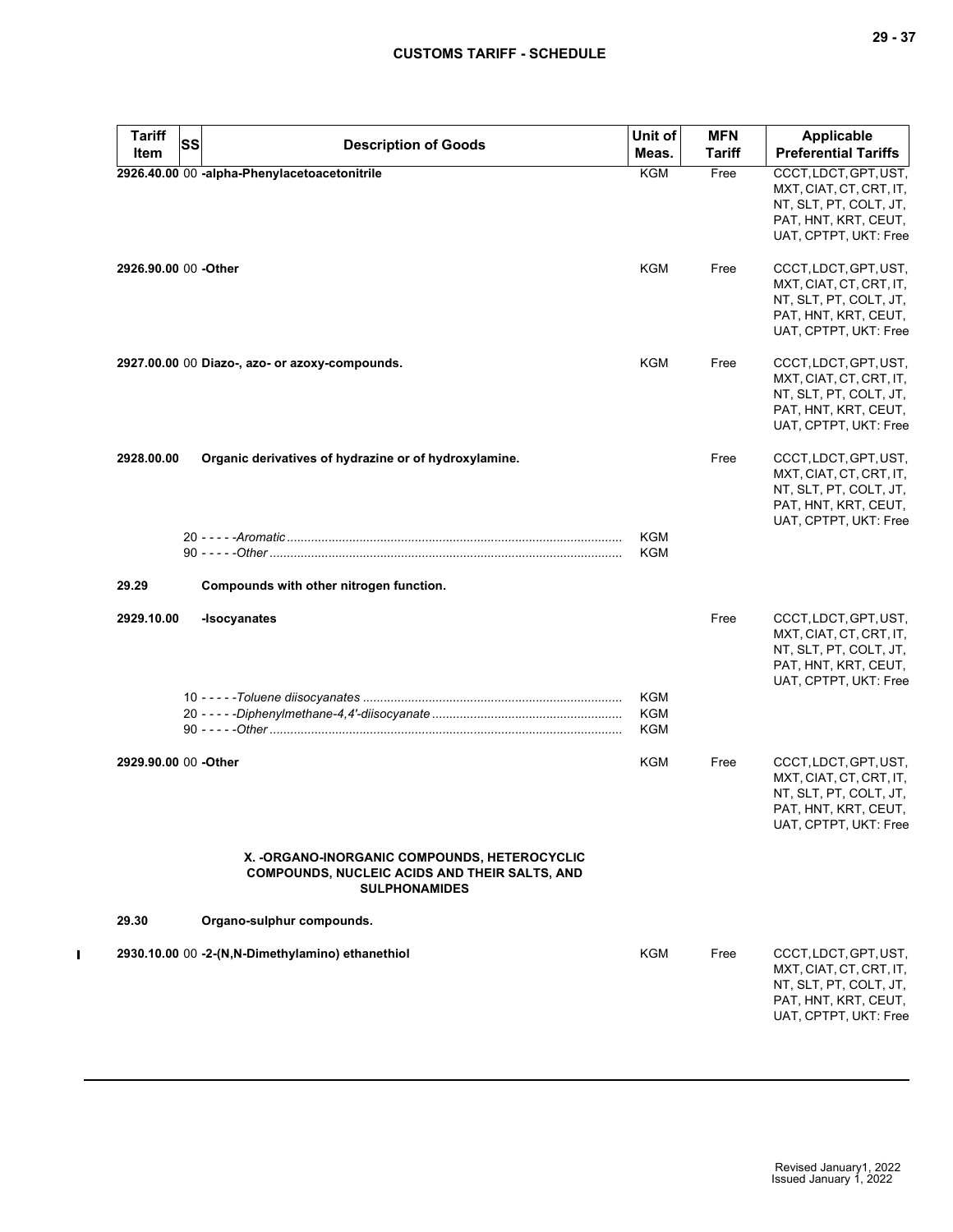| <b>Tariff</b> | <b>SS</b> |                                                                       | Unit of                  | <b>MFN</b>    | Applicable                                                                                                                  |
|---------------|-----------|-----------------------------------------------------------------------|--------------------------|---------------|-----------------------------------------------------------------------------------------------------------------------------|
| Item          |           | <b>Description of Goods</b>                                           | Meas.                    | <b>Tariff</b> | <b>Preferential Tariffs</b>                                                                                                 |
|               |           | 2930.20.00 00 - Thiocarbamates and dithiocarbamates                   | <b>KGM</b>               | Free          | CCCT, LDCT, GPT, UST,<br>MXT, CIAT, CT, CRT, IT,<br>NT, SLT, PT, COLT, JT,<br>PAT, HNT, KRT, CEUT,<br>UAT, CPTPT, UKT: Free |
|               |           | 2930.30.00 00 - Thiuram mono-, di- or tetrasulphides                  | KGM                      | Free          | CCCT, LDCT, GPT, UST,<br>MXT, CIAT, CT, CRT, IT,<br>NT, SLT, PT, COLT, JT,<br>PAT, HNT, KRT, CEUT,<br>UAT, CPTPT, UKT: Free |
|               |           | 2930.40.00 00 - Methionine                                            | KGM                      | Free          | CCCT, LDCT, GPT, UST,<br>MXT, CIAT, CT, CRT, IT,<br>NT, SLT, PT, COLT, JT,<br>PAT, HNT, KRT, CEUT,<br>UAT, CPTPT, UKT: Free |
|               |           | 2930.60.00 00 -2-(N,N-Diethylamino)ethanethiol                        | KGM                      | Free          | CCCT, LDCT, GPT, UST,<br>MXT, CIAT, CT, CRT, IT,<br>NT, SLT, PT, COLT, JT,<br>PAT, HNT, KRT, CEUT,<br>UAT, CPTPT, UKT: Free |
|               |           | 2930.70.00 00 -Bis(2-hydroxyethyl) sulfide (thiodiglycol (INN))       | KGM                      | Free          | CCCT, LDCT, GPT, UST,<br>MXT, CIAT, CT, CRT, IT,<br>NT, SLT, PT, COLT, JT,<br>PAT, HNT, KRT, CEUT,<br>UAT, CPTPT, UKT: Free |
|               |           | 2930.80.00 00 -Aldicarb (ISO), captafol (ISO) and methamidophos (ISO) | KGM                      | Free          | CCCT, LDCT, GPT, UST,<br>MXT, CIAT, CT, CRT, IT,<br>NT, SLT, PT, COLT, JT,<br>PAT, HNT, KRT, CEUT,<br>UAT, CPTPT, UKT: Free |
| 2930.90.00    |           | -Other                                                                |                          | Free          | CCCT, LDCT, GPT, UST,<br>MXT, CIAT, CT, CRT, IT,<br>NT, SLT, PT, COLT, JT,<br>PAT, HNT, KRT, CEUT,<br>UAT, CPTPT, UKT: Free |
|               |           | $10 - - - -$ Thiols                                                   | <b>KGM</b><br>KGM<br>KGM |               |                                                                                                                             |
| 29.31         |           | Other organo-inorganic compounds.                                     |                          |               |                                                                                                                             |
|               |           | 2931.10.00 00 - Tetramethyl lead and tetraethyl lead                  | <b>KGM</b>               | Free          | CCCT, LDCT, GPT, UST,<br>MXT, CIAT, CT, CRT, IT,<br>NT, SLT, PT, COLT, JT,<br>PAT, HNT, KRT, CEUT,<br>UAT, CPTPT, UKT: Free |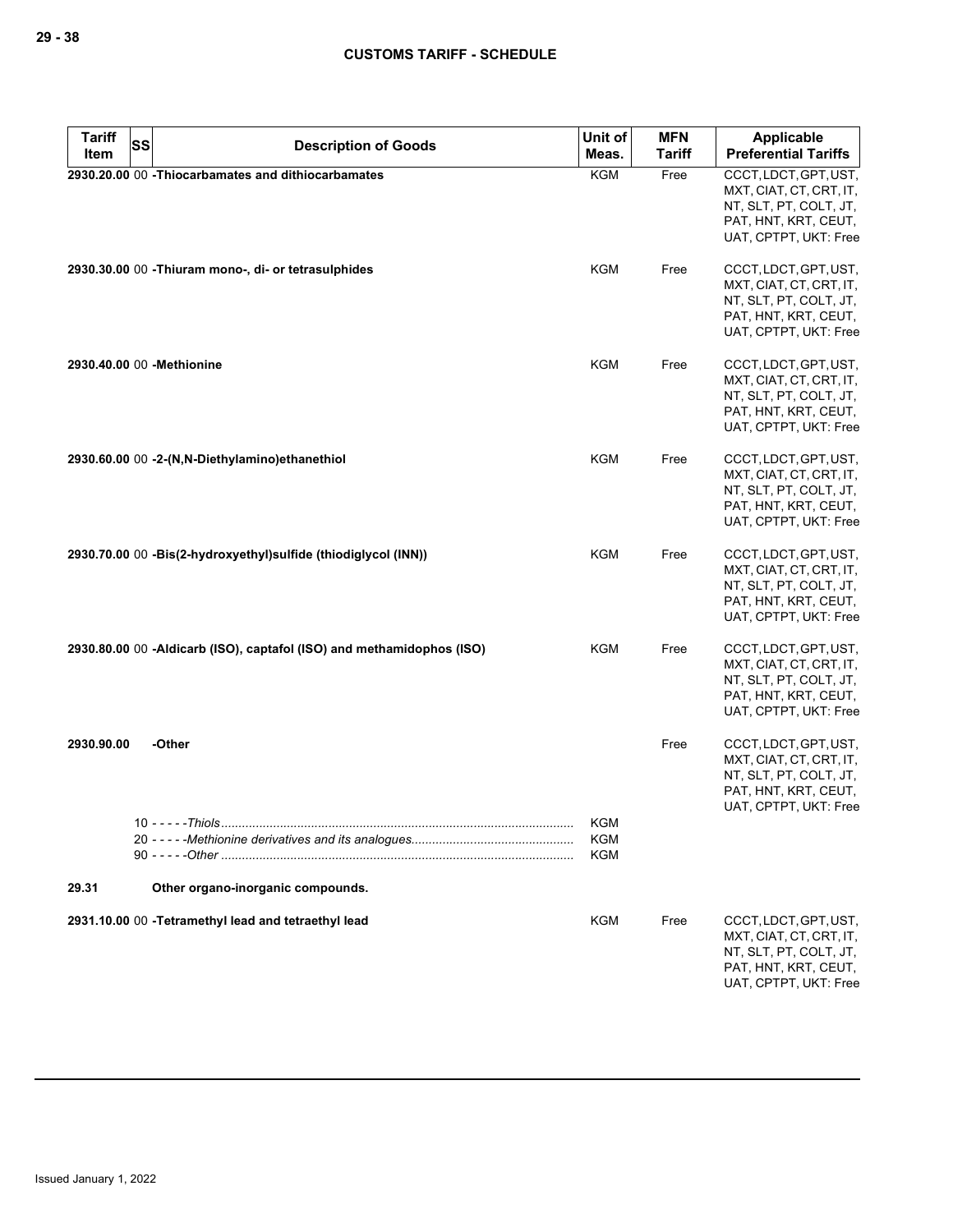|                     | <b>Tariff</b><br>Item | SS | <b>Description of Goods</b>                      | Unit of<br>Meas. | <b>MFN</b><br><b>Tariff</b> | <b>Applicable</b><br><b>Preferential Tariffs</b>                                                                            |
|---------------------|-----------------------|----|--------------------------------------------------|------------------|-----------------------------|-----------------------------------------------------------------------------------------------------------------------------|
| П                   |                       |    | 2931.20.00 00 - Tibutyltin compounds             | <b>KGM</b>       | Free                        | CCCT, LDCT, GPT, UST,<br>MXT, CIAT, CT, CRT, IT,<br>NT, SLT, PT, COLT, JT,<br>PAT, HNT, KRT, CEUT,<br>UAT, CPTPT, UKT: Free |
| $\blacksquare$      |                       |    |                                                  |                  |                             |                                                                                                                             |
| Ш                   |                       |    |                                                  |                  |                             |                                                                                                                             |
|                     |                       |    |                                                  |                  |                             |                                                                                                                             |
| П                   |                       |    |                                                  |                  |                             |                                                                                                                             |
| $\blacksquare$      |                       |    |                                                  |                  |                             |                                                                                                                             |
| П                   |                       |    |                                                  |                  |                             |                                                                                                                             |
| $\blacksquare$      |                       |    |                                                  |                  |                             |                                                                                                                             |
| П                   |                       |    |                                                  |                  |                             |                                                                                                                             |
| П                   |                       |    |                                                  |                  |                             |                                                                                                                             |
| $\blacksquare$<br>Ш |                       |    | -Non-halogenated organo-phosphorous derivatives: |                  |                             |                                                                                                                             |
|                     |                       |    |                                                  |                  |                             |                                                                                                                             |
| П                   |                       |    | 2931.41.00 00 - - Dimethyl methylphosphonate     | KGM              | Free                        | CCCT, LDCT, GPT, UST,<br>MXT, CIAT, CT, CRT, IT,<br>NT, SLT, PT, COLT, JT,<br>PAT, HNT, KRT, CEUT,<br>UAT, CPTPT, UKT: Free |
| П                   |                       |    | 2931.42.00 00 - - Dimethyl propylphosphonate     | <b>KGM</b>       | Free                        | CCCT, LDCT, GPT, UST,<br>MXT, CIAT, CT, CRT, IT,<br>NT, SLT, PT, COLT, JT,<br>PAT, HNT, KRT, CEUT,<br>UAT, CPTPT, UKT: Free |
| $\blacksquare$      |                       |    | 2931.43.00 00 - - Diethyl ethylphosphonate       | <b>KGM</b>       | Free                        | CCCT, LDCT, GPT, UST,<br>MXT, CIAT, CT, CRT, IT,<br>NT, SLT, PT, COLT, JT,<br>PAT, HNT, KRT, CEUT,<br>UAT, CPTPT, UKT: Free |
| $\blacksquare$      |                       |    | 2931.44.00 00 - - Methylphosphonic acid          | KGM              | Free                        | CCCT, LDCT, GPT, UST,<br>MXT, CIAT, CT, CRT, IT,<br>NT, SLT, PT, COLT, JT,<br>PAT, HNT, KRT, CEUT,<br>UAT, CPTPT, UKT: Free |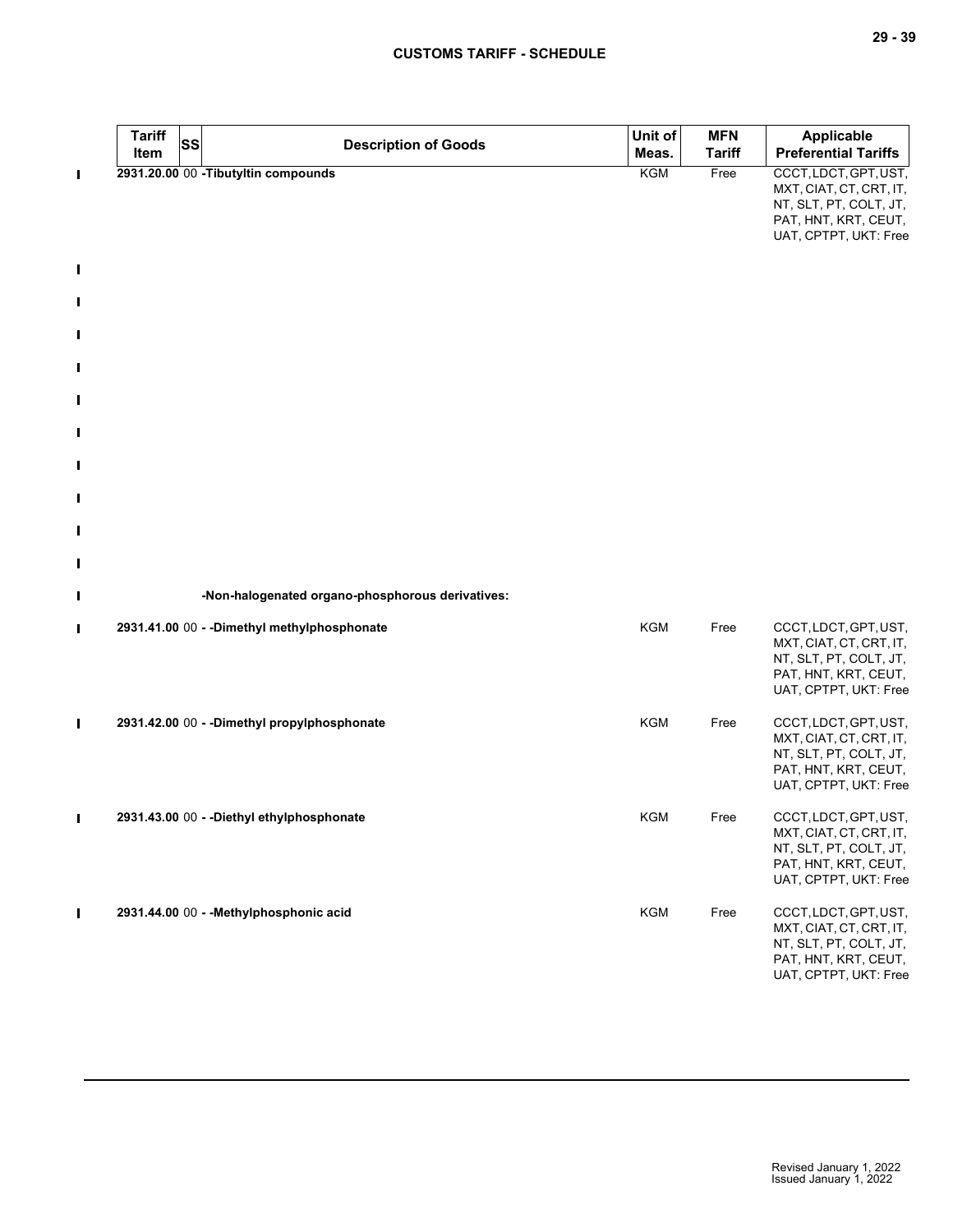|   | <b>Tariff</b><br>Item   | <b>SS</b> | <b>Description of Goods</b>                                                                                | Unit of<br>Meas. | <b>MFN</b><br><b>Tariff</b> | Applicable<br><b>Preferential Tariffs</b>                                                                                   |
|---|-------------------------|-----------|------------------------------------------------------------------------------------------------------------|------------------|-----------------------------|-----------------------------------------------------------------------------------------------------------------------------|
| Ш |                         |           | 2931.45.00 00 - - Salt of methylphosphonic acid and (aminoiminomethyl)urea (1 : 1)                         | <b>KGM</b>       | Free                        | CCCT, LDCT, GPT, UST,<br>MXT, CIAT, CT, CRT, IT,<br>NT, SLT, PT, COLT, JT,<br>PAT, HNT, KRT, CEUT,<br>UAT, CPTPT, UKT: Free |
|   |                         |           | 2931.46.00 00 - -2,4,6-Tripropyl-1,3,5,2,4,6-trioxatriphosphinane 2,4,6-trioxide                           | KGM              | Free                        | CCCT, LDCT, GPT, UST,<br>MXT, CIAT, CT, CRT, IT,<br>NT, SLT, PT, COLT, JT,<br>PAT, HNT, KRT, CEUT,<br>UAT, CPTPT, UKT: Free |
| Ш |                         |           | 2931.47.00 00 - - (5-Ethyl-2-methyl-2-oxido-1,3,2-dioxaphosphinan-5-yl) methyl methyl<br>methylphosphonate | KGM              | Free                        | CCCT, LDCT, GPT, UST,<br>MXT, CIAT, CT, CRT, IT,<br>NT, SLT, PT, COLT, JT,<br>PAT, HNT, KRT, CEUT,<br>UAT, CPTPT, UKT: Free |
| Ш |                         |           | 2931.48.00 00 - -3,9-Dimethyl-2,4,8,10-tetraoxa-3,9-diphosphaspiro[5.5] undecane 3,9-<br>dioxide           | <b>KGM</b>       | Free                        | CCCT, LDCT, GPT, UST,<br>MXT, CIAT, CT, CRT, IT,<br>NT, SLT, PT, COLT, JT,<br>PAT, HNT, KRT, CEUT,<br>UAT, CPTPT, UKT: Free |
|   | 2931.49.00 00 - - Other |           |                                                                                                            | <b>KGM</b>       | Free                        | CCCT, LDCT, GPT, UST,<br>MXT, CIAT, CT, CRT, IT,<br>NT, SLT, PT, COLT, JT,<br>PAT, HNT, KRT, CEUT,<br>UAT, CPTPT, UKT: Free |
| Ш |                         |           | -Halogenated organo-phosphorous derivatives :                                                              |                  |                             |                                                                                                                             |
| Ι |                         |           | 2931.51.00 00 - - Methylphosphonic dichloride                                                              | <b>KGM</b>       | Free                        | CCCT, LDCT, GPT, UST,<br>MXT, CIAT, CT, CRT, IT,<br>NT, SLT, PT, COLT, JT,<br>PAT, HNT, KRT, CEUT,<br>UAT, CPTPT, UKT: Free |
| Ш |                         |           | 2931.52.00 00 - - Propylphosphonic dichloride                                                              | <b>KGM</b>       | Free                        | CCCT, LDCT, GPT, UST,<br>MXT, CIAT, CT, CRT, IT,<br>NT, SLT, PT, COLT, JT,<br>PAI, HNI, KRI, CEUI,<br>UAT, CPTPT, UKT: Free |
|   |                         |           | 2931.53.00 00 - - O-(3-chloropropyl) O-[4-nitro-3-(trifluoromethyl)phenyl]<br>methylphosphonothionate      | <b>KGM</b>       | Free                        | CCCT, LDCT, GPT, UST,<br>MXT, CIAT, CT, CRT, IT,<br>NT, SLT, PT, COLT, JT,<br>PAT, HNT, KRT, CEUT,<br>UAT, CPTPT, UKT: Free |
|   |                         |           | 2931.54.00 00 - -Trichlorfon (ISO)                                                                         | KGM              | Free                        | CCCT, LDCT, GPT, UST,<br>MXT, CIAT, CT, CRT, IT,<br>NT, SLT, PT, COLT, JT,<br>PAT, HNT, KRT, CEUT,<br>UAT, CPTPT, UKT: Free |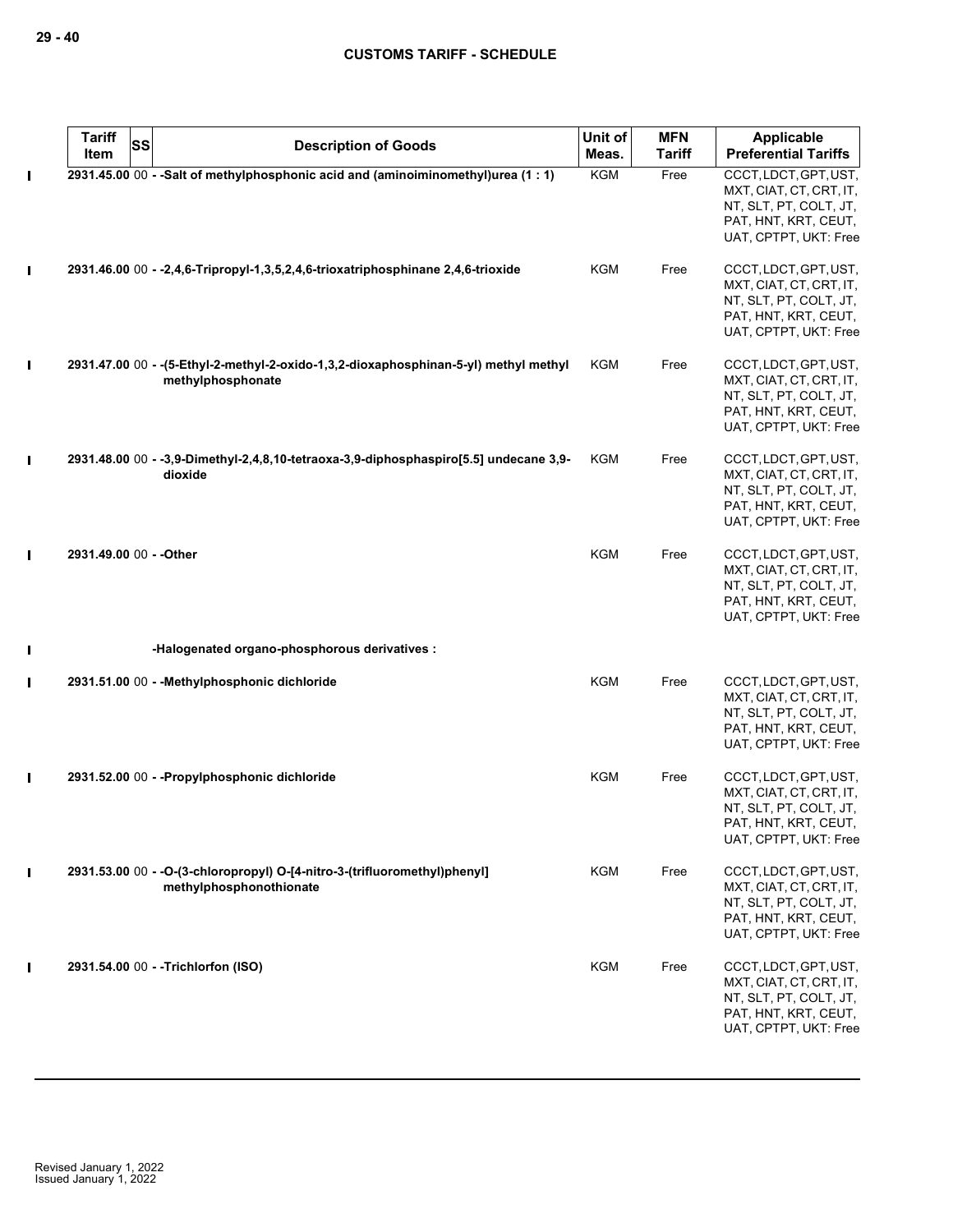| <b>Tariff</b>           | SS                          |                                                                                                | Unit of    | <b>MFN</b>    | Applicable                  |
|-------------------------|-----------------------------|------------------------------------------------------------------------------------------------|------------|---------------|-----------------------------|
| Item                    |                             | <b>Description of Goods</b>                                                                    | Meas.      | <b>Tariff</b> | <b>Preferential Tariffs</b> |
| 2931.59.00 00 - - Other |                             |                                                                                                | <b>KGM</b> | Free          | CCCT, LDCT, GPT, UST,       |
|                         |                             |                                                                                                |            |               | MXT, CIAT, CT, CRT, IT,     |
|                         |                             |                                                                                                |            |               | NT, SLT, PT, COLT, JT,      |
|                         |                             |                                                                                                |            |               | PAT, HNT, KRT, CEUT,        |
|                         |                             |                                                                                                |            |               | UAT, CPTPT, UKT: Free       |
| 2931.90.00              | -Other                      |                                                                                                |            | Free          | CCCT,LDCT,GPT,UST,          |
|                         |                             |                                                                                                |            |               | MXT, CIAT, CT, CRT, IT,     |
|                         |                             |                                                                                                |            |               | NT, SLT, PT, COLT, JT,      |
|                         |                             |                                                                                                |            |               | PAT, HNT, KRT, CEUT,        |
|                         |                             |                                                                                                | <b>KGM</b> |               | UAT, CPTPT, UKT: Free       |
|                         |                             |                                                                                                | <b>KGM</b> |               |                             |
|                         |                             |                                                                                                | <b>KGM</b> |               |                             |
|                         |                             |                                                                                                | <b>KGM</b> |               |                             |
|                         |                             |                                                                                                |            |               |                             |
| 29.32                   |                             | Heterocyclic compounds with oxygen hetero-atom(s) only.                                        |            |               |                             |
|                         |                             | -Compounds containing an unfused furan ring (whether or not<br>hydrogenated) in the structure: |            |               |                             |
|                         |                             |                                                                                                |            |               |                             |
|                         |                             | 2932.11.00 00 - - Tetrahydrofuran                                                              | KGM        | Free          | CCCT, LDCT, GPT, UST,       |
|                         |                             |                                                                                                |            |               | MXT, CIAT, CT, CRT, IT,     |
|                         |                             |                                                                                                |            |               | NT, SLT, PT, COLT, JT,      |
|                         |                             |                                                                                                |            |               | PAT, HNT, KRT, CEUT,        |
|                         |                             |                                                                                                |            |               | UAT, CPTPT, UKT: Free       |
|                         |                             | 2932.12.00 00 - -2-Furaldehyde (furfuraldehyde)                                                | KGM        | Free          | CCCT, LDCT, GPT, UST,       |
|                         |                             |                                                                                                |            |               | MXT, CIAT, CT, CRT, IT,     |
|                         |                             |                                                                                                |            |               | NT, SLT, PT, COLT, JT,      |
|                         |                             |                                                                                                |            |               | PAT, HNT, KRT, CEUT,        |
|                         |                             |                                                                                                |            |               | UAT, CPTPT, UKT: Free       |
|                         |                             | 2932.13.00 00 - - Furfuryl alcohol and tetrahydrofurfuryl alcohol                              | <b>KGM</b> | Free          | CCCT, LDCT, GPT, UST,       |
|                         |                             |                                                                                                |            |               | MXT, CIAT, CT, CRT, IT,     |
|                         |                             |                                                                                                |            |               | NT, SLT, PT, COLT, JT,      |
|                         |                             |                                                                                                |            |               | PAT, HNT, KRT, CEUT,        |
|                         |                             |                                                                                                |            |               | UAT, CPTPT, UKT: Free       |
|                         | 2932.14.00 00 - - Sucralose |                                                                                                | <b>KGM</b> | Free          | CCCT, LDCT, GPT, UST,       |
|                         |                             |                                                                                                |            |               | MXT, CIAT, CT, CRT, IT,     |
|                         |                             |                                                                                                |            |               | NT, SLT, PT, COLT, JT,      |
|                         |                             |                                                                                                |            |               | PAT, HNT, KRT, CEUT,        |
|                         |                             |                                                                                                |            |               |                             |
|                         |                             |                                                                                                |            |               | UAT, CPTPT, UKT: Free       |
|                         | 2932.19.00 00 - - Other     |                                                                                                | KGM        | Free          | CCCT, LDCT, GPT, UST,       |
|                         |                             |                                                                                                |            |               | MXT, CIAT, CT, CRT, IT,     |
|                         |                             |                                                                                                |            |               | NT, SLT, PT, COLT, JT,      |
|                         |                             |                                                                                                |            |               | PAT, HNT, KRT, CEUT,        |
|                         |                             |                                                                                                |            |               | UAT, CPTPT, UKT: Free       |
|                         | 2932.20.00 00 - Lactones    |                                                                                                | KGM        | Free          | CCCT, LDCT, GPT, UST,       |
|                         |                             |                                                                                                |            |               | MXT, CIAT, CT, CRT, IT,     |
|                         |                             |                                                                                                |            |               | NT, SLT, PT, COLT, JT,      |
|                         |                             |                                                                                                |            |               | PAT, HNT, KRT, CEUT,        |
|                         |                             |                                                                                                |            |               | UAT, CPTPT, UKT: Free       |
|                         |                             |                                                                                                |            |               |                             |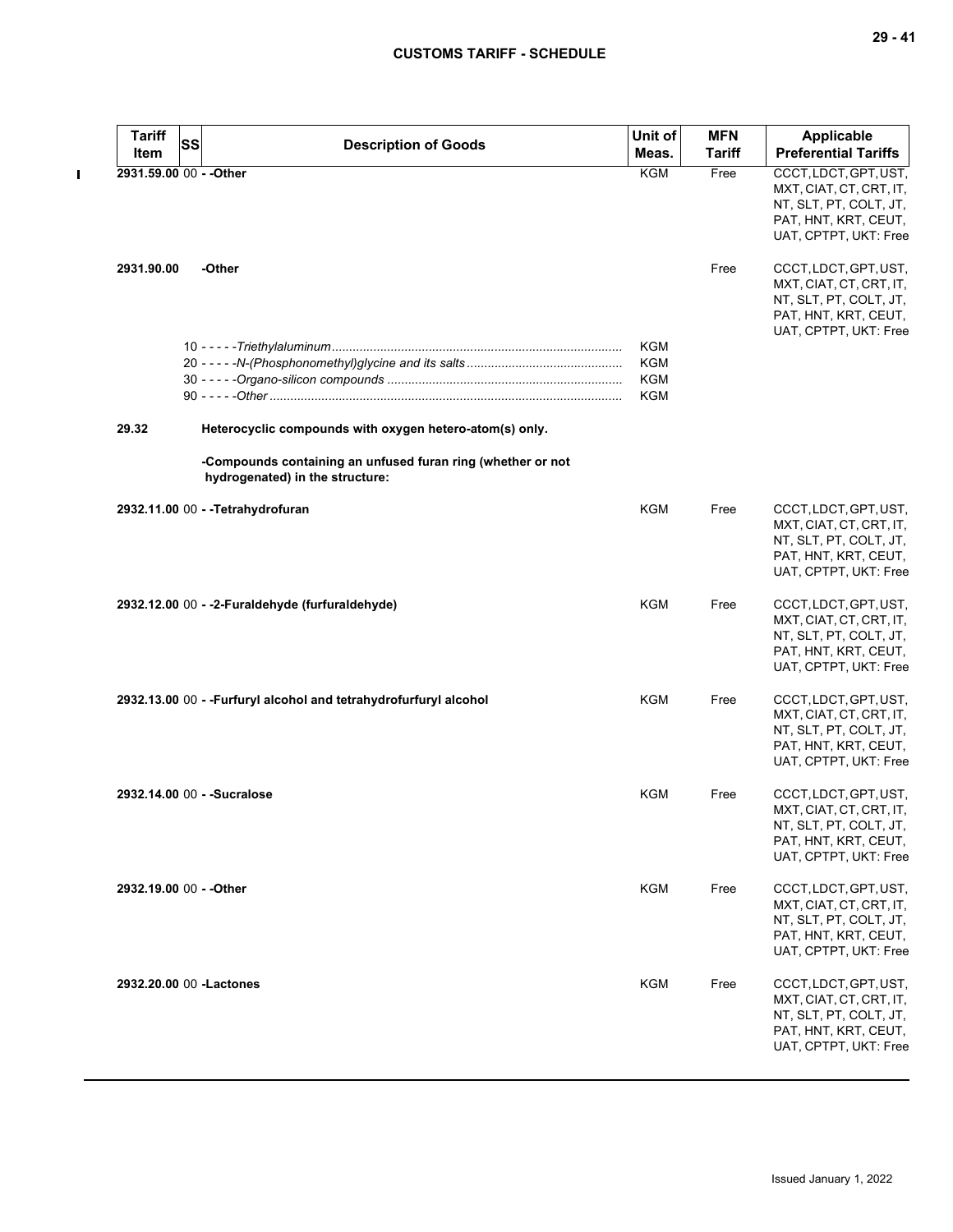$\pmb{\mathsf{I}}$ 

 $\mathbf I$ 

| <b>Tariff</b><br>Item   | <b>SS</b><br><b>Description of Goods</b>                                                          | Unit of<br>Meas. | <b>MFN</b><br><b>Tariff</b> | Applicable<br><b>Preferential Tariffs</b>                                                                                   |
|-------------------------|---------------------------------------------------------------------------------------------------|------------------|-----------------------------|-----------------------------------------------------------------------------------------------------------------------------|
|                         | -Other:                                                                                           |                  |                             |                                                                                                                             |
|                         | 2932.91.00 00 - - Isosafrole                                                                      | <b>KGM</b>       | Free                        | CCCT, LDCT, GPT, UST,<br>MXT, CIAT, CT, CRT, IT,<br>NT, SLT, PT, COLT, JT,<br>PAT, HNT, KRT, CEUT,<br>UAT, CPTPT, UKT: Free |
|                         | 2932.92.00 00 - -1-(1,3-Benzodioxol-5-yl)propan-2-one                                             | <b>KGM</b>       | Free                        | CCCT, LDCT, GPT, UST,<br>MXT, CIAT, CT, CRT, IT,<br>NT, SLT, PT, COLT, JT,<br>PAT, HNT, KRT, CEUT,<br>UAT, CPTPT, UKT: Free |
|                         | 2932.93.00 00 - - Piperonal                                                                       | <b>KGM</b>       | Free                        | CCCT, LDCT, GPT, UST,<br>MXT, CIAT, CT, CRT, IT,<br>NT, SLT, PT, COLT, JT,<br>PAT, HNT, KRT, CEUT,<br>UAT, CPTPT, UKT: Free |
|                         | 2932.94.00 00 - - Safrole                                                                         | <b>KGM</b>       | Free                        | CCCT, LDCT, GPT, UST,<br>MXT, CIAT, CT, CRT, IT,<br>NT, SLT, PT, COLT, JT,<br>PAT, HNT, KRT, CEUT,<br>UAT, CPTPT, UKT: Free |
|                         | 2932.95.00 00 - - Tetrahydrocannabinols (all isomers)                                             | <b>KGM</b>       | Free                        | CCCT, LDCT, GPT, UST,<br>MXT, CIAT, CT, CRT, IT,<br>NT, SLT, PT, COLT, JT,<br>PAT, HNT, KRT, CEUT,<br>UAT, CPTPT, UKT: Free |
|                         | 2932.96.00 00 - - Carbofuran (ISO)                                                                | <b>KGM</b>       | Free                        | CCCT, LDCT, GPT, UST,<br>MXT, CIAT, CT, CRT, IT,<br>NT, SLT, PT, COLT, JT,<br>PAT, HNT, KRT, CEUT,<br>UAT, CPTPT, UKT: Free |
| 2932.99.00 00 - - Other |                                                                                                   | <b>KGM</b>       | Free                        | CCCT, LDCT, GPT, UST,<br>MXT, CIAT, CT, CRT, IT,<br>NT, SLT, PT, COLT, JT,<br>PAT, HNT, KRT, CEUT,<br>UAT, CPTPT, UKT: Free |
| 29.33                   | Heterocyclic compounds with nitrogen hetero-atom(s) only.                                         |                  |                             |                                                                                                                             |
|                         | -Compounds containing an unfused pyrazole ring (whether or not<br>hydrogenated) in the structure: |                  |                             |                                                                                                                             |
|                         | 2933.11.00 00 - - Phenazone (antipyrin) and its derivatives                                       | <b>KGM</b>       | Free                        | CCCT, LDCT, GPT, UST,<br>MXT, CIAT, CT, CRT, IT,<br>NT, SLT, PT, COLT, JT,<br>PAT, HNT, KRT, CEUT,<br>UAT, CPTPT, UKT: Free |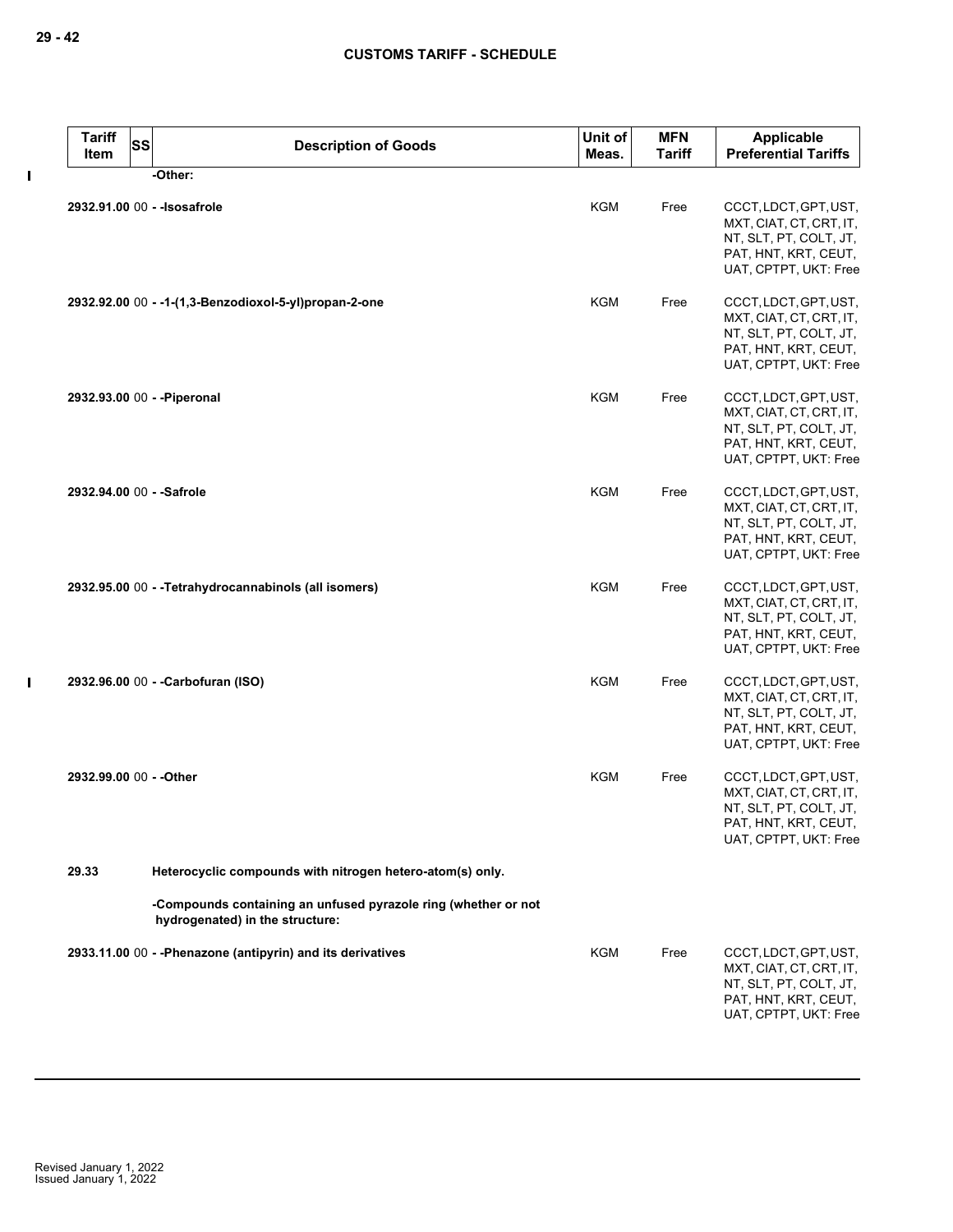| Tariff<br>Item          | <b>SS</b> | <b>Description of Goods</b>                                                                                                                                                                                                                                                                                                                                                                                                                                                           | Unit of<br>Meas. | <b>MFN</b><br>Tariff | Applicable<br><b>Preferential Tariffs</b>                                                                                   |
|-------------------------|-----------|---------------------------------------------------------------------------------------------------------------------------------------------------------------------------------------------------------------------------------------------------------------------------------------------------------------------------------------------------------------------------------------------------------------------------------------------------------------------------------------|------------------|----------------------|-----------------------------------------------------------------------------------------------------------------------------|
| 2933.19.00 00 - - Other |           |                                                                                                                                                                                                                                                                                                                                                                                                                                                                                       | <b>KGM</b>       | Free                 | CCCT, LDCT, GPT, UST,<br>MXT, CIAT, CT, CRT, IT,<br>NT, SLT, PT, COLT, JT,<br>PAT, HNT, KRT, CEUT,<br>UAT, CPTPT, UKT: Free |
|                         |           | -Compounds containing an unfused imidazole ring (whether or not<br>hydrogenated) in the structure:                                                                                                                                                                                                                                                                                                                                                                                    |                  |                      |                                                                                                                             |
|                         |           | 2933.21.00 00 - - Hydantoin and its derivatives                                                                                                                                                                                                                                                                                                                                                                                                                                       | <b>KGM</b>       | Free                 | CCCT, LDCT, GPT, UST,<br>MXT, CIAT, CT, CRT, IT,<br>NT, SLT, PT, COLT, JT,<br>PAT, HNT, KRT, CEUT,<br>UAT, CPTPT, UKT: Free |
| 2933.29.00 00 - - Other |           |                                                                                                                                                                                                                                                                                                                                                                                                                                                                                       | <b>KGM</b>       | Free                 | CCCT, LDCT, GPT, UST,<br>MXT, CIAT, CT, CRT, IT,<br>NT, SLT, PT, COLT, JT,<br>PAT, HNT, KRT, CEUT,<br>UAT, CPTPT, UKT: Free |
|                         |           | -Compounds containing an unfused pyridine ring (whether or not<br>hydrogenated) in the structure:                                                                                                                                                                                                                                                                                                                                                                                     |                  |                      |                                                                                                                             |
|                         |           | 2933.31.00 00 - - Pyridine and its salts                                                                                                                                                                                                                                                                                                                                                                                                                                              | <b>KGM</b>       | Free                 | CCCT, LDCT, GPT, UST,<br>MXT, CIAT, CT, CRT, IT,<br>NT, SLT, PT, COLT, JT,<br>PAT, HNT, KRT, CEUT,<br>UAT, CPTPT, UKT: Free |
|                         |           | 2933.32.00 00 - - Piperidine and its salts                                                                                                                                                                                                                                                                                                                                                                                                                                            | <b>KGM</b>       | Free                 | CCCT, LDCT, GPT, UST,<br>MXT, CIAT, CT, CRT, IT,<br>NT, SLT, PT, COLT, JT,<br>PAT, HNT, KRT, CEUT,<br>UAT, CPTPT, UKT: Free |
|                         |           | 2933.33.00 00 - - Alfentanil (INN), anileridine (INN), bezitramide (INN), bromazepam<br>(INN), carfentanil (INN), difenoxin (INN), diphenoxylate (INN),<br>dipipanone (INN), fentanyl (INN), ketobemidone (INN), methylphenidate<br>(INN), pentazocine (INN), pethidine (INN), pethidine (INN) intermediate<br>A, phencyclidine (INN) (PCP), phenoperidine (INN), pipradrol (INN),<br>piritramide (INN), propiram (INN), remifentanil (INN) and trimeperidine<br>(INN); salts thereof | KGM              | Free                 | CCCT, LDCT, GPT, UST,<br>MXT, CIAT, CT, CRT, IT,<br>NT, SLT, PT, COLT, JT,<br>PAT, HNT, KRT, CEUT,<br>UAT, CPTPT, UKT: Free |
|                         |           | 2933.34.00 00 - - Other fentanyls and their derivatives                                                                                                                                                                                                                                                                                                                                                                                                                               | KGM              | Free                 | CCCT, LDCT, GPT, UST,<br>MXT, CIAT, CT, CRT, IT,<br>NT, SLT, PT, COLT, JT,<br>PAT, HNT, KRT, CEUT,<br>UAT, CPTPT, UKT: Free |
|                         |           | 2933.35.00 00 - - 3-Quinuclidinol                                                                                                                                                                                                                                                                                                                                                                                                                                                     | <b>KGM</b>       | Free                 | CCCT, LDCT, GPT, UST,<br>MXT, CIAT, CT, CRT, IT,<br>NT, SLT, PT, COLT, JT,<br>PAT, HNT, KRT, CEUT,<br>UAT, CPTPT, UKT: Free |

 $\mathbf{I}$ 

 $\mathbf{I}$ 

 $\mathbf{I}$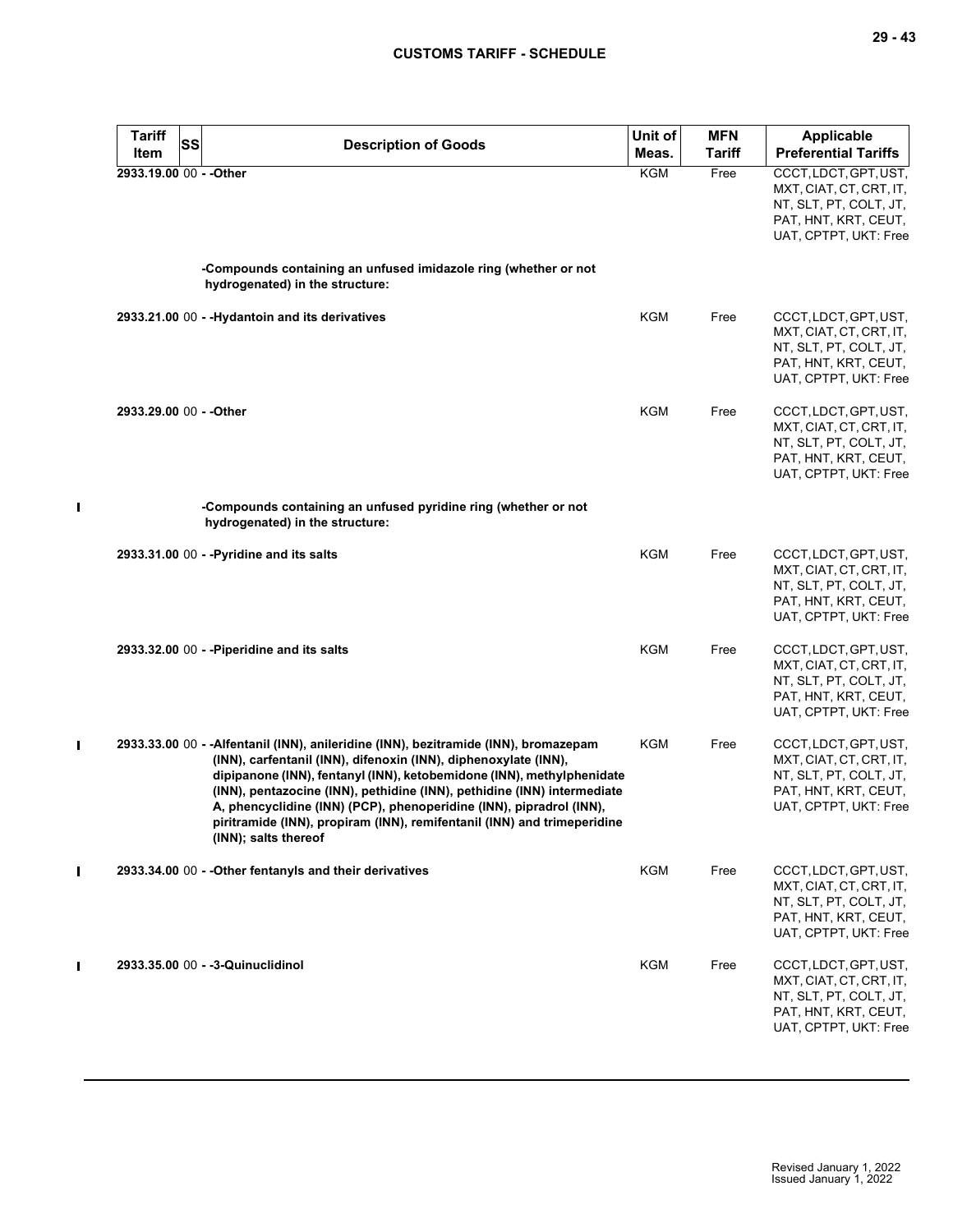|              | <b>Tariff</b><br>Item   | SS | <b>Description of Goods</b>                                                                                                                                                                                                                                                               | Unit of<br>Meas. | <b>MFN</b><br><b>Tariff</b> | Applicable<br><b>Preferential Tariffs</b>                                                                                   |
|--------------|-------------------------|----|-------------------------------------------------------------------------------------------------------------------------------------------------------------------------------------------------------------------------------------------------------------------------------------------|------------------|-----------------------------|-----------------------------------------------------------------------------------------------------------------------------|
| $\mathbf I$  |                         |    | 2933.36.00 00 - -4-Anilino-N-phenethylpiperidine (ANPP)                                                                                                                                                                                                                                   | <b>KGM</b>       | Free                        | CCCT, LDCT, GPT, UST,                                                                                                       |
|              |                         |    |                                                                                                                                                                                                                                                                                           |                  |                             | MXT, CIAT, CT, CRT, IT,<br>NT, SLT, PT, COLT, JT,<br>PAT, HNT, KRT, CEUT,<br>UAT, CPTPT, UKT: Free                          |
| $\mathbf{I}$ |                         |    | 2933.37.00 00 - -N-Phenethyl-4-piperidone (NPP)                                                                                                                                                                                                                                           | KGM              | Free                        | CCCT, LDCT, GPT, UST,<br>MXT, CIAT, CT, CRT, IT,<br>NT, SLT, PT, COLT, JT,<br>PAT, HNT, KRT, CEUT,<br>UAT, CPTPT, UKT: Free |
|              | 2933.39.00              |    | - -Other                                                                                                                                                                                                                                                                                  |                  | Free                        | CCCT, LDCT, GPT, UST,<br>MXT, CIAT, CT, CRT, IT,<br>NT, SLT, PT, COLT, JT,<br>PAT, HNT, KRT, CEUT,<br>UAT, CPTPT, UKT: Free |
|              |                         |    | 40 - - - - - Containing a pyridine ring as the only hetero-atom ring in the structure<br>50 - - - - - Containing a pyridine ring and other rings with nitrogen hetero-atoms in                                                                                                            | KGM              |                             |                                                                                                                             |
|              |                         |    |                                                                                                                                                                                                                                                                                           | KGM<br>KGM       |                             |                                                                                                                             |
|              |                         |    | -Compounds containing in the structure a quinoline or isoquinoline<br>ring-system (whether or not hydrogenated), not further fused:                                                                                                                                                       |                  |                             |                                                                                                                             |
|              |                         |    | 2933.41.00 00 - - Levorphanol (INN) and its salts                                                                                                                                                                                                                                         | <b>KGM</b>       | Free                        | CCCT, LDCT, GPT, UST,<br>MXT, CIAT, CT, CRT, IT,<br>NT, SLT, PT, COLT, JT,<br>PAT, HNT, KRT, CEUT,<br>UAT, CPTPT, UKT: Free |
|              | 2933.49.00 00 - - Other |    |                                                                                                                                                                                                                                                                                           | <b>KGM</b>       | Free                        | CCCT, LDCT, GPT, UST,<br>MXT, CIAT, CT, CRT, IT,<br>NT, SLT, PT, COLT, JT,<br>PAT, HNT, KRT, CEUT,<br>UAT, CPTPT, UKT: Free |
|              |                         |    | -Compounds containing a pyrimidine ring (whether or not<br>hydrogenated) or piperazine ring in the structure:                                                                                                                                                                             |                  |                             |                                                                                                                             |
|              |                         |    | 2933.52.00 00 - - Malonylurea (barbituric acid) and its salts                                                                                                                                                                                                                             | KGM              | Free                        | CCCT, LDCT, GPT, UST,<br>MXT, CIAT, CT, CRT, IT,<br>NT, SLT, PT, COLT, JT,<br>PAT, HNT, KRT, CEUT,<br>UAT, CPTPT, UKT: Free |
|              |                         |    | 2933.53.00 00 - - Allobarbital (INN), amobarbital (INN), barbital (INN), butalbital (INN),<br>butobarbital, cyclobarbital (INN), methylphenobarbital (INN),<br>pentobarbital (INN), phenobarbital (INN), secbutabarbital (INN),<br>secobarbital (INN) and vinylbital (INN); salts thereof | KGM              | Free                        | CCCT, LDCT, GPT, UST,<br>MXT, CIAT, CT, CRT, IT,<br>NT, SLT, PT, COLT, JT,<br>PAT, HNT, KRT, CEUT,<br>UAT, CPTPT, UKT: Free |
|              |                         |    | 2933.54.00 00 - - Other derivatives of malonylurea (barbituric acid); salts thereof                                                                                                                                                                                                       | KGM              | Free                        | CCCT, LDCT, GPT, UST,<br>MXT, CIAT, CT, CRT, IT,<br>NT, SLT, PT, COLT, JT,<br>PAT, HNT, KRT, CEUT,<br>UAT, CPTPT, UKT: Free |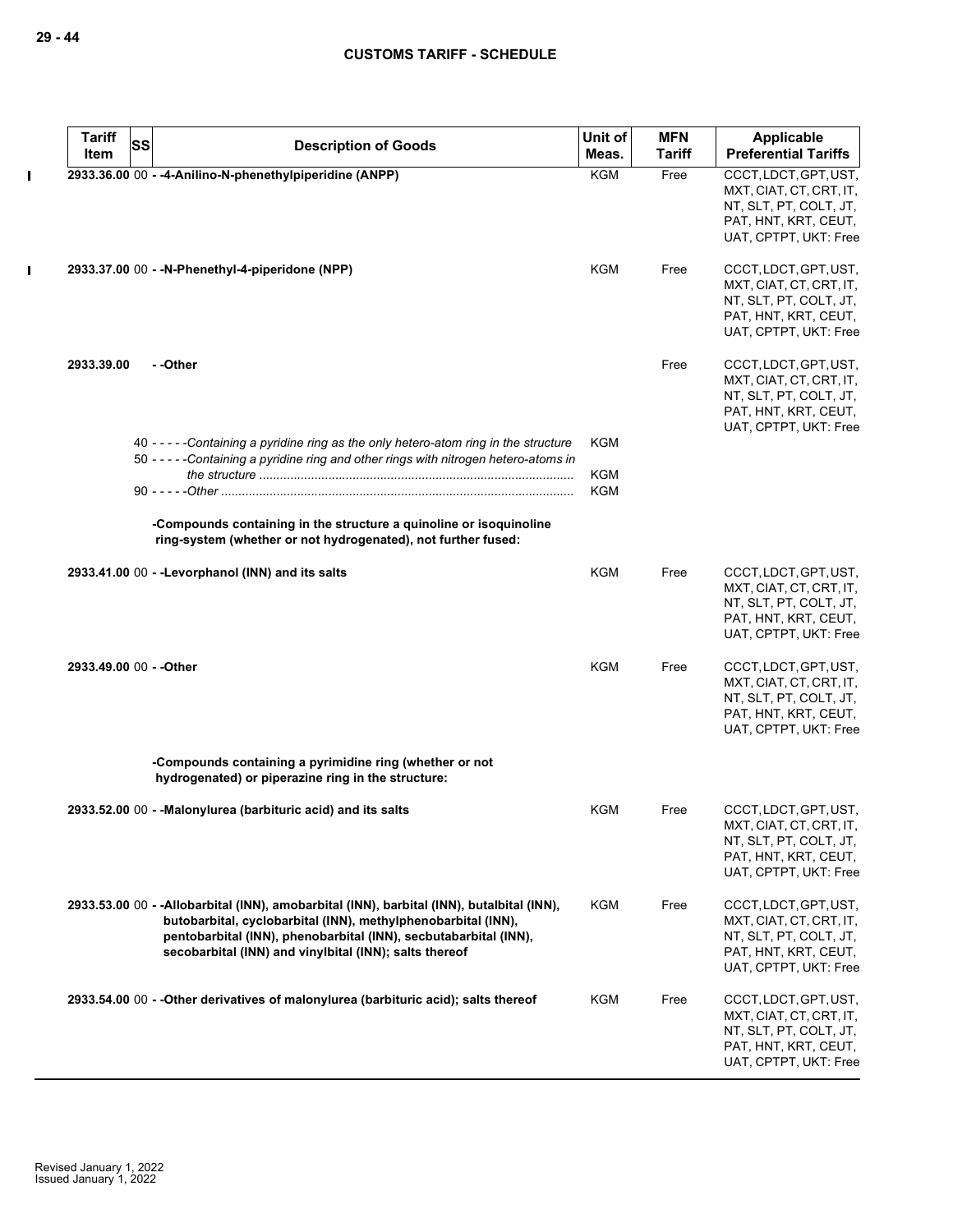| <b>Tariff</b><br>Item | <b>SS</b> | <b>Description of Goods</b>                                                                                    | Unit of<br>Meas.         | <b>MFN</b><br>Tariff | Applicable<br><b>Preferential Tariffs</b>                                                                                   |
|-----------------------|-----------|----------------------------------------------------------------------------------------------------------------|--------------------------|----------------------|-----------------------------------------------------------------------------------------------------------------------------|
|                       |           | 2933.55.00 00 - -Loprazolam (INN), mecloqualone (INN), methaqualone (INN) and<br>zipeprol (INN); salts thereof | KGM                      | Free                 | CCCT, LDCT, GPT, UST,<br>MXT, CIAT, CT, CRT, IT,<br>NT, SLT, PT, COLT, JT,<br>PAT, HNT, KRT, CEUT,<br>UAT, CPTPT, UKT: Free |
| 2933.59.00            |           | - -Other                                                                                                       |                          | Free                 | CCCT, LDCT, GPT, UST,<br>MXT, CIAT, CT, CRT, IT,<br>NT, SLT, PT, COLT, JT,<br>PAT, HNT, KRT, CEUT,<br>UAT, CPTPT, UKT: Free |
|                       |           | -----Containing a pyrimidine ring:                                                                             | <b>KGM</b>               |                      |                                                                                                                             |
|                       |           |                                                                                                                | <b>KGM</b>               |                      |                                                                                                                             |
|                       |           |                                                                                                                | <b>KGM</b>               |                      |                                                                                                                             |
|                       |           | -Compounds containing an unfused triazine ring (whether or not<br>hydrogenated) in the structure:              |                          |                      |                                                                                                                             |
|                       |           | 2933.61.00 00 - - Melamine                                                                                     | KGM                      | Free                 | CCCT, LDCT, GPT, UST,<br>MXT, CIAT, CT, CRT, IT,<br>NT, SLT, PT, COLT, JT,<br>PAT, HNT, KRT, CEUT,<br>UAT, CPTPT, UKT: Free |
| 2933.69.00            |           | - -Other                                                                                                       |                          | Free                 | CCCT, LDCT, GPT, UST,<br>MXT, CIAT, CT, CRT, IT,<br>NT, SLT, PT, COLT, JT,<br>PAT, HNT, KRT, CEUT,<br>UAT, CPTPT, UKT: Free |
|                       |           |                                                                                                                | <b>KGM</b><br><b>KGM</b> |                      |                                                                                                                             |
|                       |           | -Lactams:                                                                                                      |                          |                      |                                                                                                                             |
| 2933.71.00            |           | - -6-Hexanelactam (epsilon-caprolactam)                                                                        |                          | Free                 | CCCT, LDCT, GPT, UST,<br>MXT, CIAT, CT, CRT, IT,<br>NT, SLT, PT, COLT, JT,<br>PAT, HNT, KRT, CEUT,<br>UAT, CPTPT, UKT: Free |
|                       |           |                                                                                                                | KGM<br>KGM               |                      |                                                                                                                             |
|                       |           | 2933.72.00 00 - - Clobazam (INN) and methyprylon (INN)                                                         | <b>KGM</b>               | Free                 | CCCT, LDCT, GPT, UST,<br>MXT, CIAT, CT, CRT, IT,<br>NT, SLT, PT, COLT, JT,<br>PAT, HNT, KRT, CEUT,<br>UAT, CPTPT, UKT: Free |
|                       |           | 2933.79.00 00 - - Other lactams                                                                                | KGM                      | Free                 | CCCT, LDCT, GPT, UST,<br>MXT, CIAT, CT, CRT, IT,<br>NT, SLT, PT, COLT, JT,<br>PAT, HNT, KRT, CEUT,<br>UAT, CPTPT, UKT: Free |
|                       |           | -Other:                                                                                                        |                          |                      |                                                                                                                             |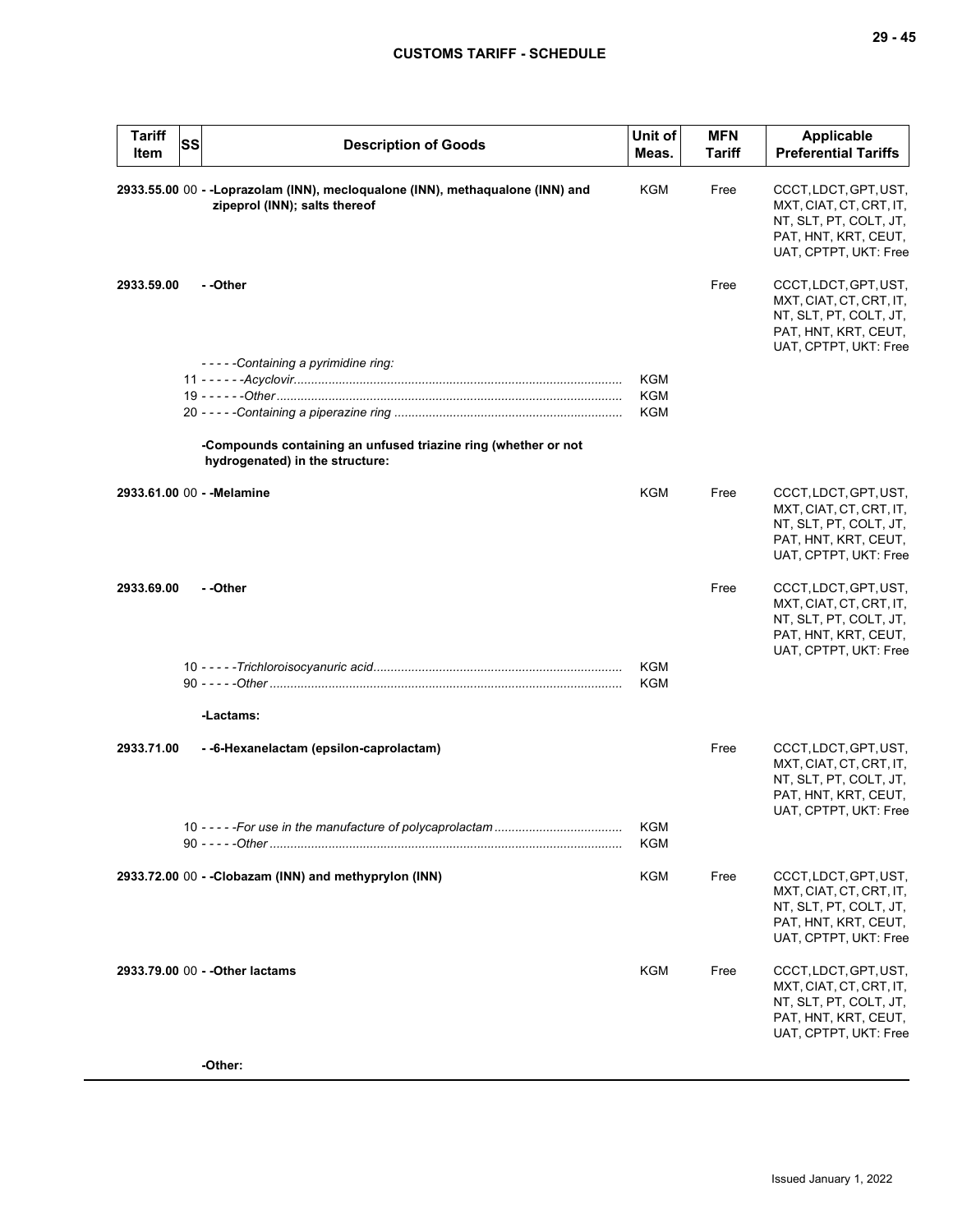| <b>Tariff</b><br>Item | <b>SS</b> | <b>Description of Goods</b>                                                                                                                                                                                                                                                                                                                                                                                                                                                                                                                                                                                                                                                                                                                                                                                                                                                                                                                                                                                                                                                                          | Unit of<br>Meas.                       | <b>MFN</b><br><b>Tariff</b> | Applicable<br><b>Preferential Tariffs</b>                                                                                   |
|-----------------------|-----------|------------------------------------------------------------------------------------------------------------------------------------------------------------------------------------------------------------------------------------------------------------------------------------------------------------------------------------------------------------------------------------------------------------------------------------------------------------------------------------------------------------------------------------------------------------------------------------------------------------------------------------------------------------------------------------------------------------------------------------------------------------------------------------------------------------------------------------------------------------------------------------------------------------------------------------------------------------------------------------------------------------------------------------------------------------------------------------------------------|----------------------------------------|-----------------------------|-----------------------------------------------------------------------------------------------------------------------------|
|                       |           | 2933.91.00 00 - - Alprazolam (INN), camazepam (INN), chlordiazepoxide (INN),<br>clonazepam (INN), clorazepate, delorazepam (INN), diazepam (INN),<br>estazolam (INN), ethyl loflazepate (INN), fludiazepam (INN),<br>flunitrazepam (INN), flurazepam (INN), halazepam (INN), lorazepam<br>(INN), lormetazepam (INN), mazindol (INN), medazepam (INN),<br>midazolam (INN), nimetazepam (INN), nitrazepam (INN), nordazepam<br>(INN), oxazepam (INN), pinazepam (INN), prazepam (INN),<br>pyrovalerone (INN), temazepam (INN), tetrazepam (INN) and triazolam<br>(INN); salts thereof                                                                                                                                                                                                                                                                                                                                                                                                                                                                                                                  | KGM                                    | Free                        | CCCT, LDCT, GPT, UST,<br>MXT, CIAT, CT, CRT, IT,<br>NT, SLT, PT, COLT, JT,<br>PAT, HNT, KRT, CEUT,<br>UAT, CPTPT, UKT: Free |
|                       |           | 2933.92.00 00 - - Azinphos-methyl (ISO)                                                                                                                                                                                                                                                                                                                                                                                                                                                                                                                                                                                                                                                                                                                                                                                                                                                                                                                                                                                                                                                              | KGM                                    | Free                        | CCCT, LDCT, GPT, UST,<br>MXT, CIAT, CT, CRT, IT,<br>NT, SLT, PT, COLT, JT,<br>PAT, HNT, KRT, CEUT,<br>UAT, CPTPT, UKT: Free |
| 2933.99.00            |           | - -Other                                                                                                                                                                                                                                                                                                                                                                                                                                                                                                                                                                                                                                                                                                                                                                                                                                                                                                                                                                                                                                                                                             |                                        | Free                        | CCCT, LDCT, GPT, UST,<br>MXT, CIAT, CT, CRT, IT,<br>NT, SLT, PT, COLT, JT,<br>PAT, HNT, KRT, CEUT,<br>UAT, CPTPT, UKT: Free |
| 29.34                 |           | 10 - - - - - Amino-acids, for use in the manufacture of mixtures of amino-acids or<br>of mixtures of amino-acids and protein hydrolysates (whether or not<br>containing added minerals, vitamins, fats or carbohydrates), specially<br>compounded for persons afflicted with amino acid disorders; Chemical<br>antioxidants, hardeners, inhibitors, restrainers, sensitizers and<br>stabilizers, for use in the manufacture of photographic emulsions; For<br>use in the manufacture of animal or poultry feeds, glues or adhesives<br>optical fibres or optical fibre bundles or cables, typewriter or similar<br>ribbons, polymers in primary forms or profile shapes or sheets of<br>plastics; Having a benzenoid structure, for use as a starting material in<br>the manufacture of synthetic organic dyes or pigment dyestuffs; L-<br>Tryptophan, for use in the manufacture of pharmaceutical products<br>20 - - - - - Compounds containing an unfused five-membered hetero-atom ring in<br>Nucleic acids and their salts, whether or not chemically defined; other<br>heterocyclic compounds. | KGM<br><b>KGM</b><br><b>KGM</b><br>KGM |                             |                                                                                                                             |
|                       |           | 2934.10.00 00 - Compounds containing an unfused thiazole ring (whether or not<br>hydrogenated) in the structure                                                                                                                                                                                                                                                                                                                                                                                                                                                                                                                                                                                                                                                                                                                                                                                                                                                                                                                                                                                      | <b>KGM</b>                             | Free                        | CCCT, LDCT, GPT, UST,<br>MXT, CIAT, CT, CRT, IT,<br>NT, SLT, PT, COLT, JT,<br>PAT, HNT, KRT, CEUT,<br>UAT, CPTPT, UKT: Free |
|                       |           | 2934.20.00 00 - Compounds containing in the structure a benzothiazole ring-system<br>(whether or not hydrogenated), not further fused                                                                                                                                                                                                                                                                                                                                                                                                                                                                                                                                                                                                                                                                                                                                                                                                                                                                                                                                                                | KGM                                    | Free                        | CCCT, LDCT, GPT, UST,<br>MXT, CIAT, CT, CRT, IT,<br>NT, SLT, PT, COLT, JT,<br>PAT, HNT, KRT, CEUT,<br>UAT, CPTPT, UKT: Free |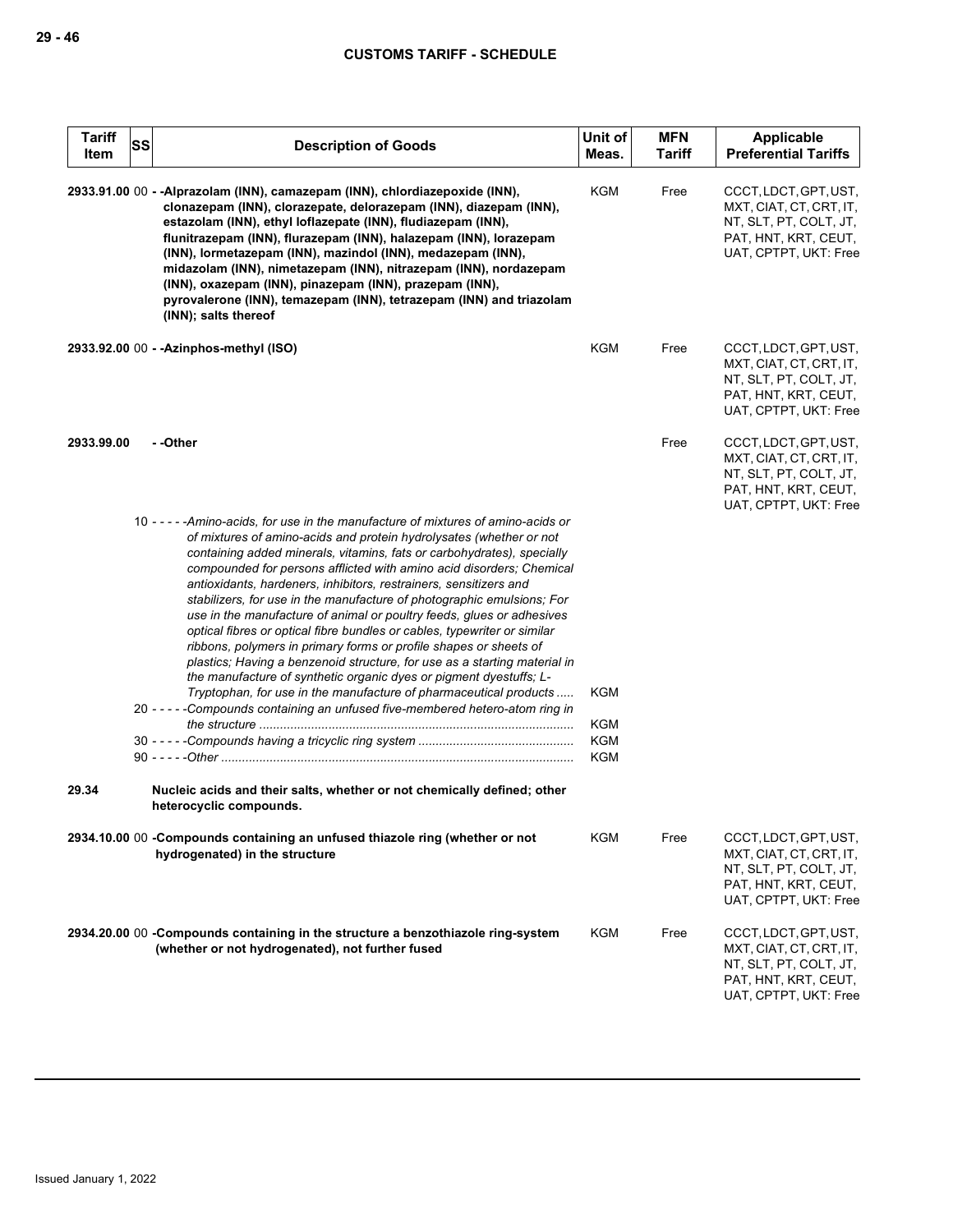$\mathbf{I}$ 

| <b>Tariff</b> | <b>SS</b> |                                                                                                                                                                                                                                                                                            | Unit of    | <b>MFN</b>    | Applicable                                                                                                                  |
|---------------|-----------|--------------------------------------------------------------------------------------------------------------------------------------------------------------------------------------------------------------------------------------------------------------------------------------------|------------|---------------|-----------------------------------------------------------------------------------------------------------------------------|
| Item          |           | <b>Description of Goods</b>                                                                                                                                                                                                                                                                | Meas.      | <b>Tariff</b> | <b>Preferential Tariffs</b>                                                                                                 |
|               |           | 2934.30.00 00 -Compounds containing in the structure a phenothiazine ring-system<br>(whether or not hydrogenated), not further fused                                                                                                                                                       | <b>KGM</b> | Free          | CCCT, LDCT, GPT, UST,<br>MXT, CIAT, CT, CRT, IT,<br>NT, SLT, PT, COLT, JT,<br>PAT, HNT, KRT, CEUT,<br>UAT, CPTPT, UKT: Free |
|               |           | -Other:                                                                                                                                                                                                                                                                                    |            |               |                                                                                                                             |
|               |           | 2934.91.00 00 - - Aminorex (INN), brotizolam (INN), clotiazepam (INN), cloxazolam (INN),<br>dextromoramide (INN), haloxazolam (INN), ketazolam (INN), mesocarb<br>(INN), oxazolam (INN), pemoline (INN), phendimetrazine (INN),<br>phenmetrazine (INN) and sufentanil (INN); salts thereof | KGM        | Free          | CCCT, LDCT, GPT, UST,<br>MXT, CIAT, CT, CRT, IT,<br>NT, SLT, PT, COLT, JT,<br>PAT, HNT, KRT, CEUT,<br>UAT, CPTPT, UKT: Free |
|               |           | 2934.92.00 00 - - Other fentanyls and their derivatives                                                                                                                                                                                                                                    | KGM        | Free          | CCCT, LDCT, GPT, UST,<br>MXT, CIAT, CT, CRT, IT,<br>NT, SLT, PT, COLT, JT,<br>PAT, HNT, KRT, CEUT,<br>UAT, CPTPT, UKT: Free |
| 2934.99.00    |           | --Other                                                                                                                                                                                                                                                                                    |            | Free          | CCCT, LDCT, GPT, UST,<br>MXT, CIAT, CT, CRT, IT,<br>NT, SLT, PT, COLT, JT,<br>PAT, HNT, KRT, CEUT,<br>UAT, CPTPT, UKT: Free |
|               |           | 10 - - - - - Nucleic acids, nucleosides, nucleotides, and their salts, excluding<br>synthetic nucleotide sequences (oligonudeotides) and their salts                                                                                                                                       | KGM<br>KGM |               |                                                                                                                             |
| 29.35         |           | Sulphonamides.                                                                                                                                                                                                                                                                             |            |               |                                                                                                                             |
|               |           | 2935.10.00 00 -N-Methylperfluorooctane sulphonamide                                                                                                                                                                                                                                        | KGM        | Free          | CCCT, LDCT, GPT, UST,<br>MXT, CIAT, CT, CRT, IT,<br>NT, SLT, PT, COLT, JT,<br>PAT, HNT, KRT, CEUT,<br>UAT, CPTPT, UKT: Free |
|               |           | 2935.20.00 00 -N-Ethylperfluorooctane sulphonamide                                                                                                                                                                                                                                         | <b>KGM</b> | Free          | CCCT, LDCT, GPT, UST,<br>MXT, CIAT, CT, CRT, IT,<br>NT, SLT, PT, COLT, JT,<br>PAT, HNT, KRT, CEUT,<br>UAT, CPTPT, UKT: Free |
|               |           | 2935.30.00 00 -N-Ethyl-N-(2-hydroxyethyl) perfluorooctane sulphonamide                                                                                                                                                                                                                     | KGM        | Free          | CCCT, LDCT, GPT, UST,<br>MXT, CIAT, CT, CRT, IT,<br>NT, SLT, PT, COLT, JT,<br>PAT, HNT, KRT, CEUT,<br>UAT, CPTPT, UKT: Free |
|               |           | 2935.40.00 00 -N-(2-Hydroxyethyl)-N-methylperfluorooctane sulphonamide                                                                                                                                                                                                                     | <b>KGM</b> | Free          | CCCT, LDCT, GPT, UST,<br>MXT, CIAT, CT, CRT, IT,<br>NT, SLT, PT, COLT, JT,<br>PAT, HNT, KRT, CEUT,<br>UAT, CPTPT, UKT: Free |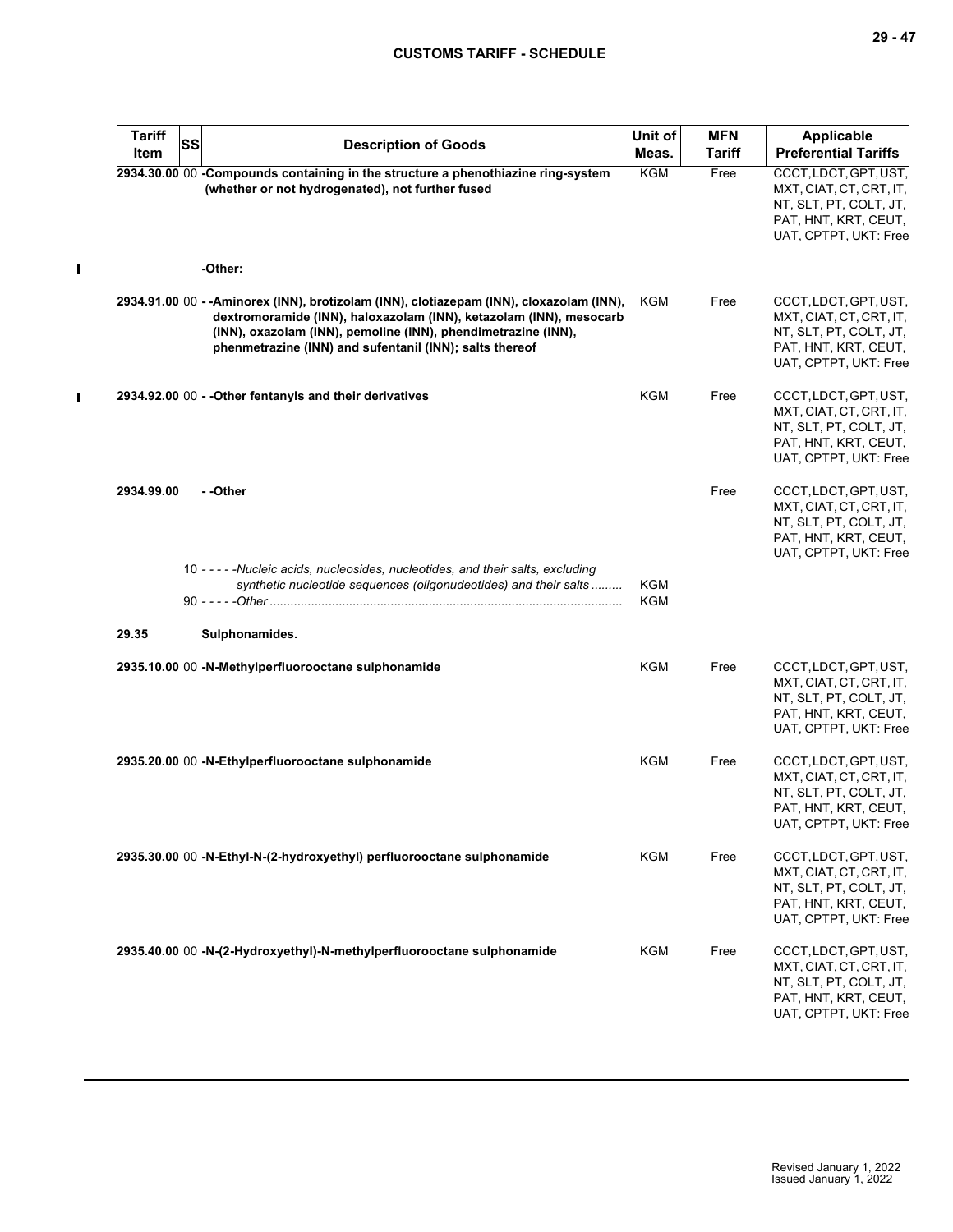$\mathbf I$ 

| <b>Tariff</b><br><b>SS</b> | <b>Description of Goods</b>                                                                                                                                                                                             | Unit of    | <b>MFN</b>    | Applicable                                                                                                                  |
|----------------------------|-------------------------------------------------------------------------------------------------------------------------------------------------------------------------------------------------------------------------|------------|---------------|-----------------------------------------------------------------------------------------------------------------------------|
| Item                       |                                                                                                                                                                                                                         | Meas.      | <b>Tariff</b> | <b>Preferential Tariffs</b>                                                                                                 |
|                            | 2935.50.00 00 -Other perfluorooctane sulphonamides                                                                                                                                                                      | <b>KGM</b> | Free          | CCCT, LDCT, GPT, UST,<br>MXT, CIAT, CT, CRT, IT,<br>NT, SLT, PT, COLT, JT,<br>PAT, HNT, KRT, CEUT,<br>UAT, CPTPT, UKT: Free |
| 2935.90.00 00 -Other       |                                                                                                                                                                                                                         | KGM        | Free          | CCCT, LDCT, GPT, UST,<br>MXT, CIAT, CT, CRT, IT,<br>NT, SLT, PT, COLT, JT,<br>PAT, HNT, KRT, CEUT,<br>UAT, CPTPT, UKT: Free |
|                            | XI. - PROVITAMINS, VITAMINS AND HORMONES                                                                                                                                                                                |            |               |                                                                                                                             |
| 29.36                      | Provitamins and vitamins, natural or reproduced by synthesis (including<br>natural concentrates), derivatives thereof used primarily as vitamins,<br>and intermixtures of the foregoing, whether or not in any solvent. |            |               |                                                                                                                             |
|                            | -Vitamins and their derivatives, unmixed:                                                                                                                                                                               |            |               |                                                                                                                             |
|                            | 2936.21.00 00 - - Vitamins A and their derivatives                                                                                                                                                                      | KGM        | Free          | CCCT, LDCT, GPT, UST,<br>MXT, CIAT, CT, CRT, IT,<br>NT, SLT, PT, COLT, JT,<br>PAT, HNT, KRT, CEUT,<br>UAT, CPTPT, UKT: Free |
|                            | 2936.22.00 00 - - Vitamin $B_1$ and its derivatives                                                                                                                                                                     | KGM        | Free          | CCCT, LDCT, GPT, UST,<br>MXT, CIAT, CT, CRT, IT,<br>NT, SLT, PT, COLT, JT,<br>PAT, HNT, KRT, CEUT,<br>UAT, CPTPT, UKT: Free |
|                            | 2936.23.00 00 - - Vitamin $B_2$ and its derivatives                                                                                                                                                                     | KGM        | Free          | CCCT, LDCT, GPT, UST,<br>MXT, CIAT, CT, CRT, IT,<br>NT, SLT, PT, COLT, JT,<br>PAT, HNT, KRT, CEUT,<br>UAT, CPTPT, UKT: Free |
|                            | 2936.24.00 00 - -D- or DL-Pantothenic acid (Vitamin $B_5$ ) and its derivatives                                                                                                                                         | KGM        | Free          | CCCT, LDCT, GPT, UST,<br>MXT, CIAT, CT, CRT, IT,<br>NT, SLT, PT, COLT, JT,<br>PAT, HNT, KRT, CEUT,<br>UAT, CPTPT, UKT: Free |
|                            | 2936.25.00 00 - - Vitamin $B_6$ and its derivatives                                                                                                                                                                     | <b>KGM</b> | Free          | CCCT, LDCT, GPT, UST,<br>MXT, CIAT, CT, CRT, IT,<br>NT, SLT, PT, COLT, JT,<br>PAT, HNT, KRT, CEUT,<br>UAT, CPTPT, UKT: Free |
|                            | 2936.26.00 00 - - Vitamin $B_{12}$ and its derivatives                                                                                                                                                                  | <b>KGM</b> | Free          | CCCT, LDCT, GPT, UST,<br>MXT, CIAT, CT, CRT, IT,<br>NT, SLT, PT, COLT, JT,<br>PAT, HNT, KRT, CEUT,<br>UAT, CPTPT, UKT: Free |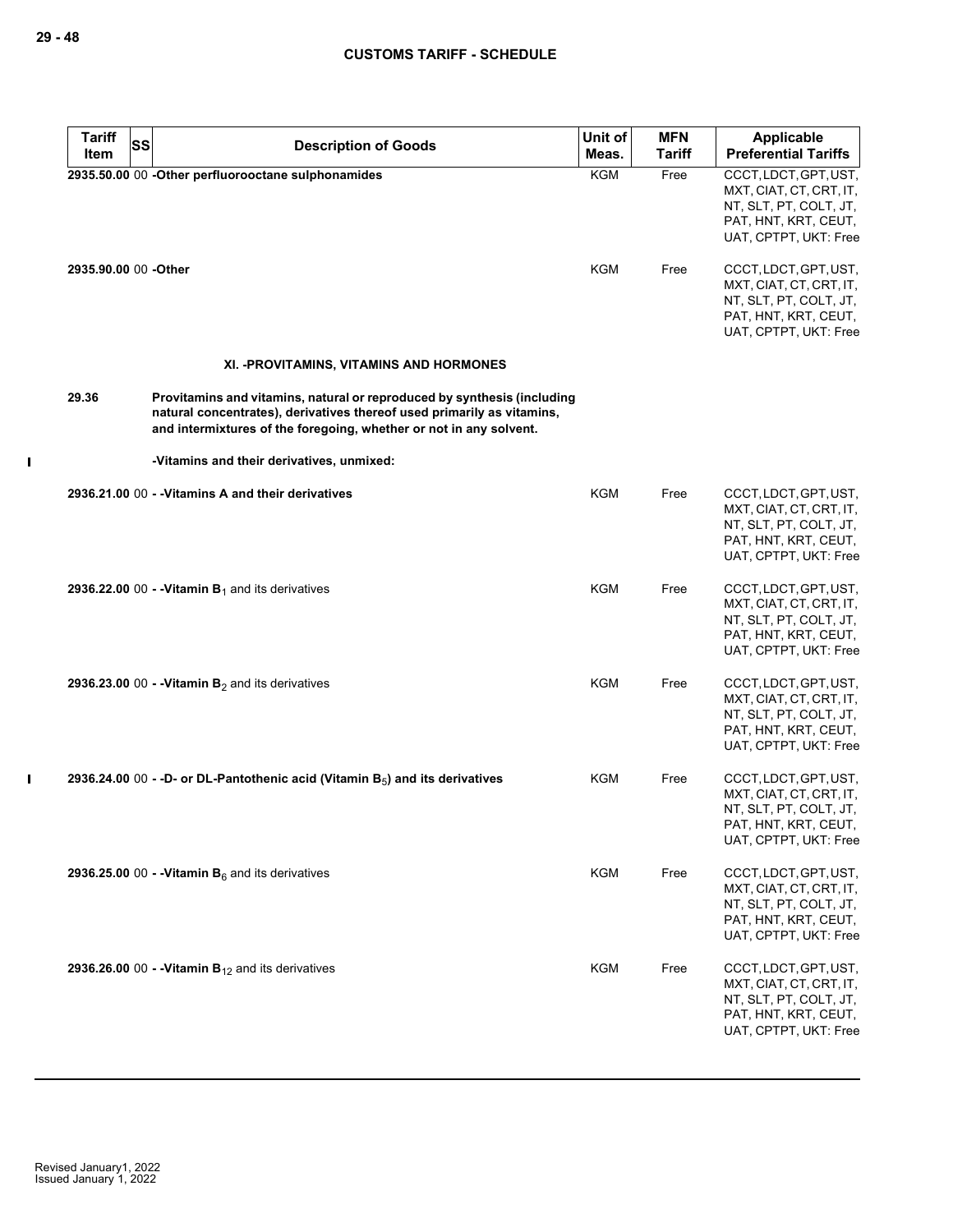| <b>Tariff</b><br>Item   | SS | <b>Description of Goods</b>                                                                                                                                                                                         | Unit of<br>Meas. | <b>MFN</b><br><b>Tariff</b> | <b>Applicable</b><br><b>Preferential Tariffs</b>                                                                            |
|-------------------------|----|---------------------------------------------------------------------------------------------------------------------------------------------------------------------------------------------------------------------|------------------|-----------------------------|-----------------------------------------------------------------------------------------------------------------------------|
|                         |    | 2936.27.00 00 - - Vitamin C and its derivatives                                                                                                                                                                     | KGM              | Free                        | CCCT, LDCT, GPT, UST,<br>MXT, CIAT, CT, CRT, IT,<br>NT, SLT, PT, COLT, JT,<br>PAT, HNT, KRT, CEUT,<br>UAT, CPTPT, UKT: Free |
|                         |    | 2936.28.00 00 - - Vitamin E and its derivatives                                                                                                                                                                     | <b>KGM</b>       | Free                        | CCCT, LDCT, GPT, UST,<br>MXT, CIAT, CT, CRT, IT,<br>NT, SLT, PT, COLT, JT,<br>PAT, HNT, KRT, CEUT,<br>UAT, CPTPT, UKT: Free |
| 2936.29.00              |    | - - Other vitamins and their derivatives                                                                                                                                                                            |                  | Free                        | CCCT, LDCT, GPT, UST,<br>MXT, CIAT, CT, CRT, IT,<br>NT, SLT, PT, COLT, JT,<br>PAT, HNT, KRT, CEUT,<br>UAT, CPTPT, UKT: Free |
|                         |    |                                                                                                                                                                                                                     | KGM<br>KGM       |                             |                                                                                                                             |
|                         |    | 2936.90.00 00 -Other, including natural concentrates                                                                                                                                                                | KGM              | Free                        | CCCT, LDCT, GPT, UST,<br>MXT, CIAT, CT, CRT, IT,<br>NT, SLT, PT, COLT, JT,<br>PAT, HNT, KRT, CEUT,<br>UAT, CPTPT, UKT: Free |
| 29.37                   |    | Hormones, prostaglandins, thromboxanes and leukotrienes, natural or<br>reproduced by synthesis; derivatives and structural analogues thereof,<br>including chain modified polypeptides, used primarily as hormones. |                  |                             |                                                                                                                             |
|                         |    | -Polypeptide hormones, protein hormones and glycoprotein hormones,<br>their derivatives and structural analogues:                                                                                                   |                  |                             |                                                                                                                             |
|                         |    | 2937.11.00 00 - -Somatotropin, its derivatives and structural analogues                                                                                                                                             | KGM              | Free                        | CCCT, LDCT, GPT, UST,<br>MXT, CIAT, CT, CRT, IT,<br>NT, SLT, PT, COLT, JT,<br>PAT, HNT, KRT, CEUT,<br>UAT, CPTPT, UKT: Free |
|                         |    | 2937.12.00 00 - - Insulin and its salts                                                                                                                                                                             | KGM              | Free                        | CCCT, LDCT, GPT, UST,<br>MXT, CIAT, CT, CRT, IT,<br>NT, SLT, PT, COLT, JT,<br>PAT, HNT, KRT, CEUT,<br>UAT, CPTPT, UKT: Free |
| 2937.19.00 00 - - Other |    |                                                                                                                                                                                                                     | <b>KGM</b>       | Free                        | CCCT, LDCT, GPT, UST,<br>MXT, CIAT, CT, CRT, IT,<br>NT, SLT, PT, COLT, JT,<br>PAT, HNT, KRT, CEUT,<br>UAT, CPTPT, UKT: Free |

**-Steroidal hormones, their derivatives and structural analogues:**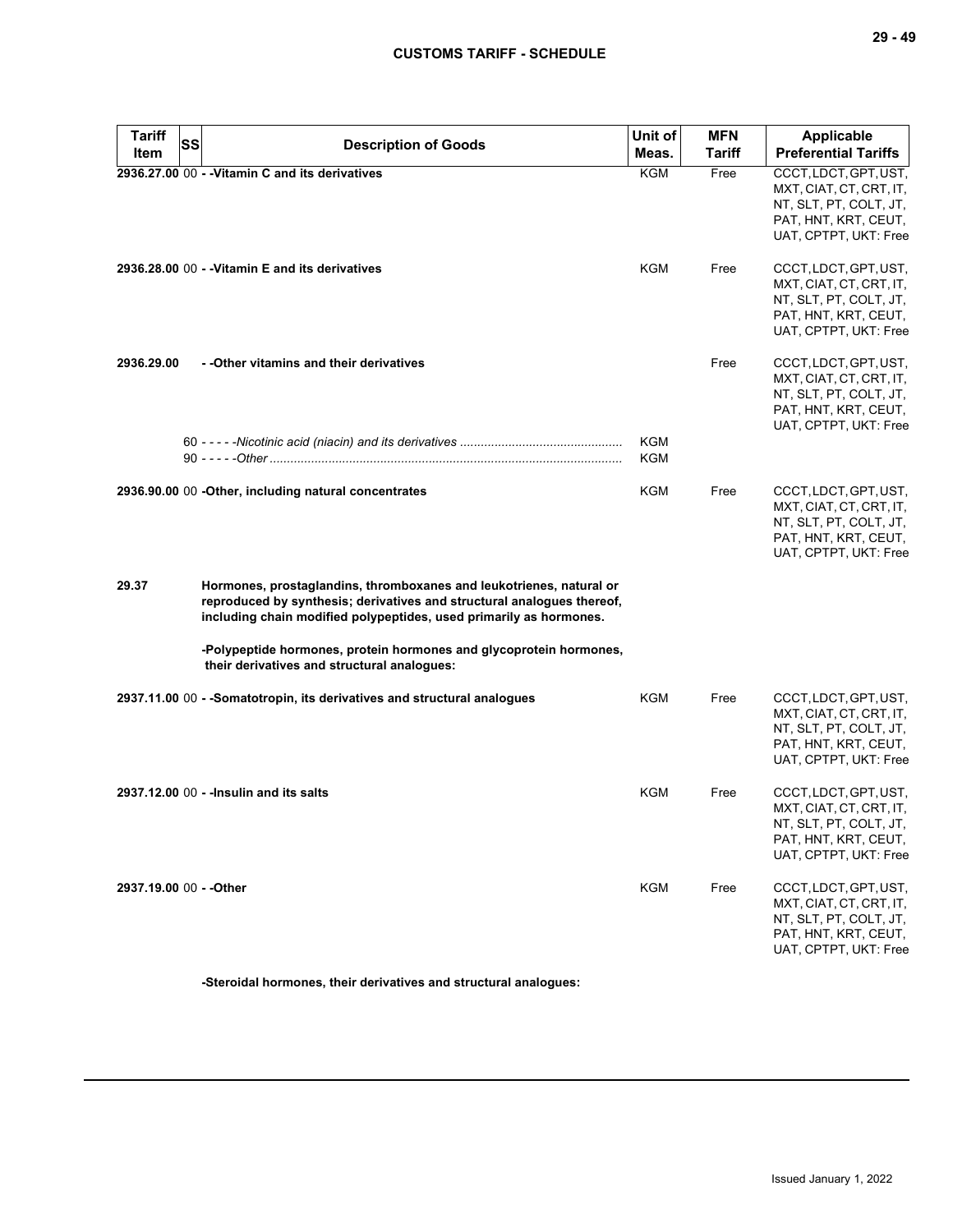| <b>Tariff</b><br>Item   | SS | <b>Description of Goods</b>                                                                                                             | Unit of<br>Meas.         | <b>MFN</b><br>Tariff | Applicable<br><b>Preferential Tariffs</b>                                                                                   |
|-------------------------|----|-----------------------------------------------------------------------------------------------------------------------------------------|--------------------------|----------------------|-----------------------------------------------------------------------------------------------------------------------------|
|                         |    | 2937.21.00 00 - -Cortisone, hydrocortisone, prednisone (dehydrocortisone) and<br>prednisolone (dehydrohydrocortisone)                   | <b>KGM</b>               | Free                 | CCCT, LDCT, GPT, UST,<br>MXT, CIAT, CT, CRT, IT,<br>NT, SLT, PT, COLT, JT,<br>PAT, HNT, KRT, CEUT,<br>UAT, CPTPT, UKT: Free |
| 2937.22.00              |    | - - Halogenated derivatives of corticosteroidal hormones                                                                                |                          | Free                 | CCCT, LDCT, GPT, UST,<br>MXT, CIAT, CT, CRT, IT,<br>NT, SLT, PT, COLT, JT,<br>PAT, HNT, KRT, CEUT,<br>UAT, CPTPT, UKT: Free |
|                         |    |                                                                                                                                         | <b>KGM</b><br><b>KGM</b> |                      |                                                                                                                             |
|                         |    | 2937.23.00 00 - - Oestrogens and progestogens                                                                                           | KGM                      | Free                 | CCCT, LDCT, GPT, UST,<br>MXT, CIAT, CT, CRT, IT,<br>NT, SLT, PT, COLT, JT,<br>PAT, HNT, KRT, CEUT,<br>UAT, CPTPT, UKT: Free |
| 2937.29.00 00 - - Other |    |                                                                                                                                         | KGM                      | Free                 | CCCT, LDCT, GPT, UST,<br>MXT, CIAT, CT, CRT, IT,<br>NT, SLT, PT, COLT, JT,<br>PAT, HNT, KRT, CEUT,<br>UAT, CPTPT, UKT: Free |
|                         |    | 2937.50.00 00 -Prostaglandins, thromboxanes and leukotrienes, their derivatives and<br>structural analogues                             | <b>KGM</b>               | Free                 | CCCT, LDCT, GPT, UST,<br>MXT, CIAT, CT, CRT, IT,<br>NT, SLT, PT, COLT, JT,<br>PAT, HNT, KRT, CEUT,<br>UAT, CPTPT, UKT: Free |
| 2937.90.00 00 - Other   |    |                                                                                                                                         | <b>KGM</b>               | Free                 | CCCT, LDCT, GPT, UST,<br>MXT, CIAT, CT, CRT, IT,<br>NT, SLT, PT, COLT, JT,<br>PAT, HNT, KRT, CEUT,<br>UAT, CPTPT, UKT: Free |
|                         |    | XII. - GLYCOSIDES AND ALKALOIDS, NATURAL OR REPRODUCED BY<br>SYNTHESIS, AND THEIR SALTS, ETHERS, ESTERS AND OTHER<br><b>DERIVATIVES</b> |                          |                      |                                                                                                                             |
| 29.38                   |    | Glycosides, natural or reproduced by synthesis, and their salts, ethers,<br>esters and other derivatives.                               |                          |                      |                                                                                                                             |
|                         |    | 2938.10.00 00 - Rutoside (rutin) and its derivatives                                                                                    | <b>KGM</b>               | Free                 | CCCT, LDCT, GPT, UST,<br>MXT, CIAT, CT, CRT, IT,<br>NT, SLT, PT, COLT, JT,<br>PAT, HNT, KRT, CEUT,<br>UAT, CPTPT, UKT: Free |
| 2938.90.00 00 - Other   |    |                                                                                                                                         | <b>KGM</b>               | Free                 | CCCT, LDCT, GPT, UST,<br>MXT, CIAT, CT, CRT, IT,<br>NT, SLT, PT, COLT, JT,<br>PAT, HNT, KRT, CEUT,<br>UAT, CPTPT, UKT: Free |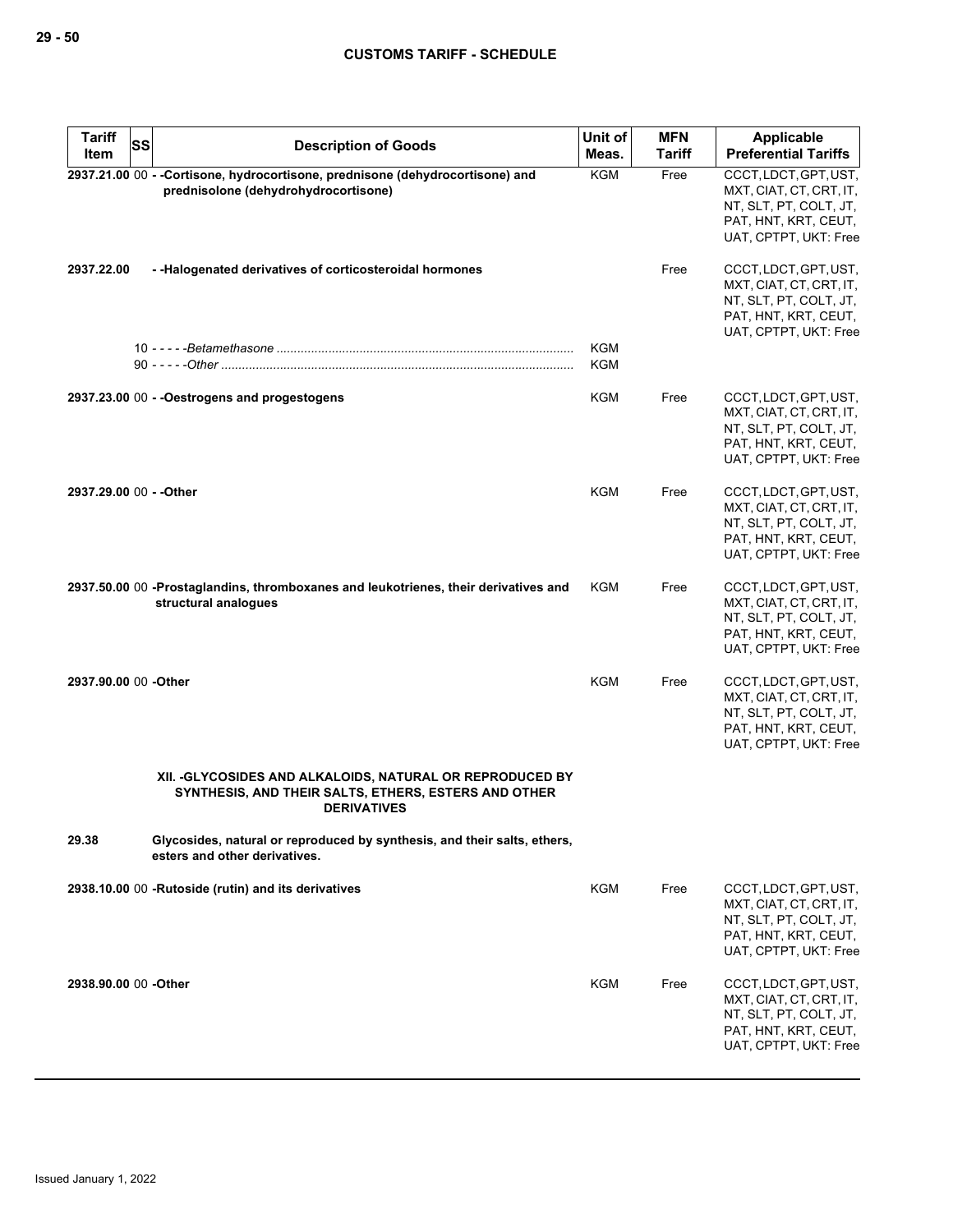| ۰.<br>× | ×<br>۰. |
|---------|---------|
|---------|---------|

| <b>Tariff</b><br>Item   | <b>SS</b> | <b>Description of Goods</b>                                                                                                                                                                                                                                                                                                  | Unit of<br>Meas. | <b>MFN</b><br>Tariff | <b>Applicable</b><br><b>Preferential Tariffs</b>                                                                            |
|-------------------------|-----------|------------------------------------------------------------------------------------------------------------------------------------------------------------------------------------------------------------------------------------------------------------------------------------------------------------------------------|------------------|----------------------|-----------------------------------------------------------------------------------------------------------------------------|
| 29.39                   |           | Alkaloids, natural or reproduced by synthesis, and their salts, ethers,<br>esters and other derivatives.                                                                                                                                                                                                                     |                  |                      |                                                                                                                             |
|                         |           | -Alkaloids of opium and their derivatives; salts thereof:                                                                                                                                                                                                                                                                    |                  |                      |                                                                                                                             |
|                         |           | 2939.11.00 00 - -Concentrates of poppy straw; buprenorphine (INN), codeine,<br>dihydrocodeine (INN), ethylmorphine, etorphine (INN), heroin,<br>hydrocodone (INN), hydromorphone (INN), morphine, nicomorphine<br>(INN), oxycodone (INN), oxymorphone (INN), pholcodine (INN),<br>thebacon (INN) and thebaine; salts thereof | KGM              | Free                 | CCCT, LDCT, GPT, UST,<br>MXT, CIAT, CT, CRT, IT,<br>NT, SLT, PT, COLT, JT,<br>PAT, HNT, KRT, CEUT,<br>UAT, CPTPT, UKT: Free |
| 2939.19.00 00 - - Other |           |                                                                                                                                                                                                                                                                                                                              | KGM              | Free                 | CCCT, LDCT, GPT, UST,<br>MXT, CIAT, CT, CRT, IT,<br>NT, SLT, PT, COLT, JT,<br>PAT, HNT, KRT, CEUT,<br>UAT, CPTPT, UKT: Free |
|                         |           | 2939.20.00 00 -Alkaloids of cinchona and their derivatives; salts thereof                                                                                                                                                                                                                                                    | <b>KGM</b>       | Free                 | CCCT, LDCT, GPT, UST,<br>MXT, CIAT, CT, CRT, IT,<br>NT, SLT, PT, COLT, JT,<br>PAT, HNT, KRT, CEUT,<br>UAT, CPTPT, UKT: Free |
|                         |           | 2939.30.00 00 - Caffeine and its salts                                                                                                                                                                                                                                                                                       | <b>KGM</b>       | Free                 | CCCT, LDCT, GPT, UST,<br>MXT, CIAT, CT, CRT, IT,<br>NT, SLT, PT, COLT, JT,<br>PAT, HNT, KRT, CEUT,<br>UAT, CPTPT, UKT: Free |
|                         |           | -Alkaloids of ephedra and their derivatives; salts thereof:                                                                                                                                                                                                                                                                  |                  |                      |                                                                                                                             |
|                         |           | 2939.41.00 00 - - Ephedrine and its salts                                                                                                                                                                                                                                                                                    | KGM              | Free                 | CCCT, LDCT, GPT, UST,<br>MXT, CIAT, CT, CRT, IT,<br>NT, SLT, PT, COLT, JT,<br>PAT, HNT, KRT, CEUT,<br>UAT, CPTPT, UKT: Free |
|                         |           | 2939.42.00 00 - -Pseudoephedrine (INN) and its salts                                                                                                                                                                                                                                                                         | <b>KGM</b>       | Free                 | CCCT, LDCT, GPT, UST,<br>MXT, CIAT, CT, CRT, IT,<br>NT, SLT, PT, COLT, JT,<br>PAT, HNT, KRT, CEUT,<br>UAT, CPTPT, UKT: Free |
|                         |           | 2939.43.00 00 - - Cathine (INN) and its salts                                                                                                                                                                                                                                                                                | <b>KGM</b>       | Free                 | CCCT, LDCT, GPT, UST,<br>MXT, CIAT, CT, CRT, IT,<br>NT, SLT, PT, COLT, JT,<br>PAT, HNT, KRT, CEUT,<br>UAT, CPTPT, UKT: Free |
|                         |           | 2939.44.00 00 - -Norephedrine and its salts                                                                                                                                                                                                                                                                                  | KGM              | Free                 | CCCT, LDCT, GPT, UST,<br>MXT, CIAT, CT, CRT, IT,<br>NT, SLT, PT, COLT, JT,<br>PAT, HNT, KRT, CEUT,<br>UAT, CPTPT, UKT: Free |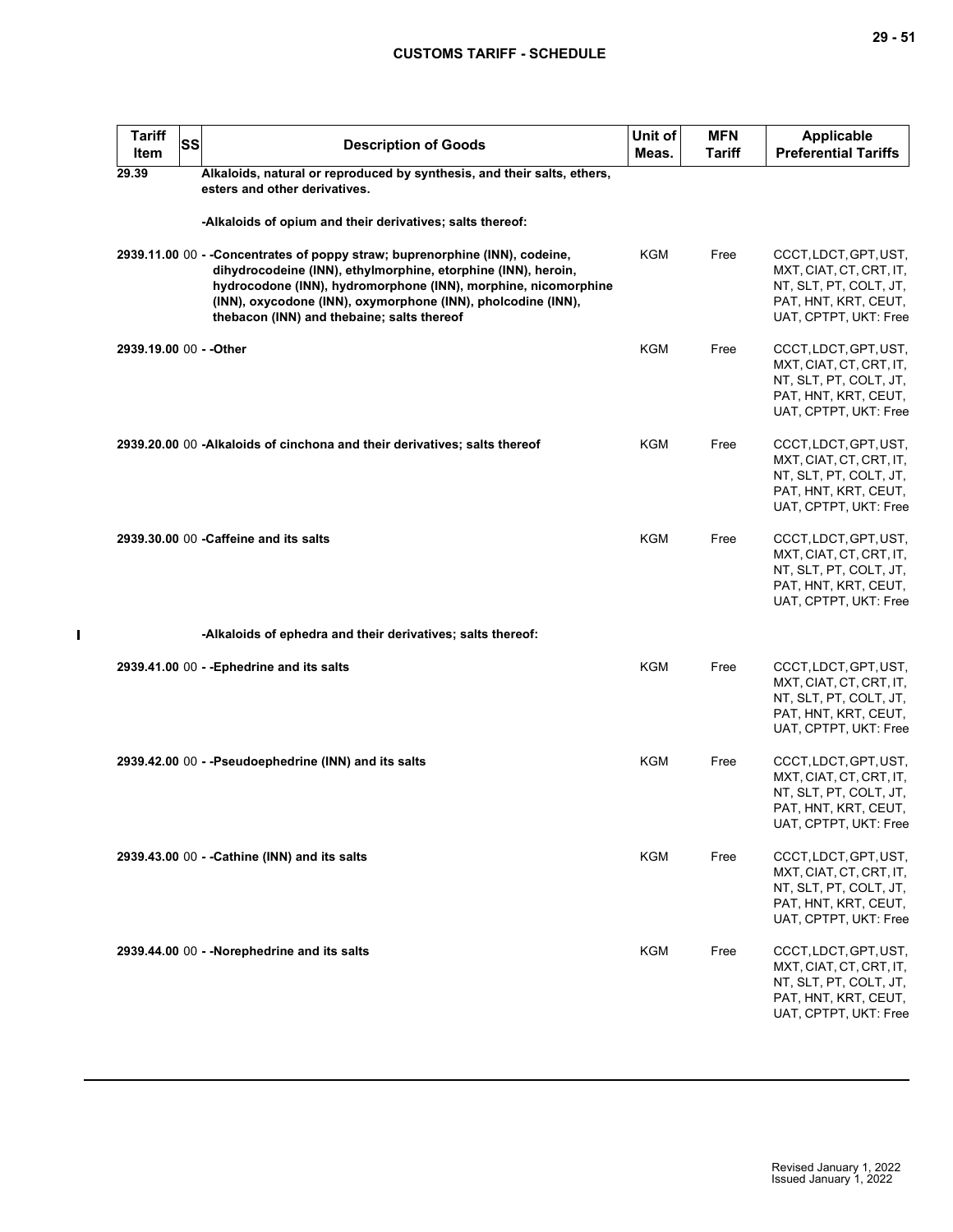| <b>Description of Goods</b><br><b>Tariff</b><br>Meas.<br>Item<br><b>KGM</b><br>2939.45.00 00 - -Levometamfetamine, metamfetamine (INN), metamfetamine racemate<br>Free<br>and their salts<br><b>KGM</b><br>2939.49.00 00 - - Other<br>Free<br>-Theophylline and aminophylline (theophylline-ethylenediamine) and<br>their derivatives; salts thereof:<br><b>KGM</b><br>2939.51.00 00 - - Fenetylline (INN) and its salts<br>Free<br><b>KGM</b><br>2939.59.00 00 - - Other<br>Free<br>-Alkaloids of rye ergot and their derivatives; salts thereof:<br><b>KGM</b><br>2939.61.00 00 - - Ergometrine (INN) and its salts<br>Free<br><b>KGM</b><br>2939.62.00 00 - - Ergotamine (INN) and its salts<br>Free<br><b>KGM</b><br>2939.63.00 00 - - Lysergic acid and its salts<br>Free | <b>Tariff</b> | <b>SS</b> | Unit of | <b>MFN</b> | Applicable                                                                                                                  |
|--------------------------------------------------------------------------------------------------------------------------------------------------------------------------------------------------------------------------------------------------------------------------------------------------------------------------------------------------------------------------------------------------------------------------------------------------------------------------------------------------------------------------------------------------------------------------------------------------------------------------------------------------------------------------------------------------------------------------------------------------------------------------------|---------------|-----------|---------|------------|-----------------------------------------------------------------------------------------------------------------------------|
|                                                                                                                                                                                                                                                                                                                                                                                                                                                                                                                                                                                                                                                                                                                                                                                |               |           |         |            | <b>Preferential Tariffs</b>                                                                                                 |
|                                                                                                                                                                                                                                                                                                                                                                                                                                                                                                                                                                                                                                                                                                                                                                                |               |           |         |            | CCCT, LDCT, GPT, UST,<br>MXT, CIAT, CT, CRT, IT,<br>NT, SLT, PT, COLT, JT,<br>PAT, HNT, KRT, CEUT,<br>UAT, CPTPT, UKT: Free |
|                                                                                                                                                                                                                                                                                                                                                                                                                                                                                                                                                                                                                                                                                                                                                                                |               |           |         |            | CCCT, LDCT, GPT, UST,<br>MXT, CIAT, CT, CRT, IT,<br>NT, SLT, PT, COLT, JT,<br>PAT, HNT, KRT, CEUT,<br>UAT, CPTPT, UKT: Free |
|                                                                                                                                                                                                                                                                                                                                                                                                                                                                                                                                                                                                                                                                                                                                                                                |               |           |         |            |                                                                                                                             |
|                                                                                                                                                                                                                                                                                                                                                                                                                                                                                                                                                                                                                                                                                                                                                                                |               |           |         |            | CCCT, LDCT, GPT, UST,<br>MXT, CIAT, CT, CRT, IT,<br>NT, SLT, PT, COLT, JT,<br>PAT, HNT, KRT, CEUT,<br>UAT, CPTPT, UKT: Free |
|                                                                                                                                                                                                                                                                                                                                                                                                                                                                                                                                                                                                                                                                                                                                                                                |               |           |         |            | CCCT, LDCT, GPT, UST,<br>MXT, CIAT, CT, CRT, IT,<br>NT, SLT, PT, COLT, JT,<br>PAT, HNT, KRT, CEUT,<br>UAT, CPTPT, UKT: Free |
|                                                                                                                                                                                                                                                                                                                                                                                                                                                                                                                                                                                                                                                                                                                                                                                |               |           |         |            |                                                                                                                             |
|                                                                                                                                                                                                                                                                                                                                                                                                                                                                                                                                                                                                                                                                                                                                                                                |               |           |         |            | CCCT, LDCT, GPT, UST,<br>MXT, CIAT, CT, CRT, IT,<br>NT, SLT, PT, COLT, JT,<br>PAT, HNT, KRT, CEUT,<br>UAT, CPTPT, UKT: Free |
|                                                                                                                                                                                                                                                                                                                                                                                                                                                                                                                                                                                                                                                                                                                                                                                |               |           |         |            | CCCT, LDCT, GPT, UST,<br>MXT, CIAT, CT, CRT, IT,<br>NT, SLT, PT, COLT, JT,<br>PAT, HNT, KRT, CEUT,<br>UAT, CPTPT, UKT: Free |
|                                                                                                                                                                                                                                                                                                                                                                                                                                                                                                                                                                                                                                                                                                                                                                                |               |           |         |            | CCCT, LDCT, GPT, UST,<br>MXT, CIAT, CT, CRT, IT,<br>NT, SLT, PT, COLT, JT,<br>PAT, HNT, KRT, CEUT,<br>UAT, CPTPT, UKT: Free |
| <b>KGM</b><br>2939.69.00 00 - - Other<br>Free                                                                                                                                                                                                                                                                                                                                                                                                                                                                                                                                                                                                                                                                                                                                  |               |           |         |            | CCCT, LDCT, GPT, UST,<br>MXT, CIAT, CT, CRT, IT,<br>NT, SLT, PT, COLT, JT,<br>PAT, HNT, KRT, CEUT,<br>UAT, CPTPT, UKT: Free |
| -Other, of vegetal origin:                                                                                                                                                                                                                                                                                                                                                                                                                                                                                                                                                                                                                                                                                                                                                     |               |           |         |            |                                                                                                                             |

 $\pmb{\mathsf{I}}$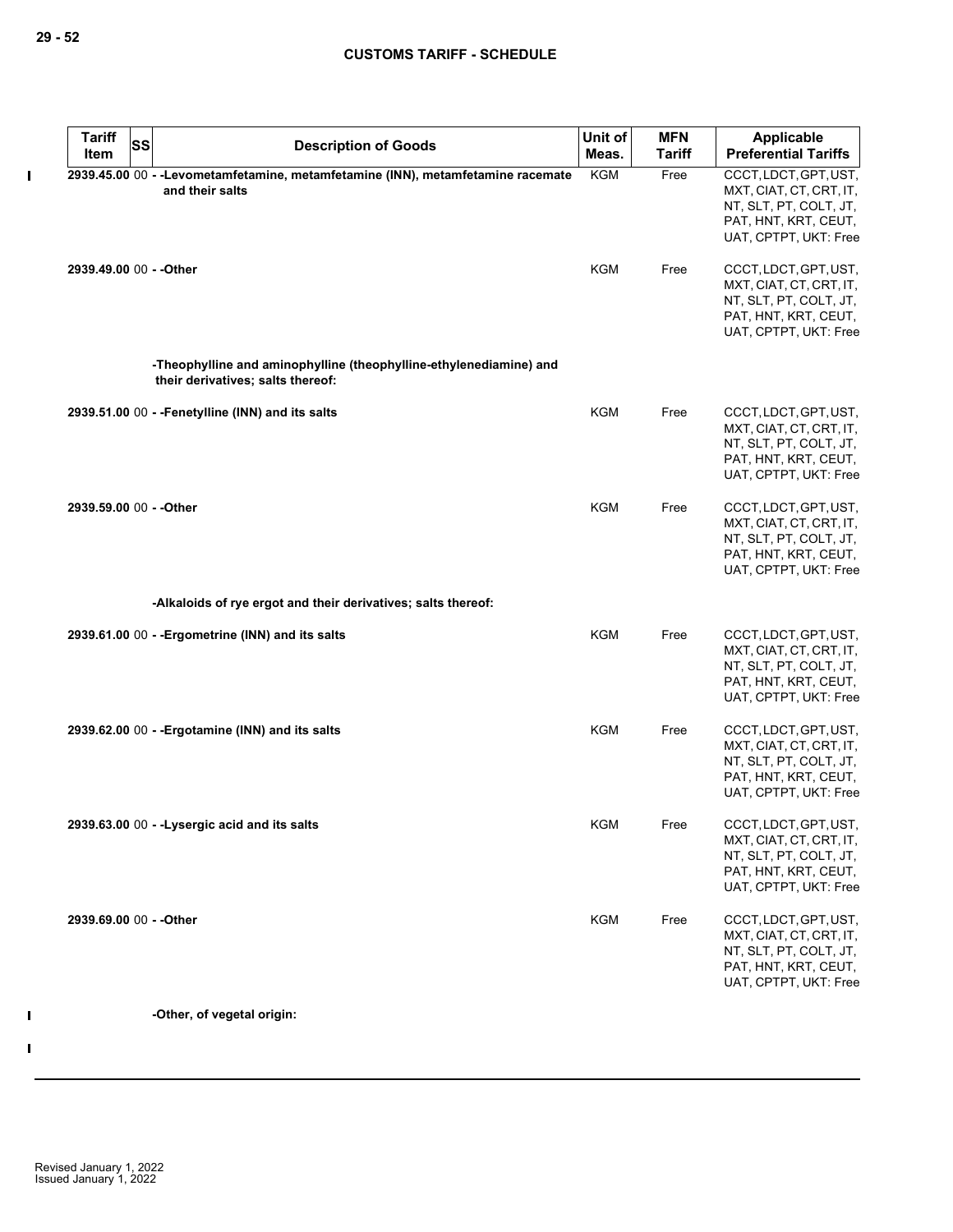| <b>Tariff</b>           | SS | <b>Description of Goods</b>                                                                                                                                                                                                   | Unit of    | <b>MFN</b>    | <b>Applicable</b>                                                                                                           |
|-------------------------|----|-------------------------------------------------------------------------------------------------------------------------------------------------------------------------------------------------------------------------------|------------|---------------|-----------------------------------------------------------------------------------------------------------------------------|
| Item                    |    |                                                                                                                                                                                                                               | Meas.      | <b>Tariff</b> | <b>Preferential Tariffs</b>                                                                                                 |
|                         |    | 2939.72.00 00 - - Cocaine, ecgonine; salts, esters and other derivatives thereof                                                                                                                                              | KGM        | Free          | CCCT, LDCT, GPT, UST,<br>MXT, CIAT, CT, CRT, IT,<br>NT, SLT, PT, COLT, JT,<br>PAT, HNT, KRT, CEUT,<br>UAT, CPTPT, UKT: Free |
| 2939.79.00 00 - - Other |    |                                                                                                                                                                                                                               | KGM        | Free          | CCCT, LDCT, GPT, UST,<br>MXT, CIAT, CT, CRT, IT,<br>NT, SLT, PT, COLT, JT,<br>PAT, HNT, KRT, CEUT,<br>UAT, CPTPT, UKT: Free |
| 2939.80.00 00 - Other   |    |                                                                                                                                                                                                                               | KGM        | Free          | CCCT, LDCT, GPT, UST,<br>MXT, CIAT, CT, CRT, IT,<br>NT, SLT, PT, COLT, JT,<br>PAT, HNT, KRT, CEUT,<br>UAT, CPTPT, UKT: Free |
|                         |    | XIII. - OTHER ORGANIC COMPOUNDS                                                                                                                                                                                               |            |               |                                                                                                                             |
|                         |    | 2940.00.00 00 Sugars, chemically pure, other than sucrose, lactose, maltose, glucose<br>and fructose; sugar ethers, sugar acetals and sugar esters, and their<br>salts, other than products of heading 29.37, 29.38 or 29.39. | KGM        | Free          | CCCT, LDCT, GPT, UST,<br>MXT, CIAT, CT, CRT, IT,<br>NT, SLT, PT, COLT, JT,<br>PAT, HNT, KRT, CEUT,<br>UAT, CPTPT, UKT: Free |
| 29.41                   |    | Antibiotics.                                                                                                                                                                                                                  |            |               |                                                                                                                             |
| 2941.10.00              |    | -Penicillins and their derivatives with a penicillanic acid structure; salts<br>thereof                                                                                                                                       |            | Free          | CCCT, LDCT, GPT, UST,<br>MXT, CIAT, CT, CRT, IT,<br>NT, SLT, PT, COLT, JT,<br>PAT, HNT, KRT, CEUT,<br>UAT, CPTPT, UKT: Free |
|                         |    |                                                                                                                                                                                                                               | KGM<br>KGM |               |                                                                                                                             |
|                         |    | 2941.20.00 00 -Streptomycins and their derivatives; salts thereof                                                                                                                                                             | KGM        | Free          | CCCT, LDCT, GPT, UST,<br>MXT, CIAT, CT, CRT, IT,<br>NT, SLT, PT, COLT, JT,<br>PAT, HNT, KRT, CEUT,<br>UAT, CPTPT, UKT: Free |
|                         |    | 2941.30.00 00 -Tetracyclines and their derivatives; salts thereof                                                                                                                                                             | <b>KGM</b> | Free          | CCCT, LDCT, GPT, UST,<br>MXT, CIAT, CT, CRT, IT,<br>NT, SLT, PT, COLT, JT,<br>PAT, HNT, KRT, CEUT,<br>UAT, CPTPT, UKT: Free |
|                         |    | 2941.40.00 00 -Chloramphenicol and its derivatives; salts thereof                                                                                                                                                             | KGM        | Free          | CCCT, LDCT, GPT, UST,<br>MXT, CIAT, CT, CRT, IT,<br>NT, SLT, PT, COLT, JT,<br>PAT, HNT, KRT, CEUT,<br>UAT, CPTPT, UKT: Free |